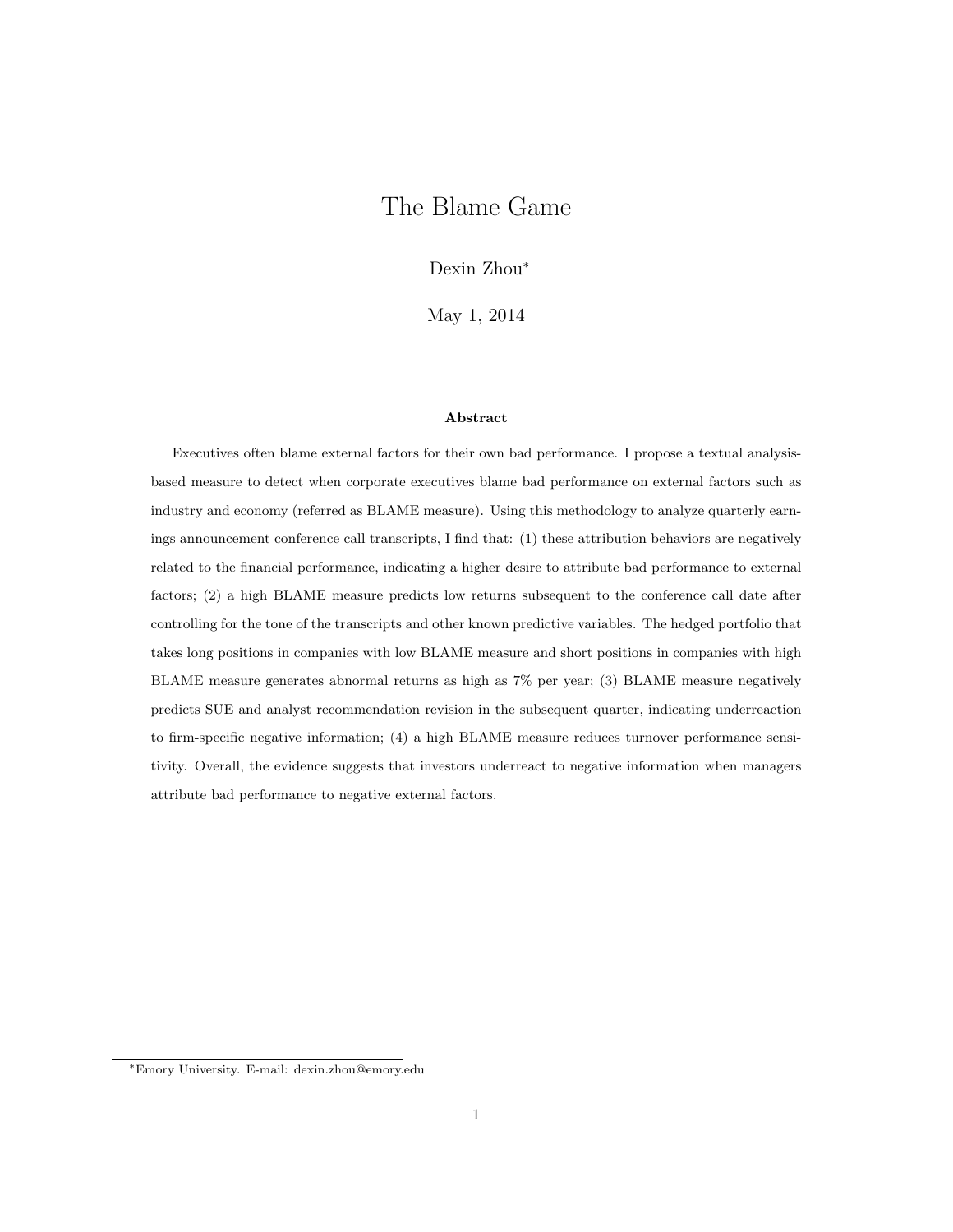## 1 Introduction

This paper studies how attribution behaviors of corporate executives affect shareholder value. In neoclassical economics, corporate executives are often modeled as corporate value maximizers. However, empirical literature shows that agency problems and behavioral characteristics could lead to diverging choices of corporate strategies (eg. [Bertrand and Schoar](#page-25-0) [\(2011\)](#page-25-0)). One important behavioral characteristics that has been documented repeatedly in the psychology literature is the self attribution bias (also referred as self-serving attribution bias), meaning that people tend to attribute success to internal factors and to blame failure on external factors (eg. [Tetlock and Levi](#page-30-0) [\(1982\)](#page-30-0), [Jellison and Green](#page-27-0) [\(1981\)](#page-27-0)). A prominent example of attribution that has been highlighted in the media recently is that companies seem to be blaming their lackluster performance on the severe weather in the winter of 2013- 2014.[1](#page-0-0) In this study, I analyze these attribution behaviors of corporate executives using an innovative textual analysis technique. I find that these attribution behaviors lead to delayed responses to negative information.

There are several reasons to believe that these executive attribution behaviors may be value relevant for investors. First, the attribution bias is believed to be a manifestation of self-presentation concern [\(Baumeister, 1982,](#page-25-1) [Jellison and Green, 1981,](#page-27-0) [Hoorens, 1995\)](#page-27-1). People with self-presentation concerns tend to present a glossier image of their performance than the reality, which may mislead investors about the real value of the firm. In addition, psychology research indicates that self attribution bias can be associated with impression management (eg. [Bradley](#page-25-2) [\(1978\)](#page-25-2), [Miller](#page-28-0) [\(1978\)](#page-28-0)). For example, executives may direct the focus from potentially persistent problem within the company to relatively transient shocks to economy or industry. These behaviors may lead to investors' underreaction to negative information.[2](#page-0-0) Thus, the behaviors of attributing negative performance to external reasons

<sup>1</sup>eg. Panera Bread is blaming, yes, the weather, and the market seems to agree: http://blogs.marketwatch.com/behindthestorefront/2014/02/19/panera-bread-is-blaming-yes-the-weatherand-the-market-seems-to-agree/.

<sup>2</sup>These behaviors may give investors a sense of confidence towards the management. Investors may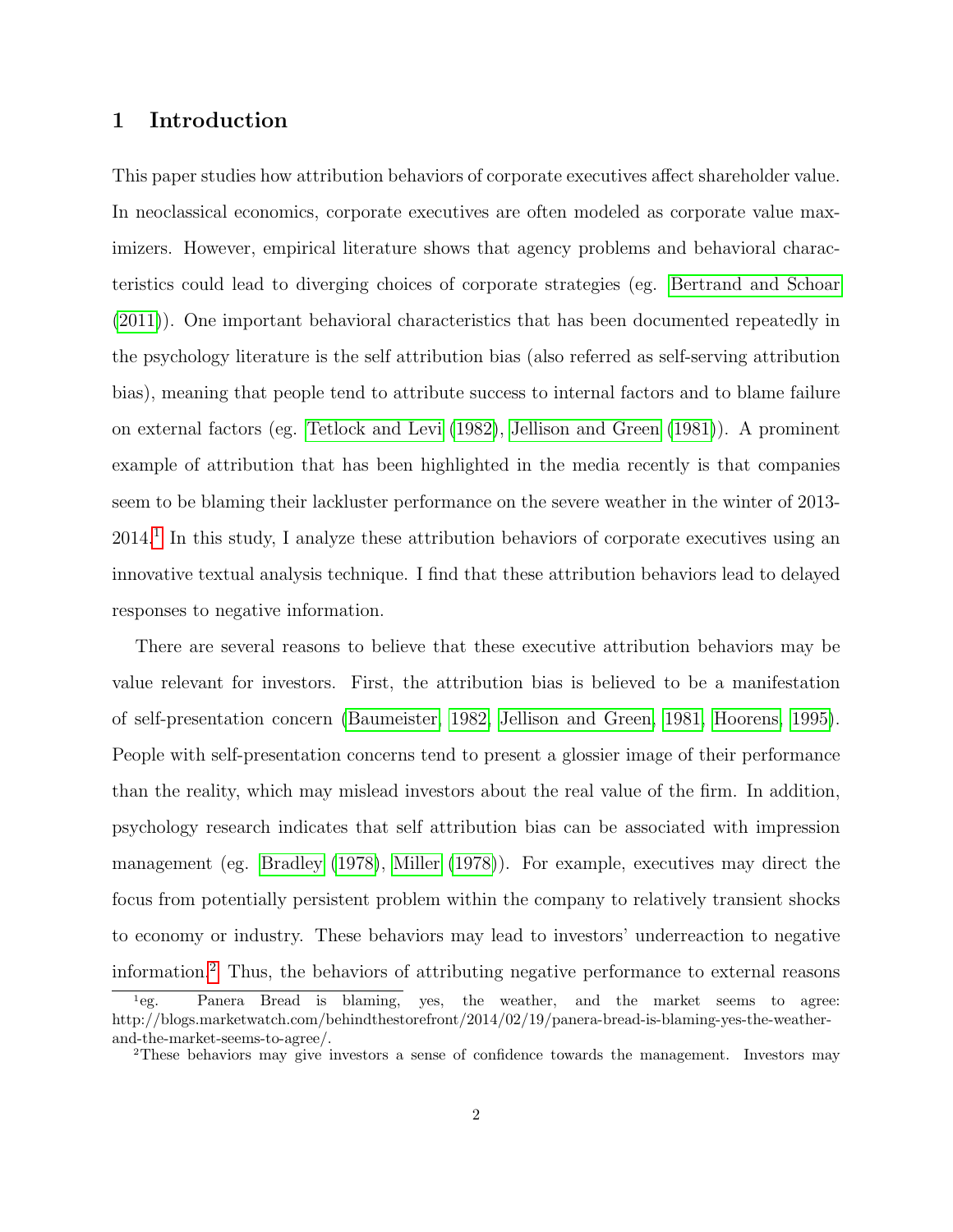could predict underperformance of future stock returns.

Second, research in psychology and management has indicated that biases in attribution are indicative of managerial ability. This research predicts that attribution biases are likely to create impediments for problem solving at the firm. For example, past research shows that self attribution bias may lead to failed course of action [\(Staw and Ross, 1978\)](#page-29-0). In addition, psychologists also find that attribution biases decrease people's effectiveness in decision making [\(Janis, 1989,](#page-27-2) [Janis and Mann, 1977,](#page-27-3) [Janis, 1972\)](#page-27-4). Finally, it is also shown that stake holders tend to commit less resources to executives when they are perceived to be attributing failures [\(Schwenk, 1990\)](#page-29-1). Overall, existing literature suggests that attribution behaviors should relate to worse financial performance in the upcoming months. If investors underreact to the signs of attribution behaviors, the company stock prices are likely to experience sustained underperformance.

An additional effect of attributing negative performance externally is that it may sway shareholders' and board members' decision to retain or replace the executives and to determine the compensation of the executives. Executives who tend to play the blame game in conference calls can also use similar execuses to appease the board members. Previous literature shows that executives are punished less when the bad performance is a result of external factors (eg. [Gibbons and Murphy](#page-27-5) [\(1990\)](#page-27-5), [Jenter and Kanaan](#page-27-6) [\(2006\)](#page-27-6)). If the board members are convinced by their excuses, the executives are more likely to be allowed to stay following their bad performance than those who do not play the blame game. Thus, attribution behaviors may affect the turnover performance sensitivity and pay-performance sensitivity.

Although biases in attribution behaviors are important for shareholder values, there is very limited existing literature that studies this relationship. One reason for the lack of research

falsely believe that the headwinds in the companies are soon going away under the the leadership of these executives. If a company that is facing persistent growth problems due to executives' inability to identify growth opportunities claims that the lackluster growth is a result of the slow economic growth, investors may falsely believe that the growth rate can be restored once the economy recovers.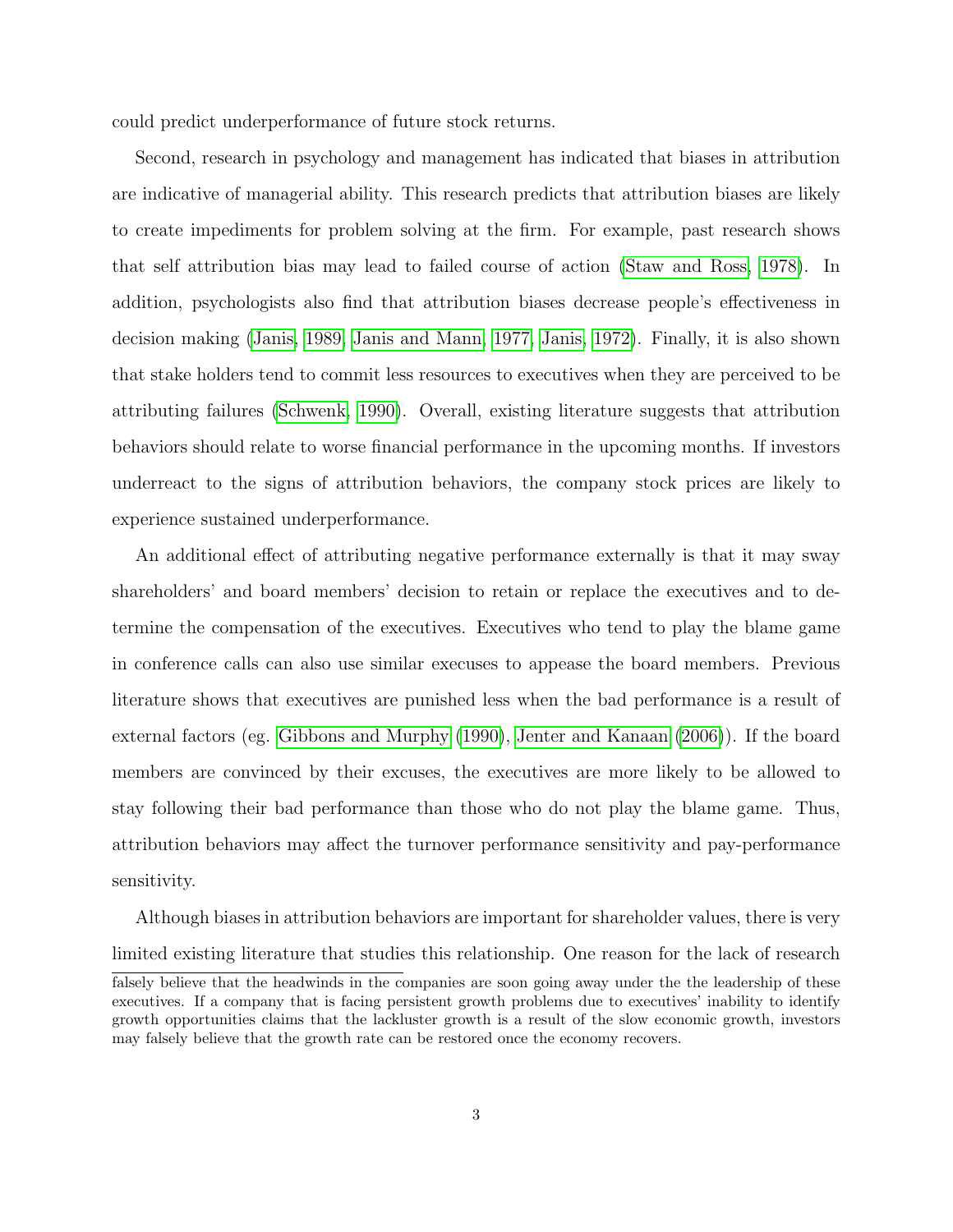is the difficulty in identifying these attribution behaviors. Existing literature largely avoids direct measurement of attribution behaviors in a large sample setting. This paper takes a different path: I infer attribution behaviors directly using transcripts from conference calls. Direct evidence can be established on how attribution behaviors affect corporate values.

Executives blaming negative impacts that are beyond their control is a sign of their attribution behaviors. In the corporate world, firms' fortunes are often tied to factors that cannot be managed by the executives. For example, the macroeconomic and industry fluctuations can impact results of individual firms. Few firms can avoid these negative shocks. As a result, macroeconomic performance and the factors related to the industry performance can be obvious scapegoats for corporate performances. For example, a company is experiencing headwinds in its operating results. The executives of the company have a choice of how to explain their performances. They can choose to discuss their companies' results in detail or they can simply attribute the bad performance to reasons such as luck. Whereas the impact of economic and industrial trends inevitably swing corporate performances up and down, these discussions are unlikely to be helpful for investors, since these factors impact all firms in the market or in the sector. Therefore, these discussions are likely to be signs of biases in attribution.

I use a sentence-based textual analysis to identify the sentences used to blame economy and industries in earnings conference calls. I first look for key words about industry and economy in the sentences of conference calls. Then, I count the number of positive and negative words in the same sentence. If there are more negative words than positive words in that sentence, it is considered as a sentence with a negative description of industry or the economy (or BLAME sentence). The overall tendency to attribute bad performance to external factors is measured by the percentage of BLAME sentences in the conference call (I will refer to this measure as BLAME measure hereafter). The BLAME measure is significantly negatively correlated with performance measures, such as returns and SUE, indicating that better performance reduces the need to attribute negative performances.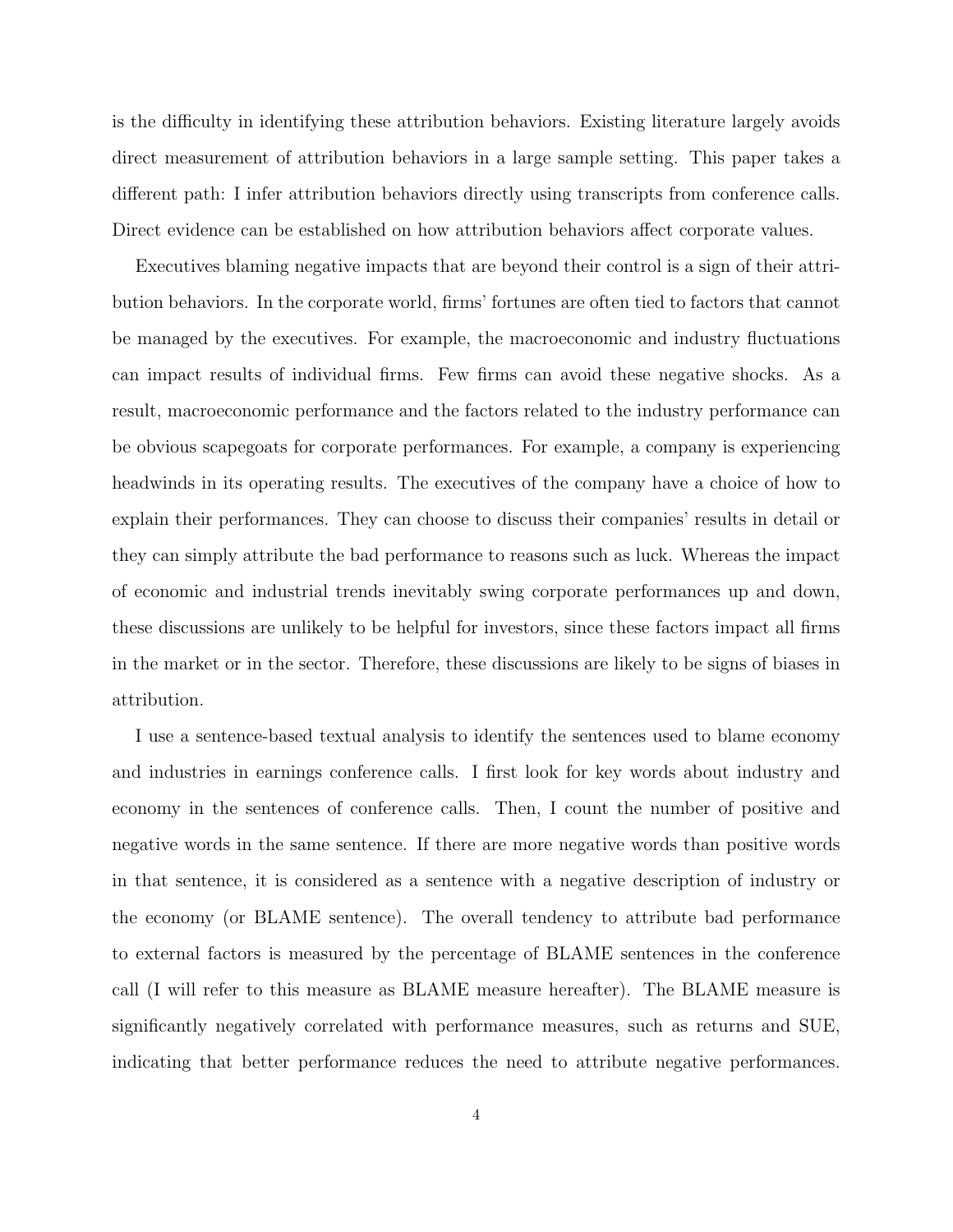Consistent with investors underreacting to firm-specific negative news, I document that companies with high BLAME measures subsequently underperform those with low BLAME measures by up to 7% annually after risk-adjustment. Analyst recommendations in the quarter following the conference call support the hypothesis of underreaction in stock prices to BLAME measure.

In addition to returns, I also find that the BLAME measure is related to the sensitivity of executive compensation and executive turnover decisions. I show that attribution behaviors reduce the sensitivity of executive turnover and executive compensation to the stock returns. These results indicate that blaming the industry and economy may shift the focus of board members away from the missteps of corporate executives and towards the factors beyond managers' controls. Thus, these managers are less likely to be punished through turnover or lowered compensations.

This paper makes contributions on several fronts. First, this study documents a new executive behavioral bias and shows that this behavioral bias impacts the wealth of shareholders with a significant economic magnitude. Past research has documented a number of behavioral biases among corporate executives. The most prominent biases among them are overconfidence, optimism and hubris. These behavioral biases influence corporate operating and financial strategies significantly [\(Roll, 1986,](#page-29-2) [Malmendier and Tate, 2005,](#page-28-1) [2008\)](#page-28-2).<sup>[3](#page-0-0)</sup> While self attribution bias is closely related to overconfidence, this paper shows that it affects shareholder wealth in a very distinct way. A number of existing papers examine how managers' attribution bias or attribution behaviors affect their investment decisions and reporting behaviors. For example, [Billett and Qian](#page-25-3) [\(2008\)](#page-25-3) and [Doukas and Petmezas](#page-26-0) [\(2007\)](#page-26-0) investigate how self-attribution bias affects merger and acquisition decisions. Both papers argue that managers' overconfidence manifested in merger and acquisition activities is driven by self-

<sup>3</sup>Other influential studies in corporate finance include [Roll](#page-29-2) [\(1986\)](#page-29-2), which associates value destruction in M&A with hubris, [Baker et al.](#page-25-4) [\(2012\)](#page-25-4) which document that reference prices affect the offer price for target company in mergers and acquisitions, [Heaton](#page-27-7) [\(2002\)](#page-27-7), which models pecking order of financing based on executives' optimism, and [Aktas et al.](#page-25-5) [\(2010\)](#page-25-5), which infer narcissism from CEO speeches and find that CEOs with narcissism tend to influence takeover decisions.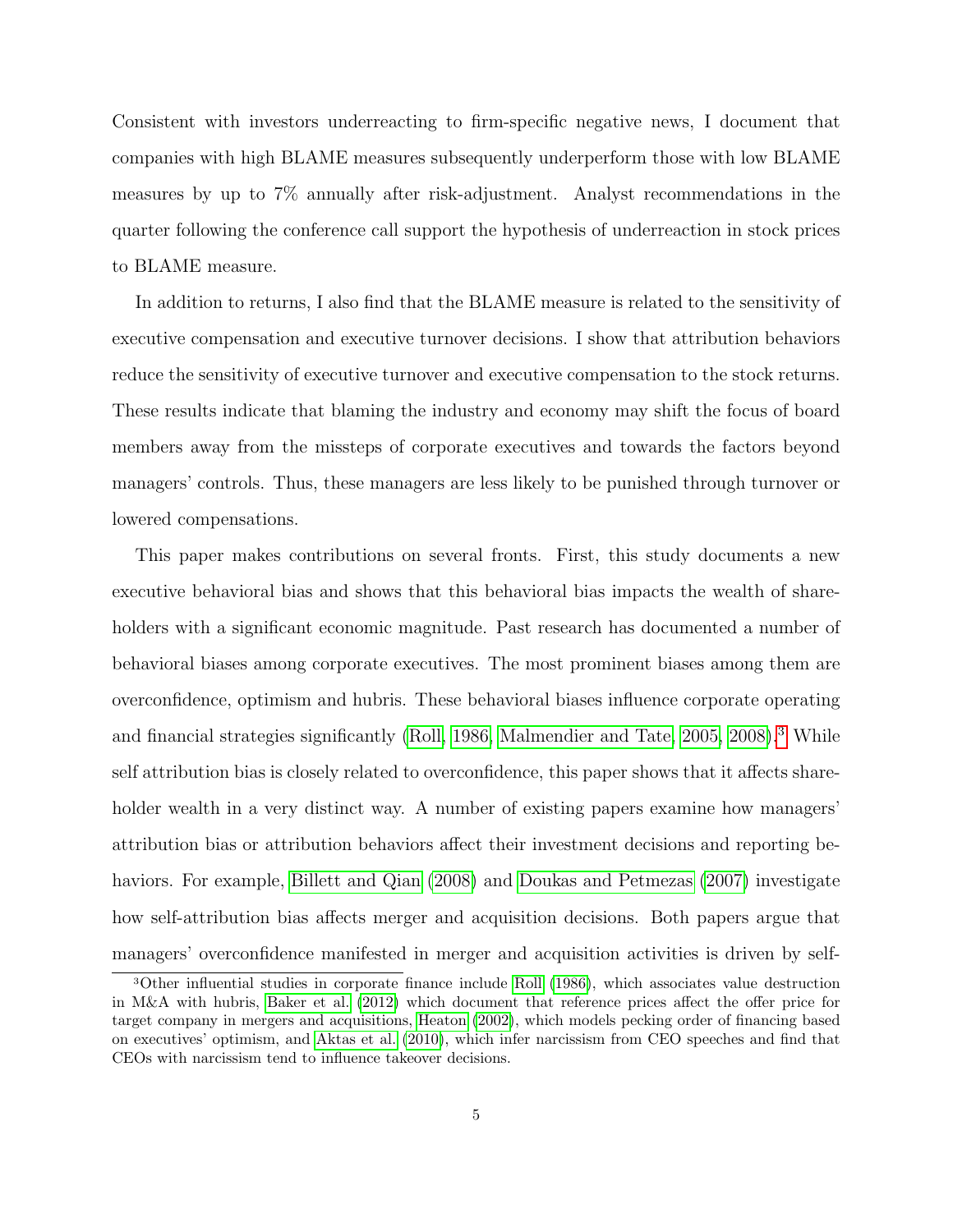attribution bias. Similar to this paper, [Li](#page-28-3) [\(2010b\)](#page-28-3) use a textual analysis method to extract terms for self-references such as "I" and "we" as a proxy for self attribution. The paper finds self-attribution bias is positively related to firms' investment behaviors. In addition, [Baginski et al.](#page-25-6) [\(2004\)](#page-25-6) examine the attribution behavior of 900 earnings forecasts statements by manual classifications. There are several key difference between this paper and the aforementioned study. The [Baginski et al.](#page-25-6) [\(2004\)](#page-25-6) focus on the explanations of earnings forecasts, which is largely forward-looking. This paper explores earnings conference calls and the statements are related both to the companies' past performances and future expectations. Thus, this is a more general setting for managers' attribution behaviors. More importantly, the previous study's focus is on the determinants of attribution behaviors. This paper emphasizes the consequences of attribution activities in the earnings conference calls, including investors' underreaction to negative news and reduced sensitivity in turnover-performance and pay-performance sensitivity. Furthermore, this paper provides a consistent argument that can jointly explains empirical observations in the attribution behaviors and its effect in stock returns and executive performance incentives. To my best knowledge, this is the first time to document that executive behavioral bias that is associated with future stock return.

Second, this study is broadly related to the literature on the information environment and the information content of corporate disclosure. Existing literature shows that changes in information environment may significantly change investor response. For example, [Solomon](#page-29-3) [\(2012\)](#page-29-3) finds that companies who hire an IR firm exhibit more ability to spin news and cause a delay in the incorporation of bad news. [Cohen et al.](#page-26-1) [\(2013\)](#page-26-1) find that analysts can cast their conference calls by calling friendly analysts. [Li and Yermack](#page-28-4) [\(2014\)](#page-28-4) document that evasive annual shareholder meetings predict low stock return. Other papers also find nonnumerical information from earnings announcement conference calls informative. [Hollander](#page-27-8) [et al.](#page-27-8) [\(2010\)](#page-27-8) find that silence during the conference call contains information. [Matsumoto](#page-28-5) [et al.](#page-28-5) [\(2011\)](#page-28-5) find that the Q&A part of the conference calls is more informative than management discussions. [Mayew and Venkatachalam](#page-28-6) [\(2012\)](#page-28-6) find that tonal information from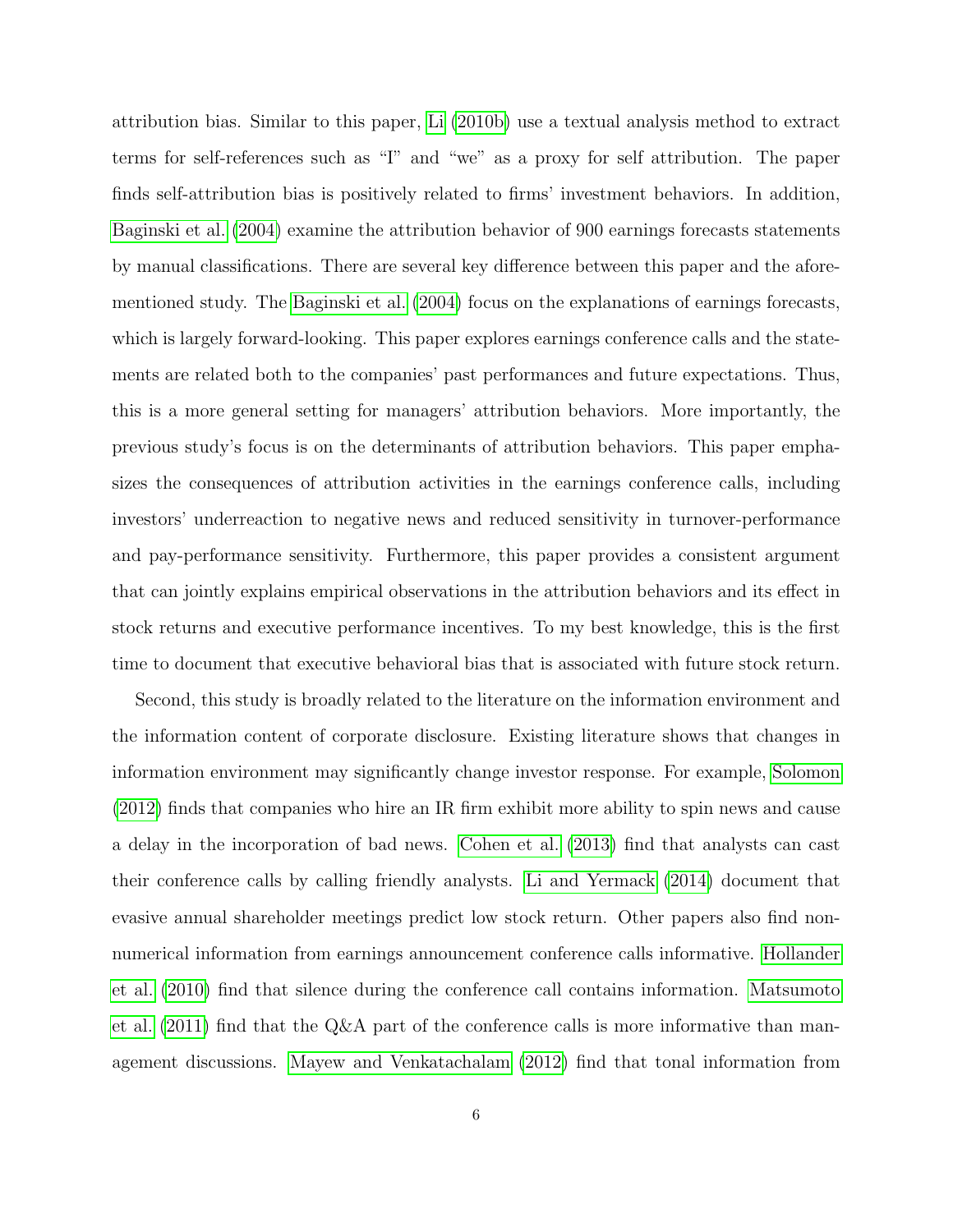managers' voices contains information about firms' future performances. More closely related to this paper, [Larcker and Zakolyukina](#page-28-7) [\(2010\)](#page-28-7) find certain words in conference calls can be used to detect accounting misstatements. This paper builds on the existing research and shows that earnings conference calls also contain meaningful information about executive behavioral characteristics.

Third, this paper is also related to a set of papers that examine the executive turnover performance and pay-performance relationship. Past literature documents that CEO turnover is significantly negatively related to stock returns and CEO compensation is positively related to stock returns (eg. [Gibbons and Murphy](#page-27-5) [\(1990\)](#page-27-5), [Kaplan and Minton](#page-28-8) [\(2006\)](#page-28-8), [Jenter](#page-27-6) [and Kanaan](#page-27-6) [\(2006\)](#page-27-6)). Moreover, [Jenter and Kanaan](#page-27-6) [\(2006\)](#page-27-6) document that negative industry shocks can lead to turnover. However, turnover sensitivity to industry shocks is lower than the sensitivity to companies' idiosyncratic performances. This paper adds to the literature and shows that the executives' explanations matter for the turnover decisions. Attributing negative performance can alleviate the pressure on executives by lowering turnover performance sensitivity and pay-performance sensitivity. These results also complement the previous research on executives getting paid based on their luck (eg. [Bertrand and Mullainathan](#page-25-7) [\(2011\)](#page-25-7)). While [Bertrand and Mullainathan](#page-25-7) [\(2011\)](#page-25-7) show that executives are sometimes paid for the sheer luck, this paper indicates that managers may also avoid blame by shifting the responsibility to external factors.

Finally, this paper also makes a methodological contribution.[4](#page-0-0) Previous literature often uses pure dictionary method (eg. [Loughran and Mcdonald](#page-28-9) [\(2011\)](#page-28-9), [Jegadeesh and Wu](#page-27-9) [\(2013\)](#page-27-9)) to capture the information from the texts. This paper shows that sentence-based analyses can provide additional information beyond pure word counts. While word count methodology

<sup>4</sup>Broadly speaking, the results from this paper add to a large literature related to textual and linguistic information in the financial markets. A number of papers document that tonal information in news articles contains information about firm fundamentals (eg [Tetlock et al.](#page-29-4) [\(2008\)](#page-29-4), [Engelberg](#page-26-2) [\(2008\)](#page-26-2)). In addition, it has also been shown that noninformative tonal information may also be incorporated into the asset prices (eg. [Tetlock](#page-29-5) [\(2011\)](#page-29-5), [Engelberg and Parsons](#page-26-3) [\(2011\)](#page-26-3)). Finally, managers are able to manipulate the tone in the business press to affect the prices in the broad market.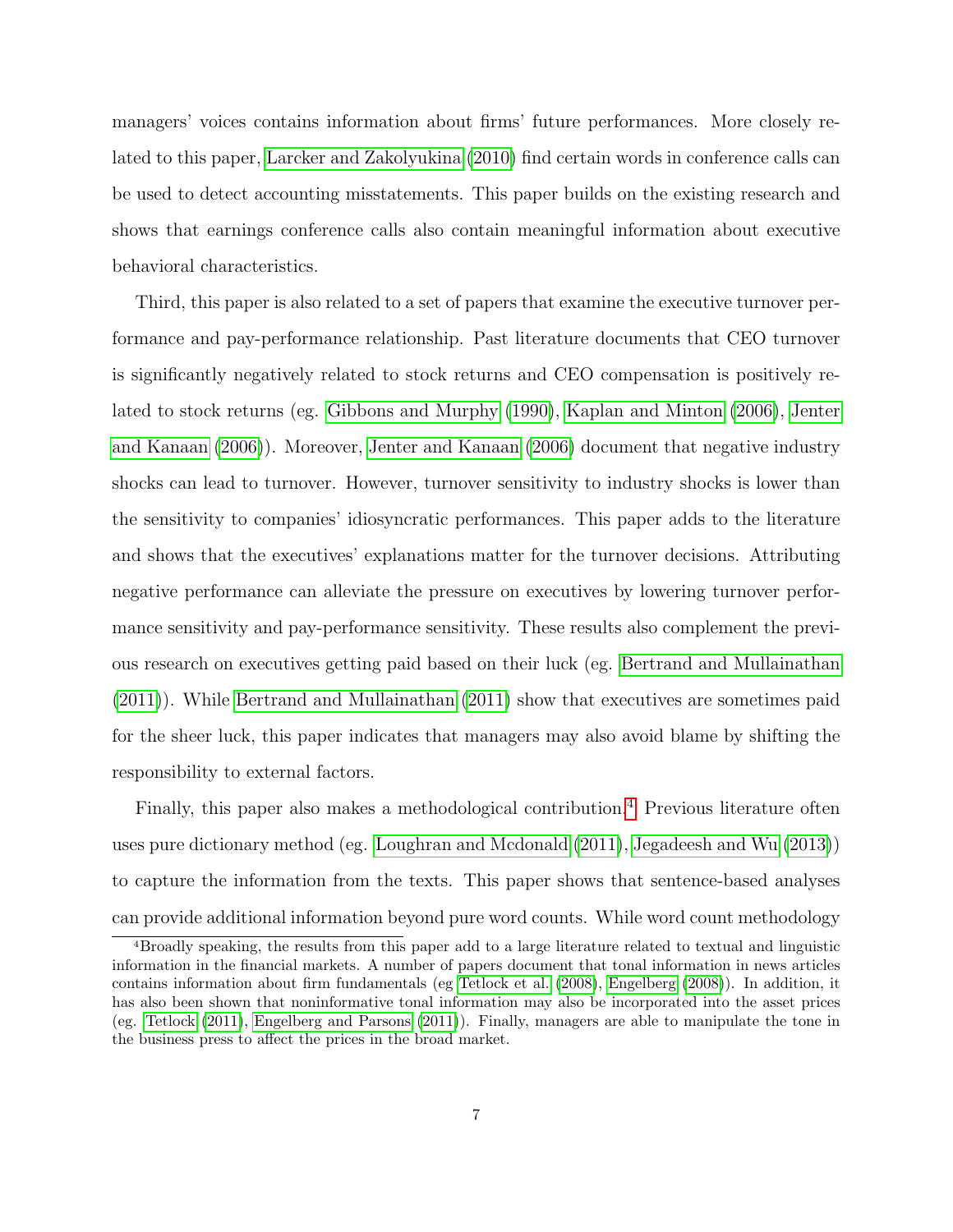has proved to be useful in capturing additional information to numerical information, simple word counts may miss important information from the context of sentences. This paper demonstrates that analyzing words in the context of sentences can provide insights into their context. For example, the sentence-based analysis helps provide information such as executive personal characteristics.

The rest of the paper will proceed as follows. Section 2 describes the source of the data and the construction of the BLAME measure in detail. The main results will be discussed in detail in section 3. Section 4 discusses the hypotheses about what cause the self attribution bias. Section 5 concludes the paper.

# 2 Data and Methodology

The texts from conference call transcripts are used to analyze self-attribution biases in this study. Executives hold earnings conference calls to discuss the financial performances of the company in the fiscal quarter. Substantial amount of textual information is disclosed during the conference call. Past literature clearly indicates that the textual information in conference calls contains value relevant information in addition to the accounting information released by firms. Conference calls also offer opportunities for analysts and investors to interact with the management. In general, conference calls offer a valuable venue for managers to explain the companies' performances in detail to investors. Because of the rich linguistic information in the conference call, the language of disclosure may well shape the perceptions of the performance of the company.

One advantage of using conference calls to capture executive behavioral characteristics over using written materials such as letters to shareholders or annual reports (previous management literature such as [Staw et al.](#page-29-6) [\(1983\)](#page-29-6) and [Clapham and Schwenk](#page-26-4) [\(1991\)](#page-26-4)) is that written materials are often written by a committee rather than an individual. Therefore, the written materials are less accurate in capturing individual behavioral characteristics.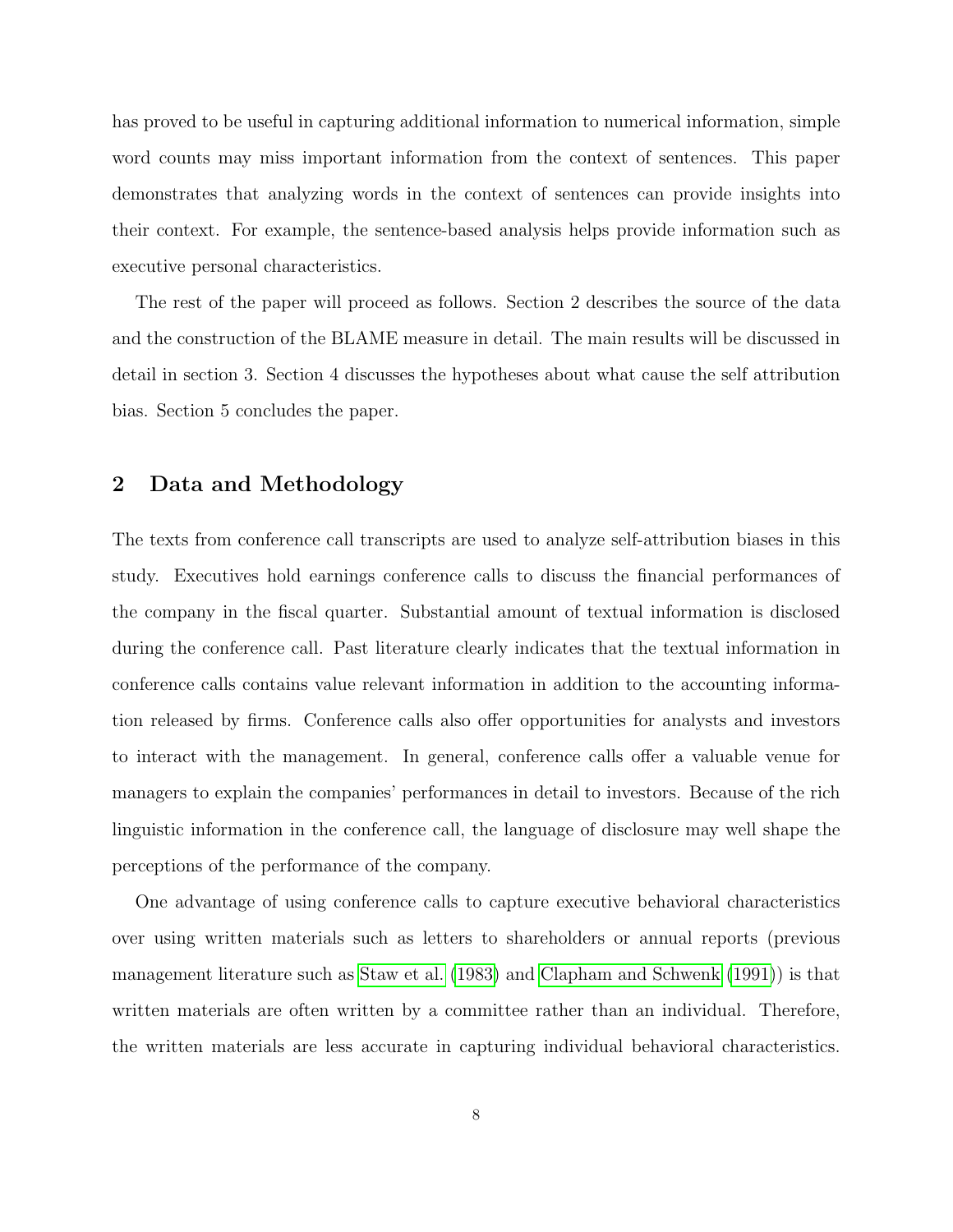Moreover, because of executives need to answer questions from the participating analysts, they are more likely to offer spontaneously reaction to the question. These spontaneous remarks are more likely to reveal executives' thinking processes.

The quarterly earnings conference call transcript data used in this study comes from two sources. I first download the available conference call transcripts from StreetEvents of Thomson One from 2003 to 2012. I supplement the missing observations with the data from Call Street, a unit of Factset. Combining these two sources, I obtain about 90,000 raw transcripts. After merging with CRSP, Compustat and IBES, the sample size reduces to around 70,000. I also delete the observations whose stock price is below 5 dollars in the month preceding the earnings announcement.

I parse the texts from these transcripts in the following way: I first split the text into sentences, by identifying the punctuations indicating the end of sentences, such as periods, question marks and exclamations. For each sentence, I look for words related to economy and industry. Specifically, I look for "economy," "economic condition," "economic conditions," and "economic growth" for economic related descriptions and "industry" and "industries" as indicators for industry related descriptions.<sup>[5](#page-0-0)</sup> The sentences identified as descriptions related to economy and industry performances are classified into positive, negative and neutral description sentences. I use the [Loughran and Mcdonald](#page-28-9) [\(2011\)](#page-28-9) financial dictionary to identify positive and negative words in the previously identified sentences. If there are more positive words than negative words in the sentence, it is classified as a positive sentence. Meanwhile, if there are more negative words than positive words, the sentence is classified as a negative sentence. Otherwise, the sentence is classified as neutral. In this paper, I focus on negative description of industry or economy to capture the attribution behaviors. To better understand the negative sentences captured using this methodology, I have selected a number of

<sup>&</sup>lt;sup>5</sup>I also consider other similar words, such as sector and segment as indicator for mentions of industry. By reading a random sample of conference call transcripts, the words "sector" and "segment" are most often referring to sector or segment within a company. Therefore, using these two words as indicator for mention of the overall industry condition will likely generate noisy results.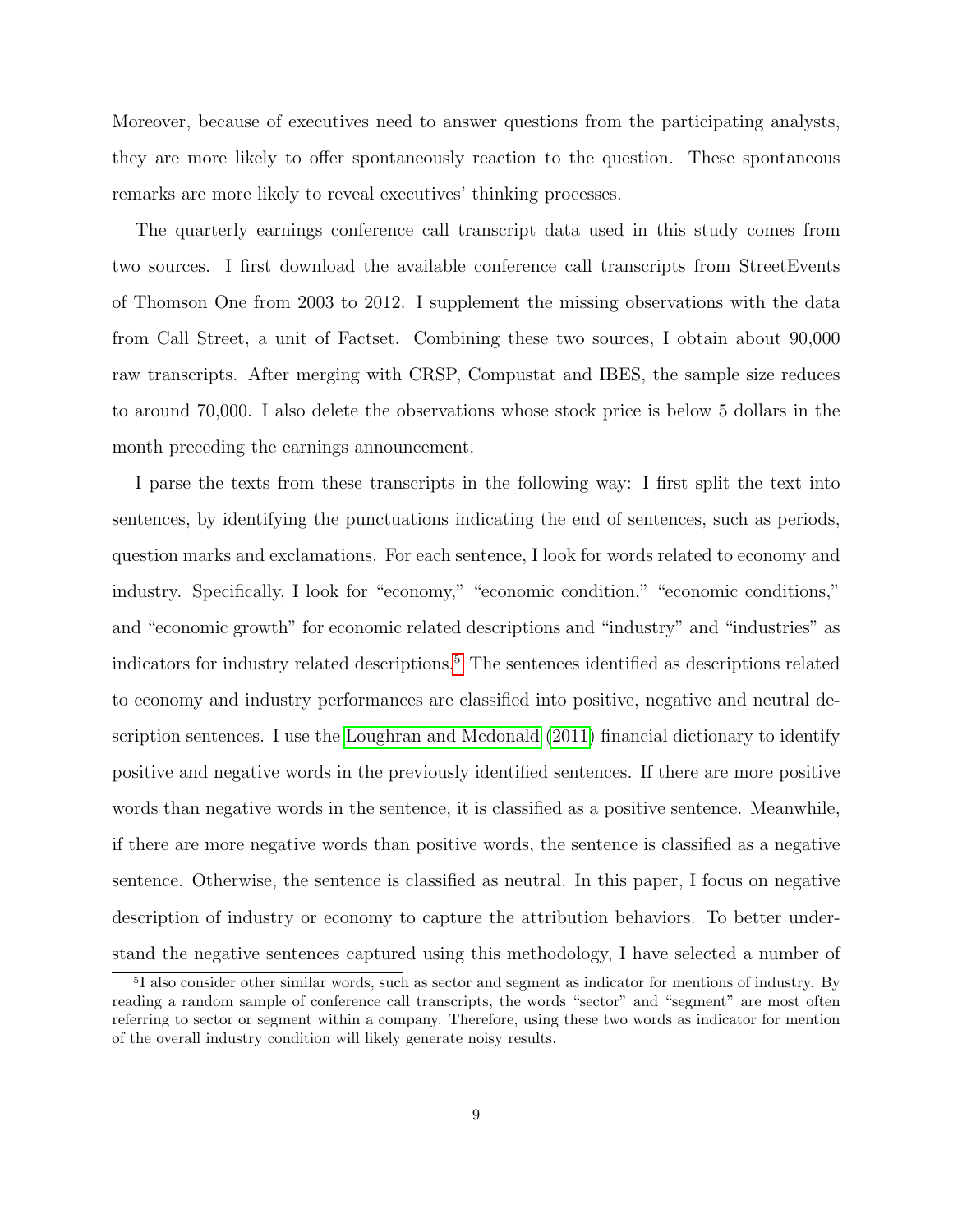these sentences in table [1.](#page-31-0) In the first two sentences, managers attribute negative performance to the economy. In the third example, executive attribute negative performances to industry. The program first captures the key words related to industry or economy (in bold letters). The program then identifies positive words (non-existent in the sentences displayed in these examples) and negative words (in red color). Since there are more negative words in these sentences than positive words, these sentences are classified as sentences with a negative description of industry or the economy (referred as BLAME sentences). Although this paper does not focus on the positive description of industry or economy, I have also examined a number of positive description sentences. The positive description sentences are a much noisier collection of sentences, since many executives proclaim that their companies are "industry-leading" or "better than the industry average." There are three sentences with positive descriptions of the economy and the industry exhibited in table [1.](#page-31-0) We can see that the last positive industry description sentence is really about the firm performance. The number of sentences with positive description of industry or economy (N(POSITIVE)), neutral description (N(NEUTRAL)) and negative description (N(BLAME)) are reported in the panel B of table [2.](#page-32-0) I find that there are more positive/neutral description sentences of industry or economy than negative descriptions, indicating a relatively high hurdle for sentences to qualify as a negative description sentence on industry or the economy. Overall, the number of BLAME sentences are not many. One may question whether managers can change investors' view of their companies with such few sentences. I argue that these sentences only serve as a proxy for the tendency to attribute failures. Thus, one should only view these BLAME sentences as red flags of attribution biases.

For each conference call, I calculate BLAME measure (Negative Description of Industry and Economy) in the following formula to capture the frequency of negative descriptions of industry and economic conditions:

 $BLAME =$ Number of Negative Sentences related to Industry and Economy Number of Sentences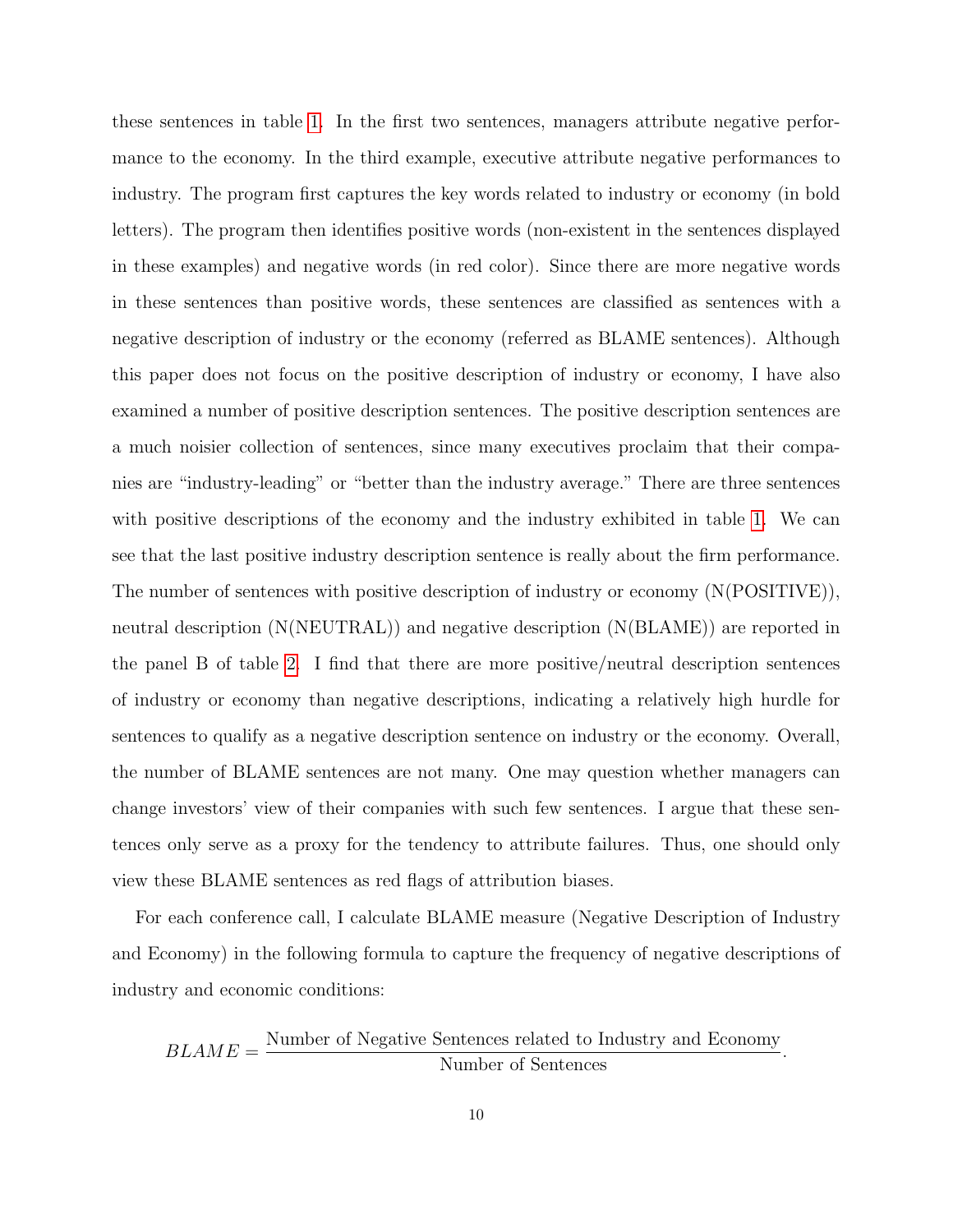I also calculate the overall number of positive and negative words from the conference call. I intend to use the BLAME measure to proxy the tendency of attributing negative performance to external factors. To insure the BLAME measure captures the information independent of the tone of the overall text, I control the tone of the overall conference call using the following negativity measure:

$$
NEG = \frac{\text{Number of Negative Words}}{\text{Number of Words}}.
$$

The parsed data is then merged with CRSP, Compustat and IBES to obtain the common financial measures such as market equity, book-to-market ratio, past return and Standardized Unexpected Earnings. The cumulative abnormal return (CAR) is calculated using the Fama-French 3-factor model [\(Fama and French, 1993\)](#page-26-5). The beta of the factor loadings are estimated using the daily returns in the interval of [-180,-15] relative to the date of the conference call. Standardized unexpected earnings or SUE is calculated as

$$
SUE_{i,t} = \frac{E_{i,t} - FE_{i,t}}{P_{i,t}},
$$

where  $E$  represents realized quarterly earnings,  $FE$  represents the consensus analyst forecast earnings and  $P$  is the stock price at the end of the IBES statistical period when consensus analyst earnings forecasts are calculated. The consensus analyst forecast expectation is formed on the closest IBES statistical period end date prior to the conference call. SUE is winsorized between -0.1 and 0.1. The key dependent variable is cumulative abnormal return or CAR. CAR is calculated using a 3-factor model, where the loadings on the Fama-French factors are estimated by returns from the prior 180 days to 10 days relative to the earnings announcement date. The results presented in the rest of paper are robust if market adjusted returns (calculated as firm returns minus market returns) are used as cumulative abnormal returns. Volatility is the estimated daily volatility one year prior to the conference call date. Share turnover is the monthly turnover in the month before the conference call date.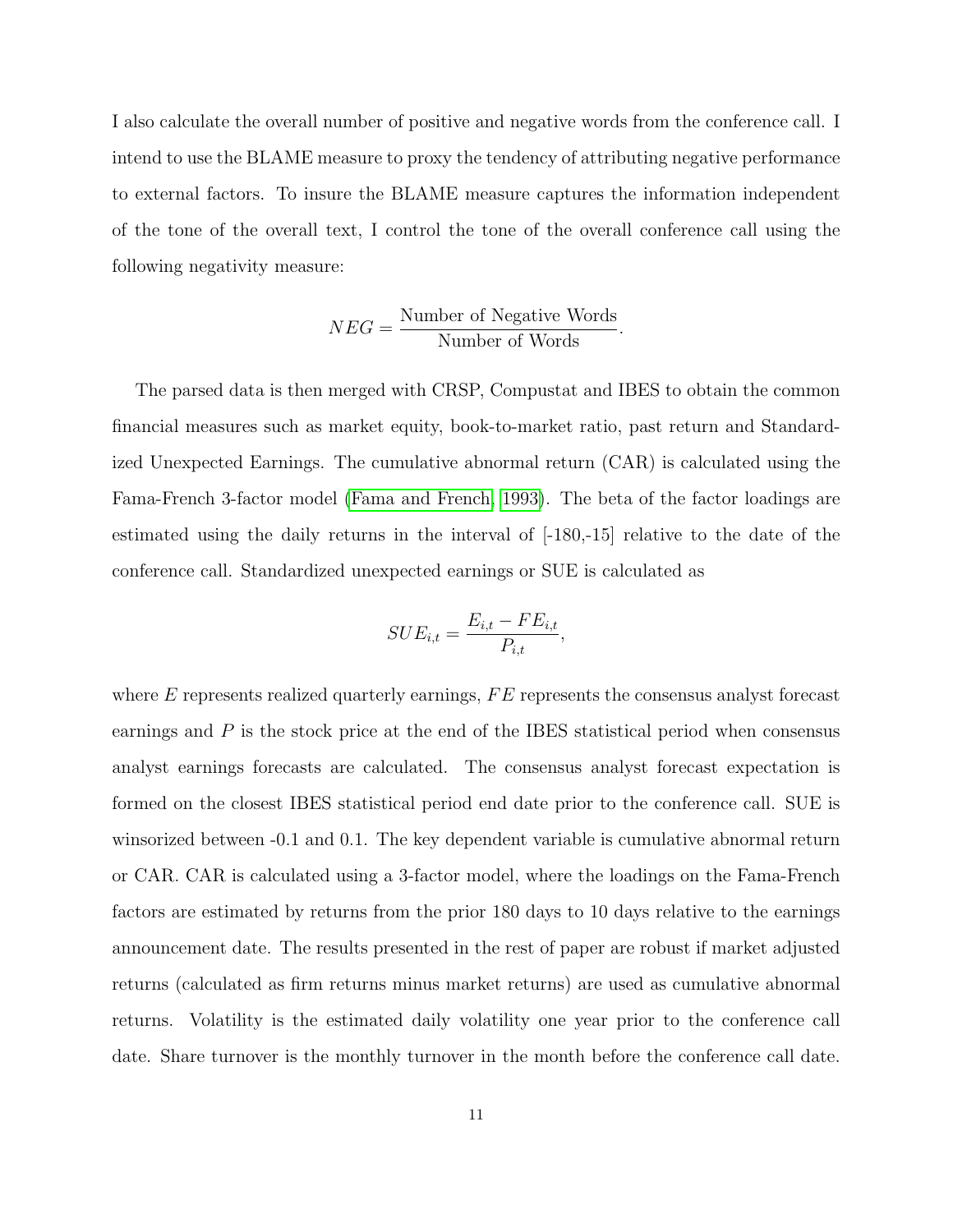Institutional ownership is formed based on the 13F data at the end of the quarter prior to the conference call. Executive employment and compensation information is obtained from Execcomp. Executive turnover date is based on the date that CEO steps down.

# 3 Results

### 3.1 Determinants of Negative Description of Industry and Economy

Before proceeding to analyze the impact on returns, I first investigate the determinants of the BLAME measure (negative description of industry or the economy). I first explore the time series variability of the BLAME measure to examine whether it is correlated with the macroeconomic fluctuations. I plot the BLAME measure (scaled up by 100), percentage firms with non-zero BLAME and the contemporaneous GDP growth data in figure [1.](#page-42-0) The plot clearly indicates that economic performance is negatively associated with BLAME measure. This trend is most clear during the period of the economic downturn around 2008-2010. This observation reflects that executives are more likely to discuss negative economy or industry performance when economic growth is slower.

The second test explores the cross-sectional variation of the BLAME measure. I hypothesize that several factors are positively associated with BLAME. First, firms that performed poorly are likely to be associated with higher BLAME measures. A firm with good performance has little incentive to discuss the negative impact of external factors, since they do not need to find any scapegoat for their performance. Second, firms of systemic importance are more likely to mention negative industry or economic factors, since the performance of these firms is more likely to be associated with higher economic performance and less likely to be associated with idiosyncratic performances. Third, firms with less external monitoring are more likely to be associated higher BLAME measures. These firms with less monitoring may play the blame game more often to shape a better self-image.

I run a tobit regression (dependent variable censored at 0) to explore what drives BLAME.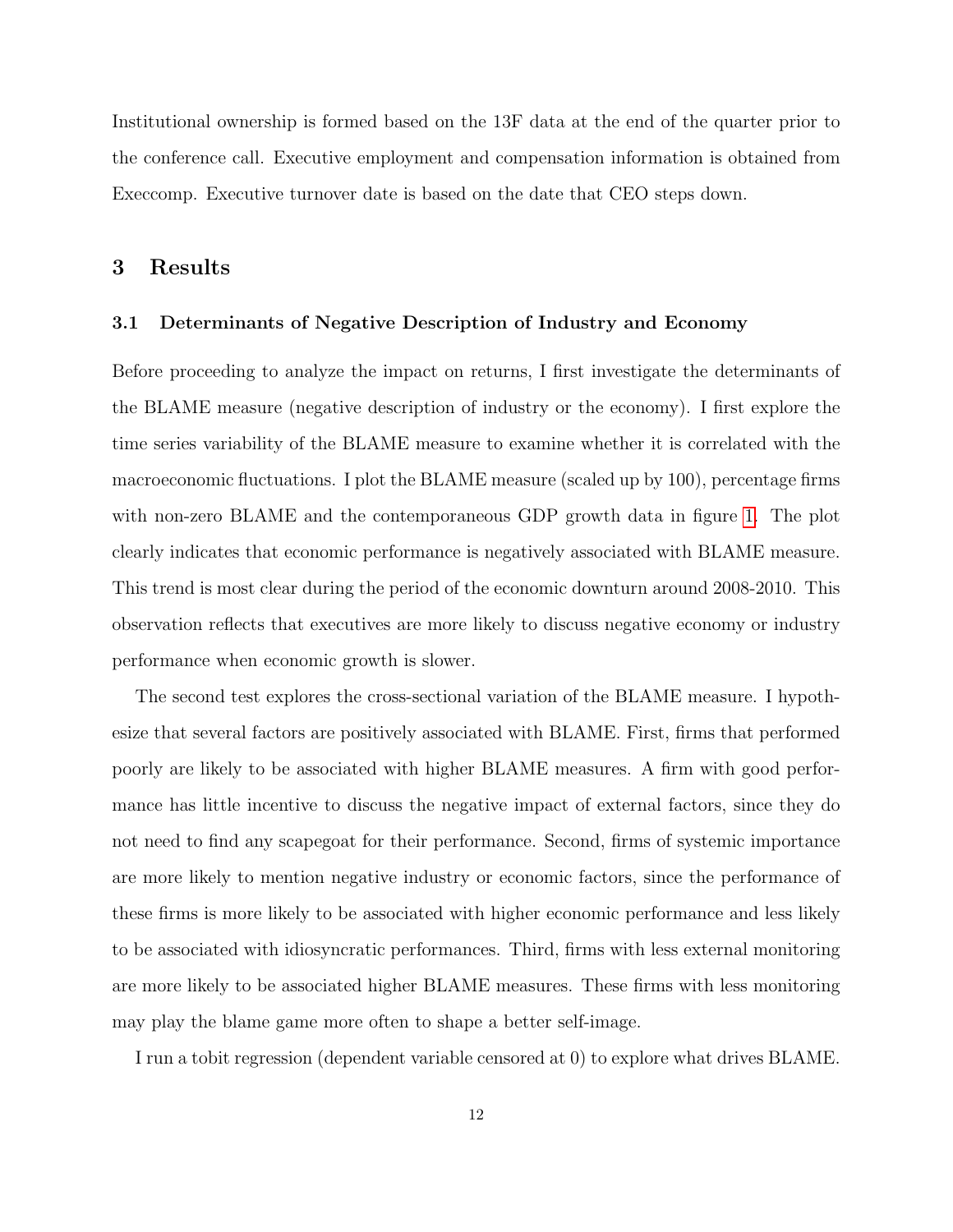To control for time series variations, I control for year-quarter dummies in the regression. The results are reported in table [3.](#page-33-0) In addition to results, I also report the predicted signs for the coefficients. I find that consistent with the first hypotheses, firms with worse performance in either financial or accounting metrics tend to have higher BLAME measures. Specifically, I find that SUE is negatively associated with the BLAME measure, indicating that firms with lower earnings tend to mention negative effects of the economy and the industry more frequently. Similarly, lag returns are negatively associated with the BLAME measure, indicating that better stock performance reduces the need to blame the industry and the economy. The percentage of negative words, which can serve as a rough proxy for other negative information revealed linguistically, has a significant positive correlation with BLAME measure. Furthermore, valuation is negatively related to the BLAME measure, indicated by the positive coefficient from book-to-market ratio.

Second, larger firms are associated with higher BLAME measures. This relationship is clearly indicated by the significantly positive coefficient of log market equity. This indicates that larger firms are more likely to encounter negative industry and economic shocks. In addition, I use the  $R^2$  (see [Roll](#page-29-7) [\(1988\)](#page-29-7) for a discussion of the information content of  $R^2$ ) from the following market and industry time series model to estimate the company's total exposure to industry and the economy factors:

$$
RETRF_{i,t} = \alpha_i + \beta_{MKT,i} MKT_t + \beta_{IND,i} IND_t + \epsilon_{i,t},
$$

where  $RETRF$  is the difference between return and risk free rate,  $MKT$  is market return minus risk free rate and IND is value weighted industry return minus risk free rate. The industry return is defined using Fama-French 48 industry classification [\(Fama and French,](#page-26-6) [1997\)](#page-26-6). The  $R^2$  (with 1-year lag) estimated using the above model is significantly positively associated with the BLAME measure, indicating higher likelihood to mention industry and economy performance when a firm's exposure to macroeconomic performances is higher. This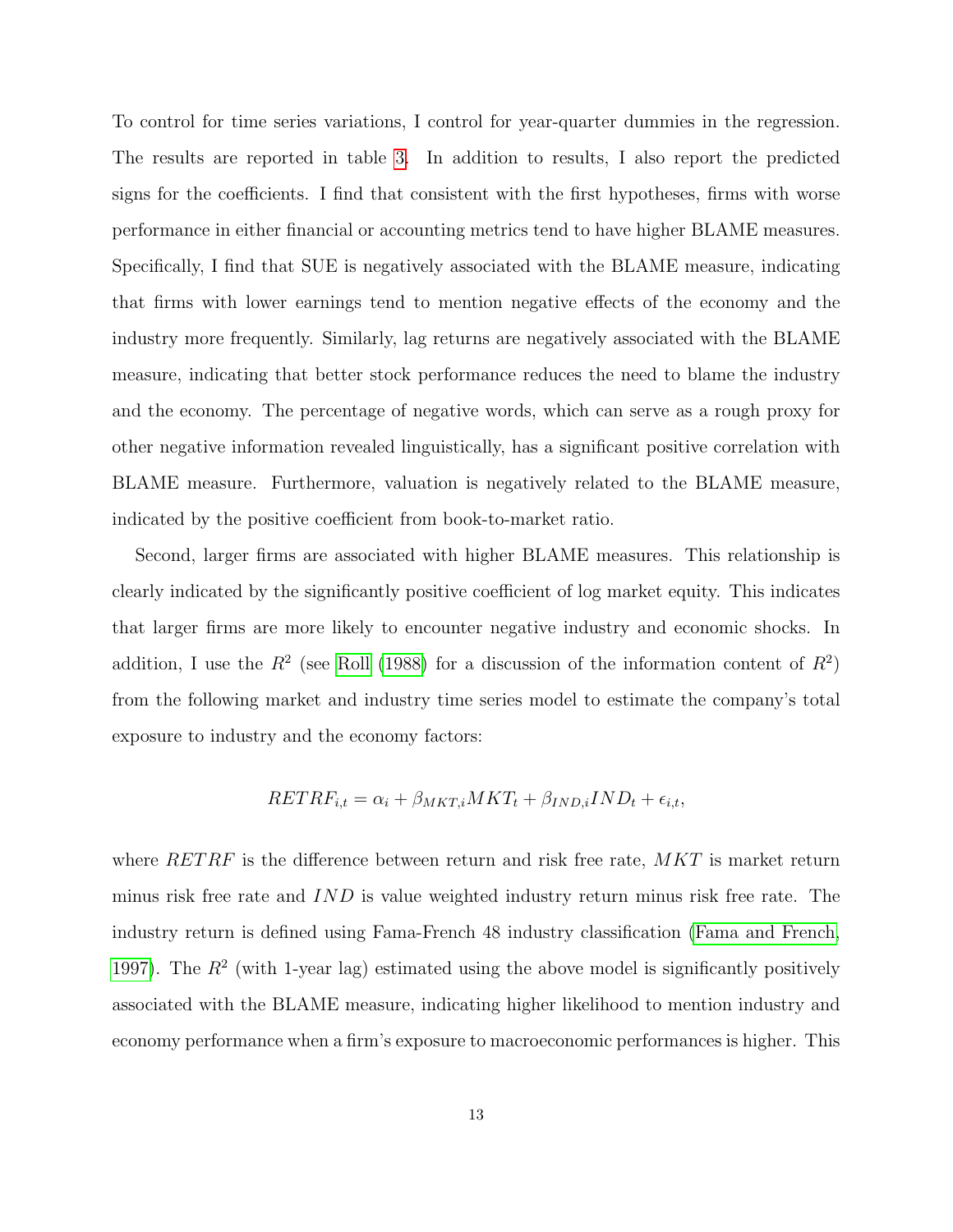could also indicate that it is more convincing for executives of firms with higher exposure to systematic risk to blame industry and economy performance.

Third, analyst coverage is negatively associated with BLAME. High analyst coverage is associated with higher external monitoring as documented in the prior literature [\(Moyer](#page-28-10) [et al., 1989\)](#page-28-10). Analysts also confront the management about the bad performances from time to time. The negative coefficient of analyst coverage in this regression indicates intense external monitoring reduces the frequency of blaming external factors. Surprisingly, institutional ownership is positively associated the BLAME measure, though with less economic significance. Perhaps institutional investors do not usually field questions into the conference call, so they are less likely to be able to confront with the management during the conference call.

In the second specification, I use a regression discontinuity approach to detect whether there is a dramatic increase in BLAME at the cutoff point of meeting the analyst forecast revision if the companies slightly miss the analysts' consensus earnings estimates. The specification of the regressions discontinuity design is similar to the one proposed in [Imbens and](#page-27-10) [Lemieux](#page-27-10) [\(2008\)](#page-27-10). The outcome variable (dependent variable) is BLAME and the assignment variable (indepenent variable) is SUE. Results are reported in the panel B of table [3.](#page-33-0) The need to play the blame game reduces significantly if the market expectations are met. Consistent with this hypothesis, I find that there is a significant difference in the mean at the cutoff point  $SUE = 0$  and the coefficient of the jump is negative. In untabulated results, I repeat the same analysis for percentage negative words (NEG) as a placebo test. The null hypothesis that there is a cutoff at  $SUE = 0$  cannot be rejected at conventional threshold. This suggests that this discontinuity is not driven by the behaviors of the assignment variable SUE or negative word counts. Summarizing the results from these regression discontinuity tests, BLAME seems to capture the tendency to present an optimistic picture when the performance falls short of expectations.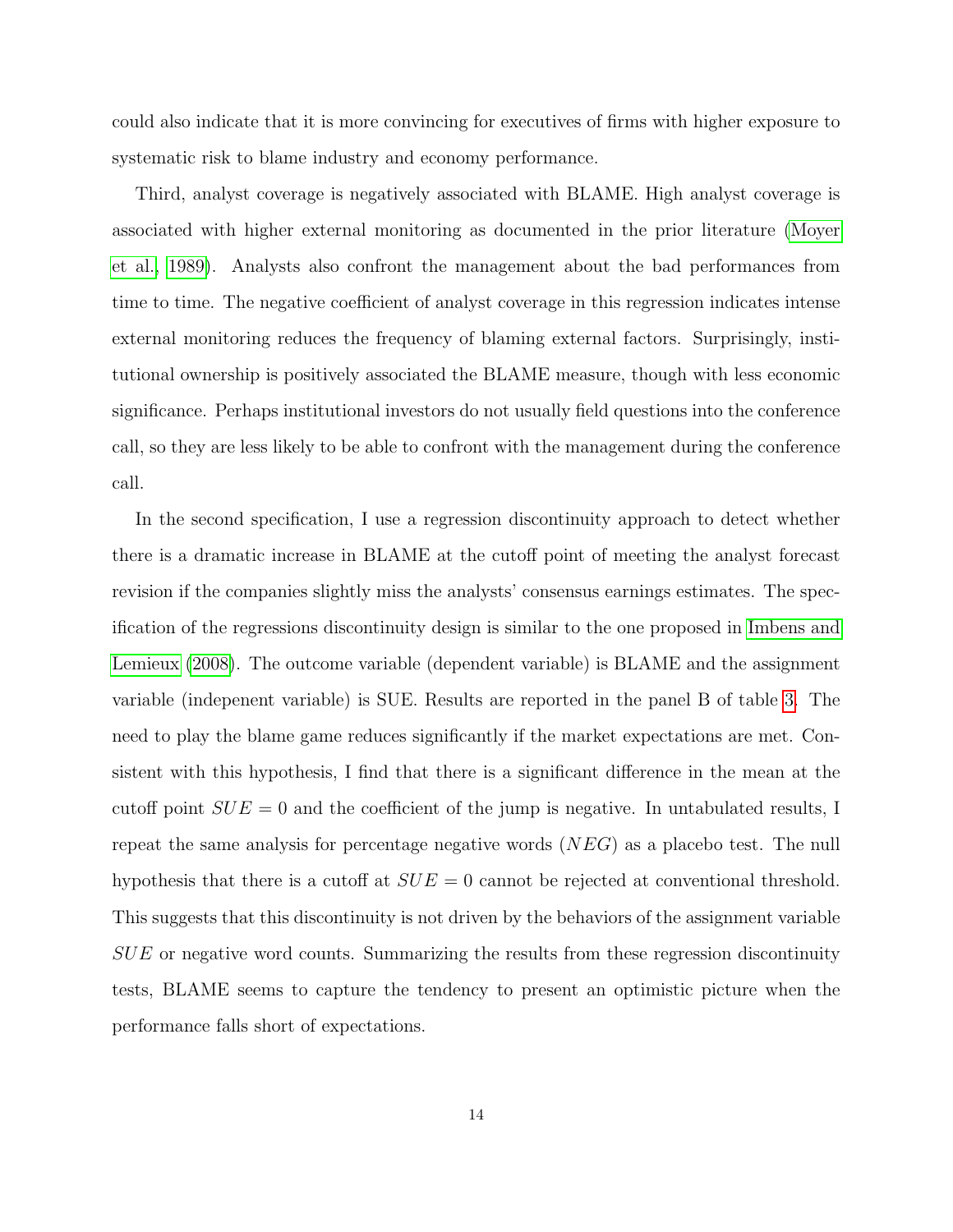#### 3.2 Predicting Post Earnings Announcement Returns

The key test to confirm whether the "blame game" can be associated with delayed reaction to negative information is to examine whether BLAME can predict future returns. If the BLAME measure captures the tendency of companies to present optimistic pictures of their performances during the conference call, market participants are likely to underreact to bad news. As a result, the stock is likely to experience negative performance after the earnings announcement. I first this hypothesis using a Fama-Macbeth regression [\(Fama and MacBeth,](#page-26-7) [1973\)](#page-26-7) specified as follows:

$$
CAR[2, 60]_{i,t} = \alpha + \beta BLAME_{i,t} + \gamma X_{i,t} + \epsilon_{i,t}
$$

where  $CAR[2, 60]$  is the cumulative abnormal return calculated using the Fama-French 3 factor model. The standard errors are adjusted for serial correlations following [Newey and](#page-29-8) [West](#page-29-8) [\(1987\)](#page-29-8). Because the earnings announcements are made on a quarterly basis, I group all earnings announcements made in one quarter as a cross-section. The predictive horizon is over the following 60 trading days after the earnings announcement. This trading horizon roughly covers 3 months. Past research used this predictive horizon in post earnings announcement drift, as information from earnings announcements is largely realized over this time horizon [\(Dellavigna and Pollet, 2009,](#page-26-8) [Hirshleifer et al., 2009\)](#page-27-11). These results are reported in table [4.](#page-34-0) The BLAME measure is the only independent variable in the first specification. The coefficient of the BLAME measure is negative with statistical significance below the 1% level. The economic magnitude implied by this regression is substantial. One standard deviation change in the BLAME measure corresponds to roughly 50 basis points change in return in the following 60 trading days. In annualized term, this matches to roughly a 4% difference for 2-standard deviation of BLAME measure.<sup>[6](#page-0-0)</sup>

<sup>6</sup> In the untabulated results, I also use positive industry and economy description as the independent variables. I find that while positive industry description is positively correlated with contemporaneous returns, but does not significantly predict future returns, consistent with the idea that the predictability is generated uniquely by the negative description.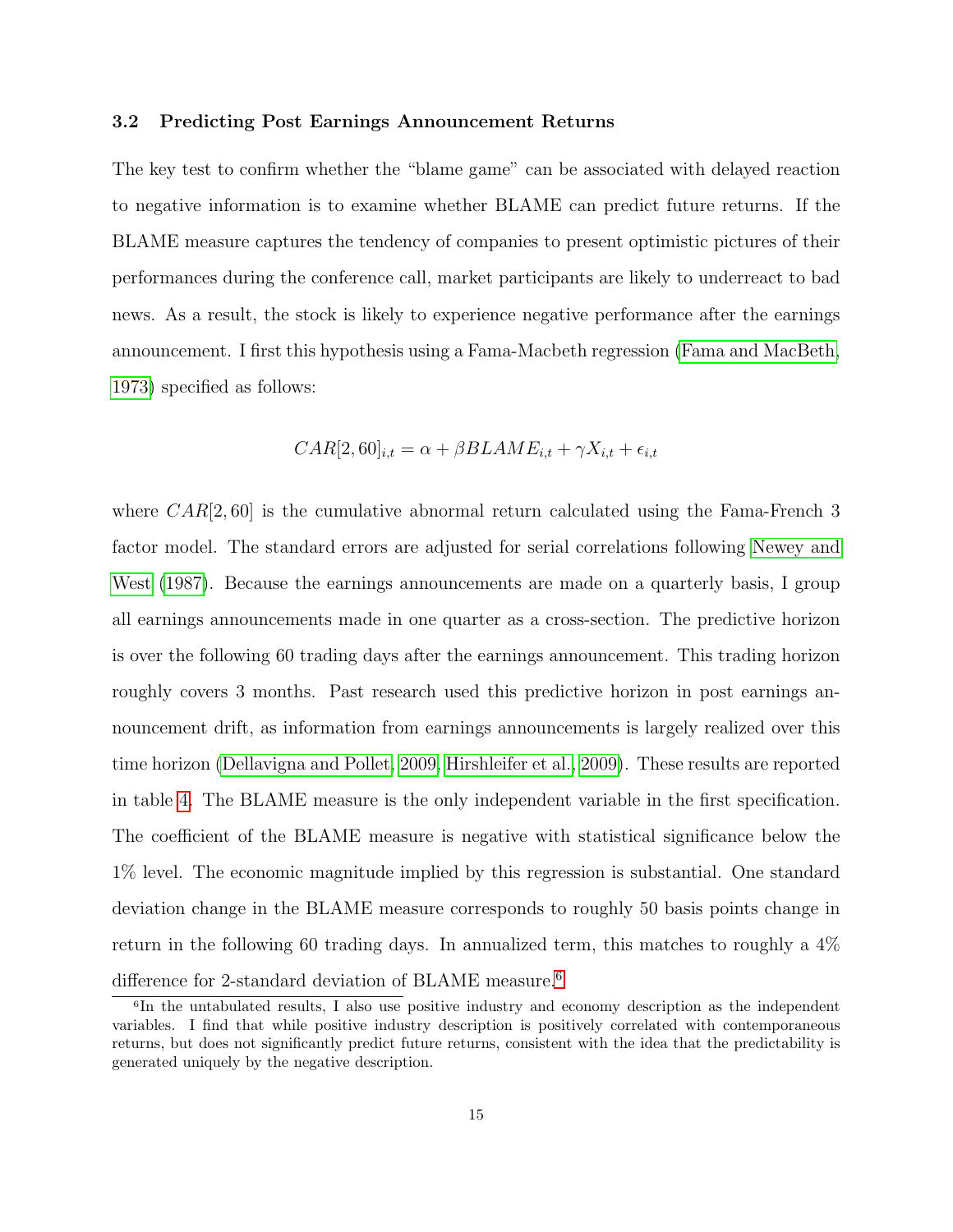In the second regression, I add a set of control variables to ensure the results from the univariate regression is not driven by confounding effects of known predictive variables. These variables include book-to-market ratio, lag 6-month return, return volatility, standardized unexpected earnings, number of analysts, turnover and institutional ownership. In addition, I control overall negativity in the conference call transcript using NEG, percentage of negative words. [Price et al.](#page-29-9) [\(2012\)](#page-29-9) find that the conference call tone predicts future returns. Although the economic magnitude decreased, the BLAME measure still predicts the post earnings announcement returns with high statistical significance. Notably, the NEG measure is negatively correlated with post earnings announcement return, but the coefficient is statistically insignificant.[7](#page-0-0) Hence, the results from the BLAME measure are independent of the negativity measure. In addition, BLAME measure captures further predictability under controlling the widely observed post earnings announcement drift (eg. [Bernard and Thomas](#page-25-8) [\(1989\)](#page-25-8)), since controlling for SUE does not weaken the BLAME measure significantly. In terms of economic magnitude, the BLAME measure can generate return predictability comparable to the standardized unexpected earnings.

Next, I assess how much investors can profit from the information of BLAME measure by forming a calendar time portfolio following [Lyon et al.](#page-28-11) [\(1999\)](#page-28-11). I first take long positions in all the companies with a BLAME of 0. The short leg consists of companies with BLAME measure above 20% from the previous quarter, so that no forward-looking bias is driving the return results. All stocks are held in the portfolio for 60 trading days after the date of the conference call. The returns are equal weighted and at least 10 stocks are required in each portfolio. Then both Fama-French 3 factor models [\(Fama and French, 1993\)](#page-26-5) and Carhart 4 factor models (eg. [\(Carhart, 1997,](#page-26-9) [Jegadeesh and Titman, 1993\)](#page-27-12)) are calculated to assess the  $\alpha$  from the hedged portfolio. The results are reported in table [5.](#page-35-0) The results indicate that

<sup>7</sup>This results differ from [Price et al.](#page-29-9) [\(2012\)](#page-29-9). First, this paper investigates a larger sample, so this results is likely to be more accurate than the previous study. Second, [Price et al.](#page-29-9) [\(2012\)](#page-29-9) use OLS regression when predicting returns, while this study uses Fama-Macbeth regression. I find that NEG predicts future return significantly using the OLS specification, but not the Fama-Macbeth specification. This may imply that NEG does not have great power in predicting stock returns in the cross sectional setting.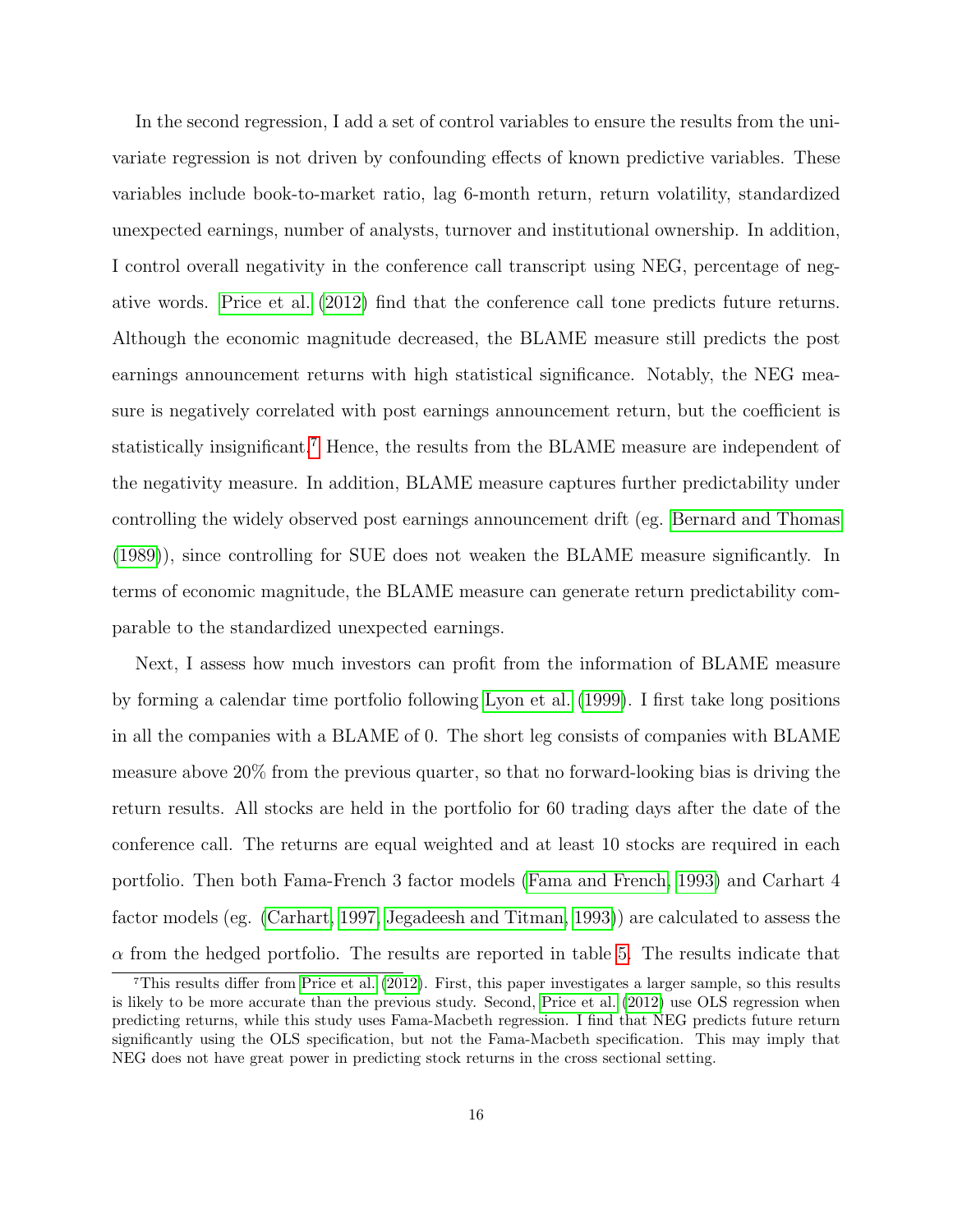the hedged portfolio can generate substantial abnormal return. For example, the 3-factor alpha is 59 basis points per month or 7% per year. The four factor model alpha is 57 basis points or 6.8% per year. Both alphas are statistically significant at the 1% level. Thus, the information from the BLAME measure is highly valuable for investors.

To ensure that these results are not driven by post-earnings announcement drift, I form portfolios based on double sort. Specifically, I independently assign stocks into portfolios based on BLAME and SUE measures. Classification of high BLAME and low BLAME measures is the same as the single sort. High BLAME measure stocks are those with BLAME measures in the top 20% and low BLAME measure are those stocks with BLAME measures equal to 0. The break points for SUE are the top and bottom 30%. I first test the economic magnitude of BLAME portfolios for both low and high SUE stocks. In both cases, BLAMEsorted portfolios generate significant four factor alphas. However, the alpha of the BLAME sorted portfolios is much lower than in the SUE stocks than in high SUE stocks. This indicates that the attribution to industry or the economy is more harmful for investors when the company experiences bad earnings. To compare the economic magnitude of BLAME measure and the post earnings announcement drift, I also exhibit the abnormal performance of taking long positions in high SUE and short position in low SUE firms. Across high BLAME and low BLAME measures, the SUE exhibit robust abnormal returns. These returns are slightly higher the returns in the portfolios sorted based on BLAME. These results are consistent with the findings of Fama-Macbeth regression.

In summary, both Fama-Macbeth regression and the calendar-time portfolio tests provide evidence that the BLAME measure significantly predicts negative return after the date of conference call. These results indicate that a high BLAME measure is associated with investors' delay in incorporating negative news about the firm.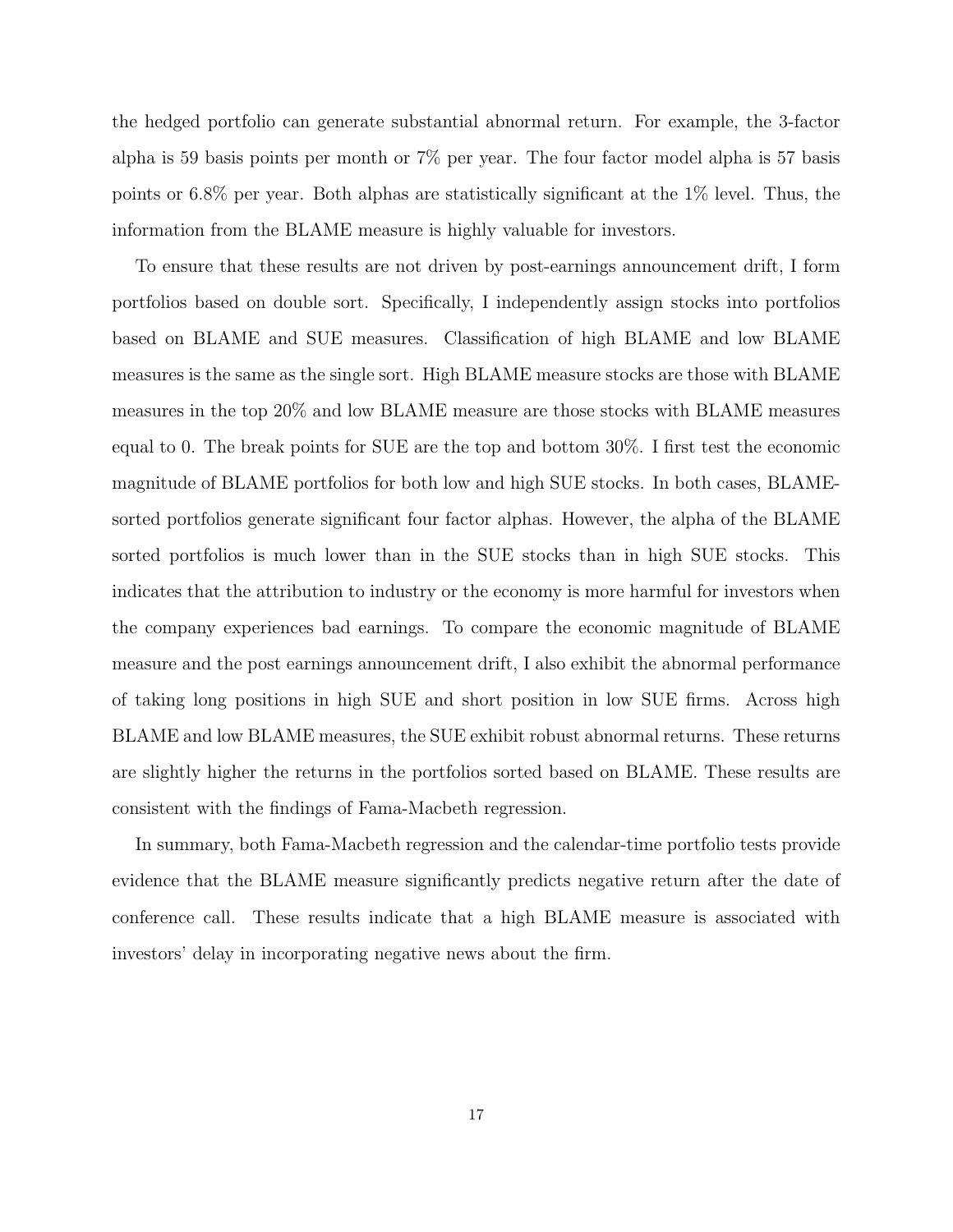### 3.3 Industry-Adjusted Portfolio

An alternative explanation for the previous cross-sectional and industry regression is that the BLAME measure contains information about future performance of industry or the economy and investors are underreacting to those warnings. First, if BLAME measure contains information about the overall economy and the stock market fails to react to this information, we still should not expect to find any cross-sectional predictability, since it should impact all firms in the economy. Second, to address the possibility that the BLAME measure contains negative information about the industry of the firm, I form an industryadjusted calendar time portfolio. Specifically, I calculate industry-adjusted return for each stock by subtracting matched Fama-French 48 industry return from the daily stock return:

$$
RET_{i,t}^{ADJ} = RETRF_{i,t} - IND_t^{IND}.
$$

These industry-adjusted returns are then used to form the calendar-time time portfolio using the procedure described in the previous paragraph. If the abnormal return observed in the previous calendar time portfolio is a result of underreaction to industry-wide negative information revealed by executives, the industry adjustment should eliminate the observed abnormal returns. Therefore, adjusting industry return should eliminate the abnormal returns in the calendar time portfolio not adjusted for return. The results of the industry-adjusted calendar time portfolio is reported in table [6.](#page-36-0) The portfolio indicates a significant  $\alpha$  for both 3-factor and 4-factor models. The 3-factor alpha is 5.5% in annual term and the four factor alpha is 5.4%. Both alphas are significant at the 1% level. These economic magnitudes are slightly lower than the unadjusted portfolio, which may indicate BLAME also contains certain negative information about the industry. The overall evidence, however, is that BLAME measure contains information independent of overall industry performance.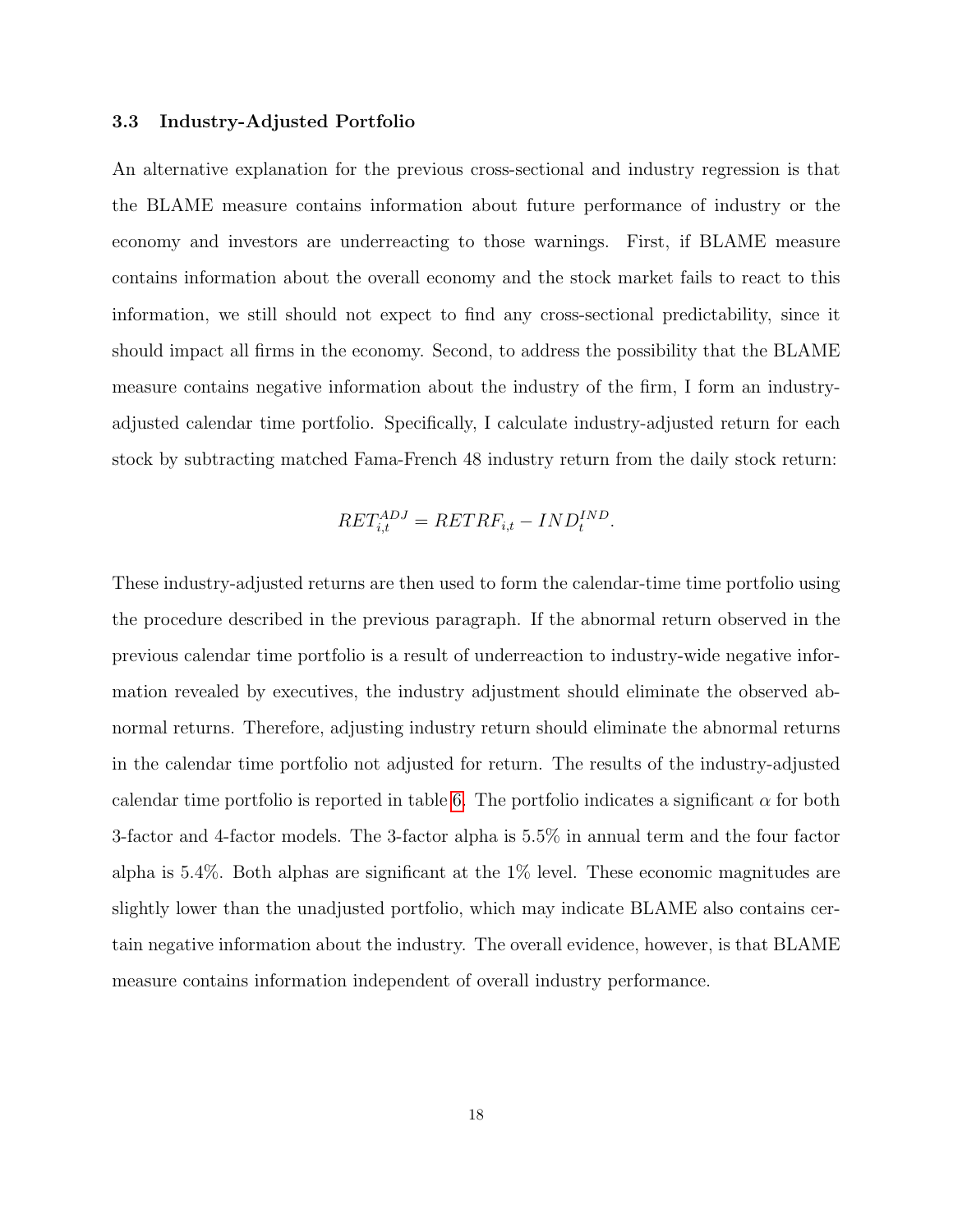#### 3.4 Predicting Future Earnings

Next, I examine whether BLAME measure predicts future earnings. BLAME measure can be associated with future earnings in two ways. First, if high BLAME measure is a result of self presentation concern. The reported earnings can be inflated for presentation purpose, which then leads to subsequent reversals. Second, if high BLAME measure is driven by cognitive bias, the executives tend to be worse problem solvers. Therefore, it may take more time for them to address the problems present at the company and it will take longer for earnings to recover. Both possibilities predict a negative association between BLAME measure and future earnings. I test this hypothesis using the following Fama-Macbeth regression:

$$
SUE = \alpha + \beta BLAME + \gamma X + \epsilon,
$$

where SUE is standardized unexpected earnings.

The results from this set of regressions are reported in table [7.](#page-37-0) Consistent with the hypothesis, I find that BLAME significantly predicts next quarter SUE with p-value below 5%, indicating that analysts do not completely incorporate the negative information.

### 3.5 Evidence from Analyst Recommendations

In this section, I further explore whether stock prices underreact to negative information using changes in analyst recommendations. I look at whether the analysts recognize the displacement of stock prices after the earnings announcement by examining whether analysts change their recommendation after earnings announcement date. Specifically, I examine the first recommendation change to capture the initial reaction from analysts within 90 days after the earnings conference call. I use the Fama-Macbeth regression, similar to the specification in [Jegadeesh et al.](#page-27-13) [\(2004\)](#page-27-13). As indicated in the results reported in table [8,](#page-38-0) I find that the BLAME measure significantly predict this recommendation change measure with a negative sign, indicating that analysts gradually incorporate the information from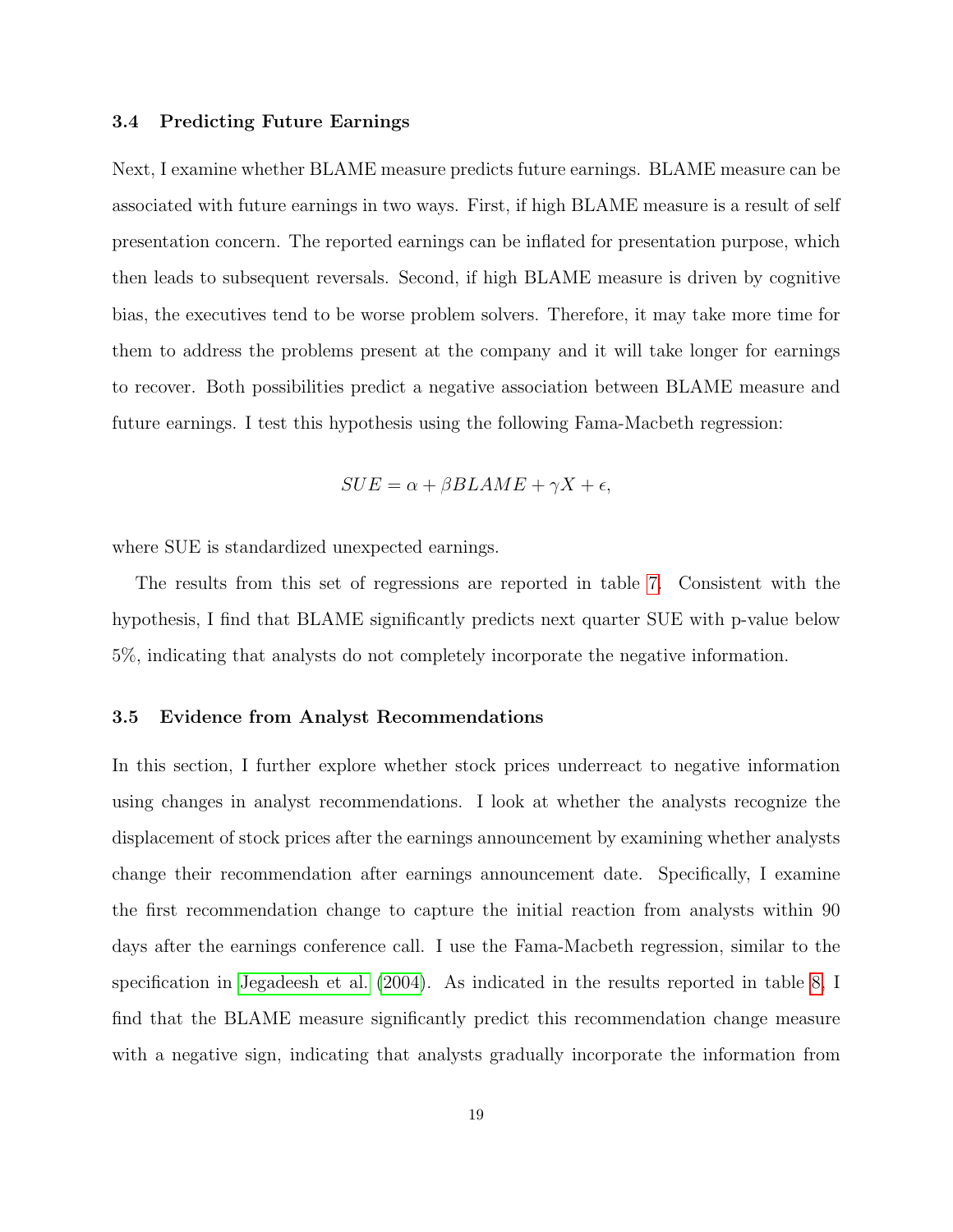the BLAME measure, as they realize that the stock prices of the firms with high BLAME are overvalued. Control variables do not reduce the significance level of the predictability results.

The evidence from the analyst recommendations are consistent with the idea that the broad market underreacts to the negative information when companies attribute negative performance to industry or economy. Analysts pick up the negative information subsequent to the earnings conference calls in the course of the next 90 days after the conference call. Thus, they tend to downgrade these firms in the following quarter for companies with high BLAME measures.

### 3.6 Contemporaneous Stock Returns

After looking at post earnings announcement returns, I analyze the announcement return at the date of the conference call. It is difficult to predict the sign of coefficient for the BLAME measure. On one hand, if high BLAME measure implies executives withholding some negative information, BLAME measure should be positively related to the conference call abnormal return. On the other hand, high BLAME measure means that there is negative information to assign blame, since it would be unnecessary to assign blame if there is no negative news. If this negative information is not captured by the control variables, then BLAME could be associated with negative contemporaneous return. Thus, I leave the verdict to the data.

The research setting is similar to the long-term return following the conference call. The dependent variable is the three-day cumulative abnormal returns from day -1 to day 1 relative to the earnings announcement date, adjusted using the Fama-French three factor model. The main independent variable of interest is BLAME. I run Fama-Macbeth style return regressions. Overall, I find that the BLAME measure is significantly associated with negative CAR, both with and without controls. In terms of economic magnitude, the coefficient in the regression with control variables is roughly one third that of the regression without control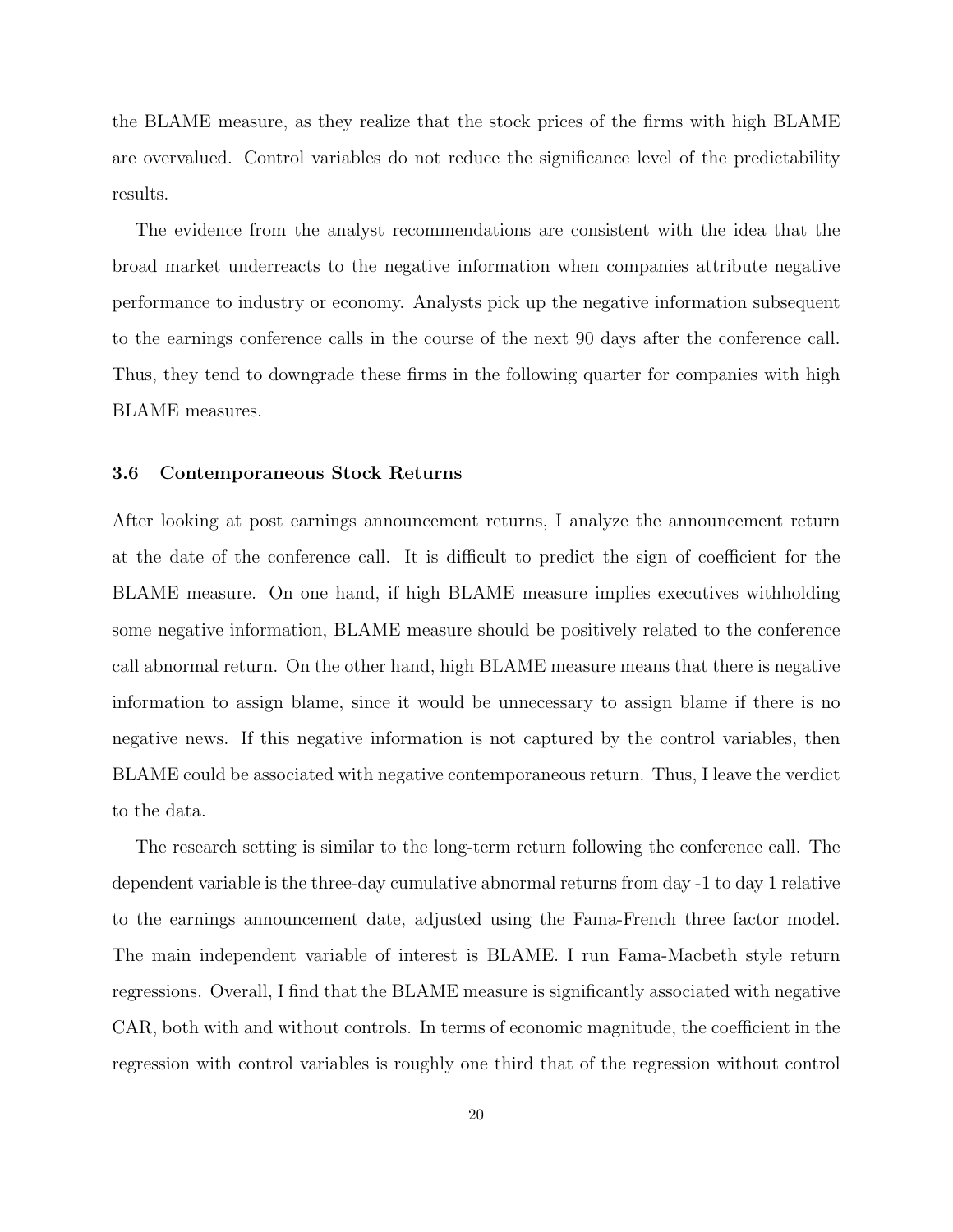variables. Therefore, the lion share of negative information captured by the BLAME measure is correlated with the control variables. However, it is obvious that control variables do not capture all the negative information correlated with BLAME measure. These results, again, indicate that the BLAME measure is associated with negative firm-specific performance.

### 3.7 Executive Turnover and Executive Compensation

Results from the previous sections indicate that managers tend to attribute bad performances to external factors such as industry and economy. When the executives play the blame game, investors tend to underreact to the negative information. In this section, I provide evidence that the attribution behaviors significantly change the probability of executive turnover. Extensive research has documented that bad CEO performance (eg. low stock returns) lead to higher executive turnover (eg. [Murphy and Zimmerman](#page-28-12) [\(1993\)](#page-28-12)) and lower executive compensations (eg. [Gibbons and Murphy](#page-27-5) [\(1990\)](#page-27-5)). [Jenter and Kanaan](#page-27-6) [\(2006\)](#page-27-6) document that bad industry performance also leads to executive turnover, but to a lesser extent. Similarly, [Bertrand and Mullainathan](#page-25-7) [\(2011\)](#page-25-7) document that CEO compensations are sometimes affected by the performance of the whole industry. The authors also find that this result is assymetric: CEOs tend to be rewarded for good luck, but not blamed for bad luck. Thus, if executives can associate their performance with bad economic or industry environment, they are less likely to be held responsible for the bad performances. If executives attribute negative performance when they talk about their results in front of shareholders, they are also likely to use the same excuses when they face the board of directors. This possibility has been suggested in several previous contexts. For example, [Duchin and Schmidt](#page-26-10) [\(2013\)](#page-26-10) show that when executives make value-destructive mergers during merger waves are less likely to be fired than those who make bad merger decisions during the normal time, since the executives can argue that their peers all make similar decisions. In other words, the executives can blame the industry environment for the bad decisions that they made and board members tend to be more lenient on their bad decisions when these excuses are present. Nevertheless,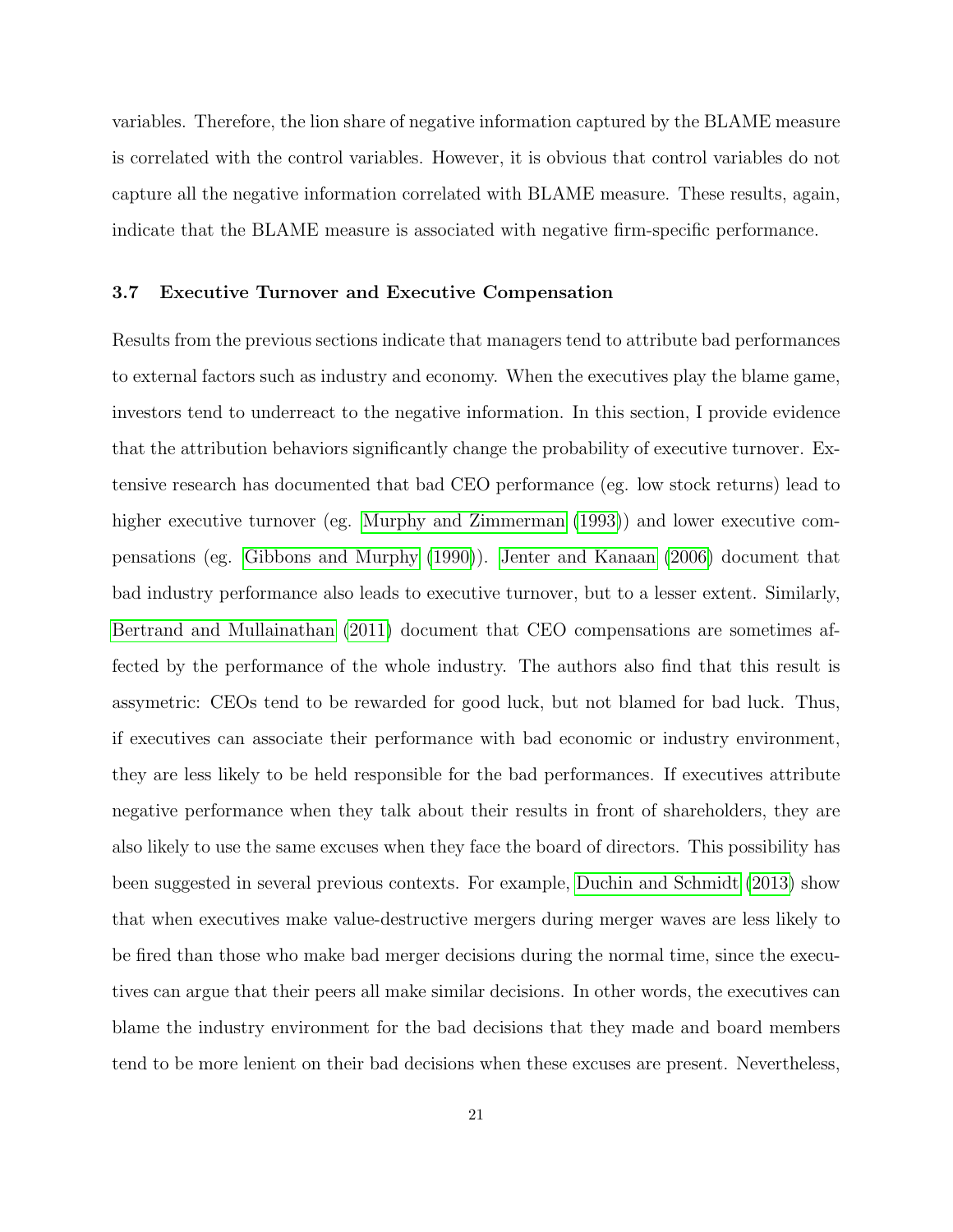this hypothesis has never been tested directly. I will empirically examine whether negative performances can reduce the pressure on the executives from the board members directly using the BLAME measure.

The specification in the form of [Jenter and Kanaan](#page-27-6) [\(2006\)](#page-27-6) is adopted to test whether attribution behaviors affect executive turnover performance sensitivity. I conduct a Probit regression. Similar to [Jenter and Kanaan](#page-27-6) [\(2006\)](#page-27-6), the dependent variable is CEO turnover in the next year. I also control ROA as additional control for firm performance. CEO age is also added as a control, as more CEO turnover may be observed when a CEO gets closer to retirement age. Similar to the intuition from the prior literature, lag one year return and ROA are negatively associated with CEO turnover. The proxy for attribution behavior is BLAMEDUM, a dummy variable that indicates whether there is attribution behavior during that year. I use this dummy variable as opposed to BLAME measure mainly because it is easier to interpret the economic magnitude of the interaction term. The statistical significance of the results reported in this table does not change significantly if the raw BLAME measure is used. The two variables of interests are BLAMEDUM and BLAMEDUM\*LAGRET. BLAMEDUM itself is negatively correlated with executive turnover. However, this relationship is not statistically significant. The interaction variable BLAMEDUM\*LAGRET is highly significant and positive. The positive coefficient indicates lower turnover performance sensitivity. The marginal effect of this coefficient is roughly one-third that of the coefficient of LAGRET, indicating a much lower likelihood for turnover if the performance is unsatisfactory.

[Jenter and Kanaan](#page-27-6) [\(2006\)](#page-27-6) show that executives are blamed less for the results from the negative performance of the industry. To make sure that this result is not driven by the possibility that the firms with high BLAME measure are in the industry with a negative shock, I separate the returns into two separate components: INDRET (the Fama-French 48 industry returns) and EXRET (difference between company returns and industry returns). The coefficient for the interaction term is still positive and highly significant. Thus, the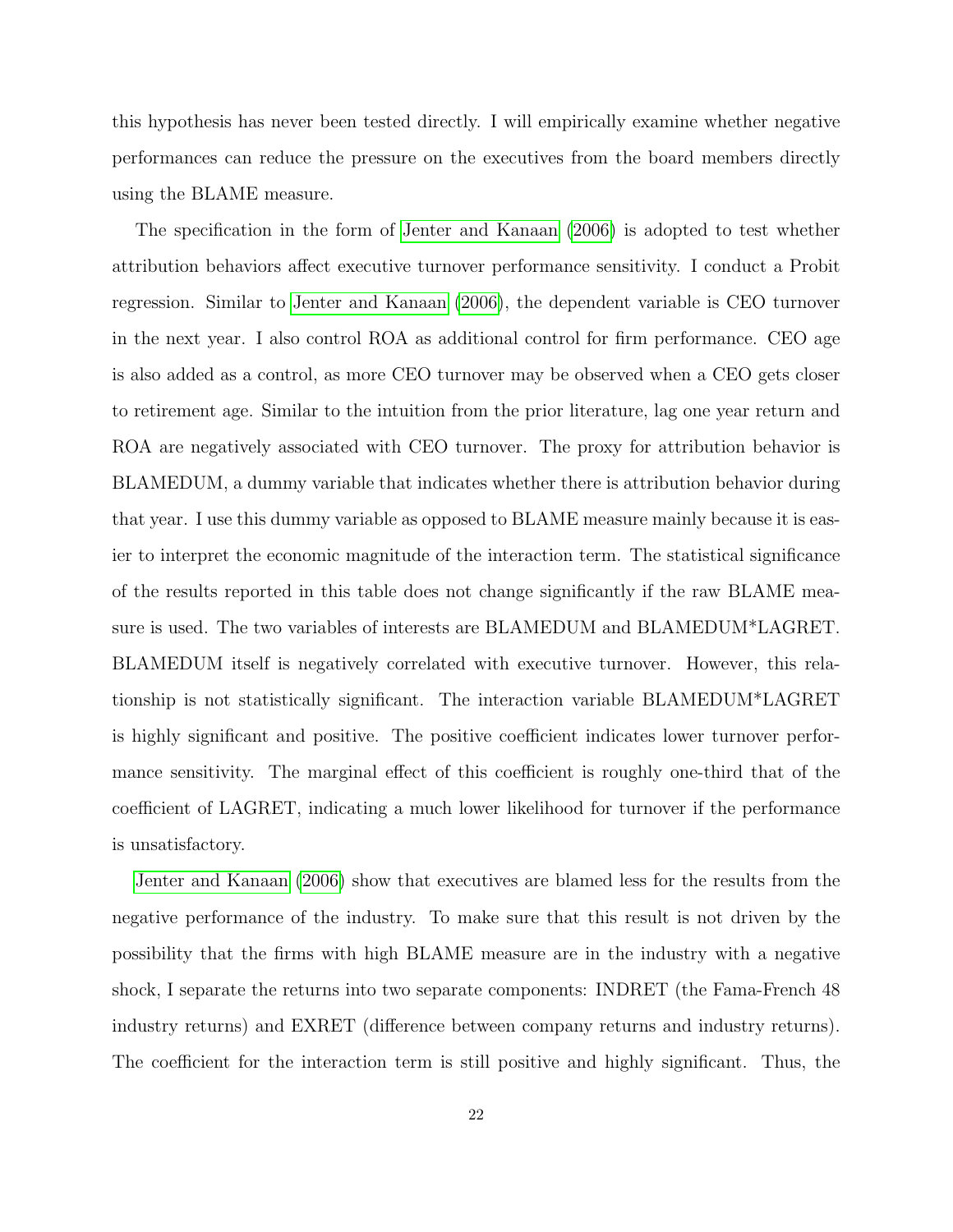reduced sensitivity is not a result of bad industry performance.

In addition to turnover performance sensitivity, pay-performance sensitivity is also a commonly used measure for the incentive on CEO performance. I examine whether blaming industry or economy also reduces pay-performance sensitivity. The specification is in the form of [Bushman et al.](#page-26-11) [\(2010\)](#page-26-11) in the same vein as the the turnover performance sensitivity regressions. The result of these regressions are reported in table [11.](#page-41-0) The variable of interest is BLAMEDUM ∗ LAGRET. Overall, LAGRET is positively associated with total compensation, indicating a positive pay-performance relationship. However, interacting LA-GRET with BLAMEDUM greatly reduces the pay-performance sensitivity. The interactive variable is significant at 10% level. For the firms that blame the industry or economy, the pay-performance sensitivity is close to zero. This result is robust for controlling for INDRET and EXRET separtely, indicating that the result is not driven by exposure to the industry return. In fact, the magnitude for the economic signifcance of the interaction term is not weakened and the statistical significance becomes stronger after controlling for INDRET and EXRET separately. These results provide corroborative evidence that blaming industry or economy reduces the pressure on CEO.

Taken together, attributing negative performance to external factors helps bad performing managers by reducing turnover performance sensitivity and the effect is the strongest when the firm's bad performance is not a result of industry shock.

# 4 Discussions

The results from this paper links executives' self attribution bias, a widely documented behavioral bias, to the financial markets. The evidence is so far consistent with investors underreact to negative information when executives play the blame games. However, this paper has not identified whether the observed self attribution bias is driven by self-presentation concerns or cogntive biases. In other words, do executives themselves truly believe in the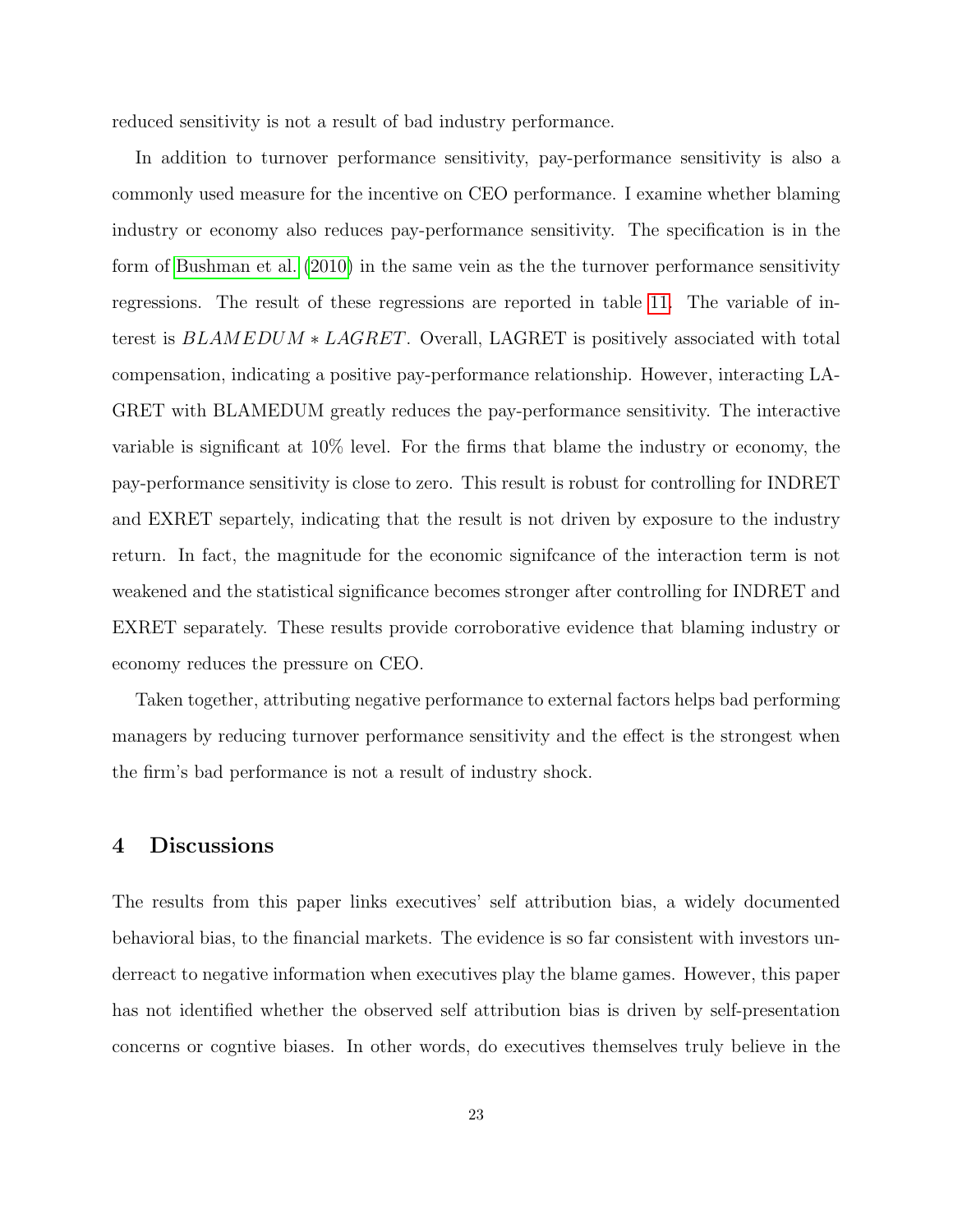statements on attributing failures to industry or the economy. This debate on the motivation of the self attribution bias is still hardly settled. For example, [Riess et al.](#page-29-10) [\(1981\)](#page-29-10) contend that both self-perception and cogitive biases are responsible for the observed self attribution behaviors. Few empirical tests are available to distinguish these two possible reasons. One may propose that if executives are aware of their own biases in attribution statements, they are more likely to unload their shares in order to avoid personal financial losses. However, selling shares would work against their impression management. Thus, failing to reject that executives reduce their ownship in the company does not help separate the cause of self attribution biases. Because of the empirical difficulties, this study chooses to remain agnostic about the causes of executives' attribution bias.

# 5 Conclusion

Self attribution bias is a widely documented behavioral bias. However, there is limited prior study on how it affects participants in the financial market. This paper uses textual analysis to capture the tendency to attribute failures to external factors. To my best knowledge, this is the first paper in the finance literature that provides direct evidence of executives' self attribution bias. I find that managers attribute negative performances externally to industry and economy. These behaviors lead to underperformance of stock prices after the conference call. Further evidence from analyst recommendations is consistent with the idea that investors underreact to negative information when executives attribute negative performances. Using industry-adjusted calendar time portfolio, I show that these attribution activities do contain significant negative information about the industry. Thus, the underperformance is driven primarily by firm-specific negative information. Furthermore, executives who attribute negative performance to external factors are less likely to be fired in the next year, indicating that these executives are successful at lobbying board members by attributing bad performance externally. Thus, self attribution bias affects both asset prices and corporate decisions. In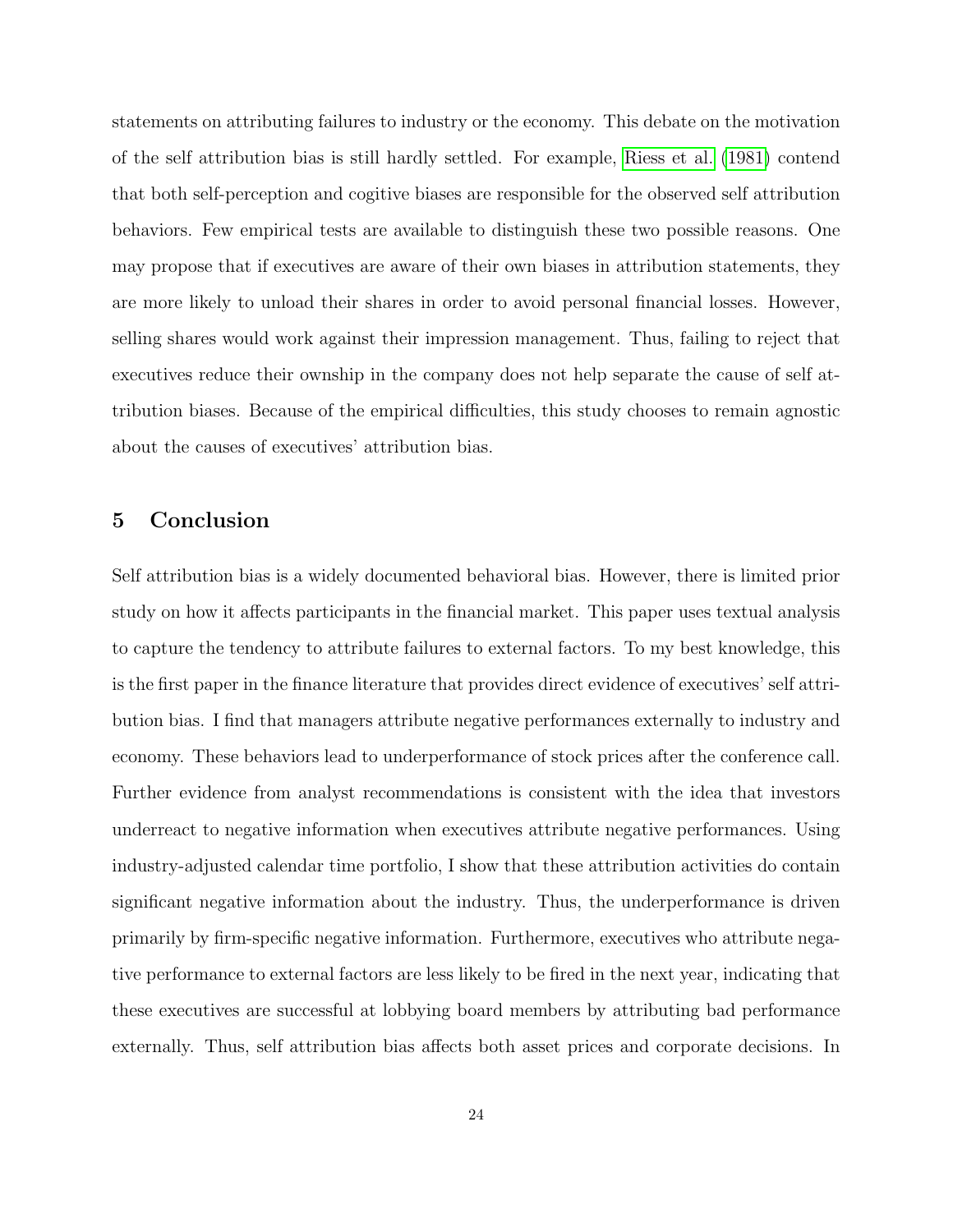summary, this study shows that behavioral biases have significant impact to shareholders.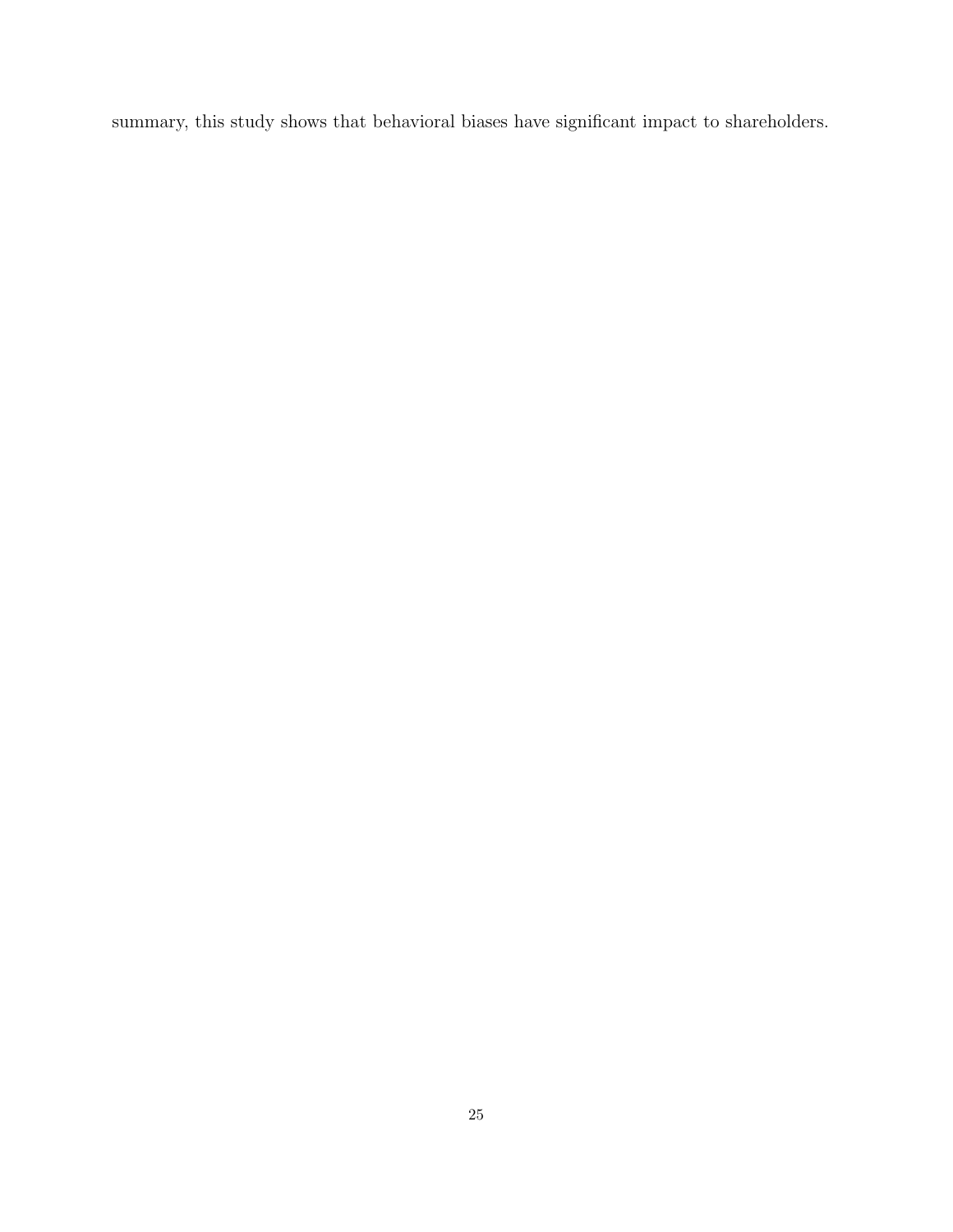# References

- <span id="page-25-5"></span>Nihat Aktas, Eric De Bodt, Helen Bollaert, and Richard Roll. CEO narcissism and the takeover process. SSRN eLibrary, July 2010. URL [http://papers.ssrn.com/sol3/papers.cfm?abstract\\_id=1638972](http://papers.ssrn.com/sol3/papers.cfm?abstract_id=1638972).
- Robert M. Arkin, Alan J. Appelman, and Jerry M. Burger. Social anxiety, self-presentation, and the selfserving bias in causal attribution. *Journal of Personality and Social Psychology*,  $38(1):23-35$ , 1980. ISSN 1939-1315(Electronic);0022-3514(Print). doi: 10.1037/0022-3514.38.1.23.
- Linda Babcock and George Loewenstein. Explaining bargaining impasse: The role of self-serving biases. Journal of Economic Perspectives, 11(1):109–126, 1997. URL [http://ideas.repec.org/a/aea/jecper/](http://ideas.repec.org/a/aea/jecper/v11y1997i1p109-26.html) [v11y1997i1p109-26.html](http://ideas.repec.org/a/aea/jecper/v11y1997i1p109-26.html).
- <span id="page-25-6"></span>Stephen P. Baginski, John M. Hassell, and Michael D. Kimbrough. Why do managers explain their earnings forecasts? Journal of Accounting Research,  $42(1):1-29$ , March 2004. ISSN 1475-679X. doi: 10.1111/ j.1475-679X.2004.00127.x. URL [http://onlinelibrary.wiley.com/doi/10.1111/j.1475-679X.2004.](http://onlinelibrary.wiley.com/doi/10.1111/j.1475-679X.2004.00127.x/abstract) [00127.x/abstract](http://onlinelibrary.wiley.com/doi/10.1111/j.1475-679X.2004.00127.x/abstract).
- <span id="page-25-4"></span>Malcolm Baker, Xin Pan, and Jeffrey Wurgler. The effect of reference point prices on mergers and acquisitions. Journal of Financial Economics,  $106(1):49-71$ , October 2012. ISSN 0304-405X. doi: 10.1016/j. jfineco.2012.04.010. URL <http://www.sciencedirect.com/science/article/pii/S0304405X12000712>.
- <span id="page-25-1"></span>Roy F. Baumeister. A self-presentational view of social phenomena. Psychological Bulletin, 91(1):3–26, 1982. ISSN 1939-1455(Electronic);0033-2909(Print). doi: 10.1037/0033-2909.91.1.3.
- Roy F. Baumeister and Kenneth J. Cairns. Repression and self-presentation: When audiences interfere with self-deceptive strategies. Journal of Personality and Social Psychology, 62(5):851–862, 1992. ISSN 1939-1315(Electronic);0022-3514(Print). doi: 10.1037/0022-3514.62.5.851.
- <span id="page-25-8"></span>Victor L. Bernard and Jacob K. Thomas. Post-earnings-announcement drift: Delayed price response or risk premium? Journal of Accounting Research, 27:1–36, January 1989. ISSN 00218456. doi: 10.2307/ 2491062. URL <http://www.jstor.org/stable/2491062>. ArticleType: research-article / Issue Title: Current Studies on The Information Content of Accounting Earnings / Full publication date: 1989 / Copyright 1989 Accounting Research Center, Booth School of Business, University of Chicago.
- <span id="page-25-7"></span>Marianne Bertrand and Sendhil Mullainathan. Are CEOS rewarded for luck? the ones without principals are\*. Quarterly Journal of Economics, 116(3):901–932, March 2011. ISSN 0033-5533. doi: i:10.1162/  $0.0335530152466269/\langle p \rangle$ . URL <http://dx.doi.org/10.1162/00335530152466269>.
- <span id="page-25-0"></span>Marianne Bertrand and Antoinette Schoar. Managing with style: The effect of managers on firm policies\*. Quarterly Journal of Economics, 118(4):1169–1208, January 2011. ISSN 0033-5533. doi: 10.1162/003355303322552775. URL <http://dx.doi.org/10.1162/003355303322552775>.
- James R. Bettman and Barton A. Weitz. Attributions in the board room: Causal reasoning in corporate annual reports. Administrative Science Quarterly, 28(2):165–183, June 1983. ISSN 0001-8392. doi: 10. 2307/2392616. URL <http://www.jstor.org/stable/2392616>.
- <span id="page-25-3"></span>Matthew T. Billett and Yiming Qian. Are overconfident CEOs born or made? evidence of self-attribution bias from frequent acquirers. Management Science, 54(6):1037–1051, June 2008. ISSN 0025-1909, 1526- 5501. doi: 10.1287/mnsc.1070.0830. URL [http://pubsonline.informs.org/doi/abs/10.1287/mnsc.](http://pubsonline.informs.org/doi/abs/10.1287/mnsc.1070.0830) [1070.0830](http://pubsonline.informs.org/doi/abs/10.1287/mnsc.1070.0830).
- <span id="page-25-2"></span>Gifford W. Bradley. Self-serving biases in the attribution process: A reexamination of the fact or fiction question. Journal of Personality and Social Psychology, 36(1):56–71, 1978. ISSN 1939-1315(Electronic);0022- 3514(Print). doi: 10.1037/0022-3514.36.1.56.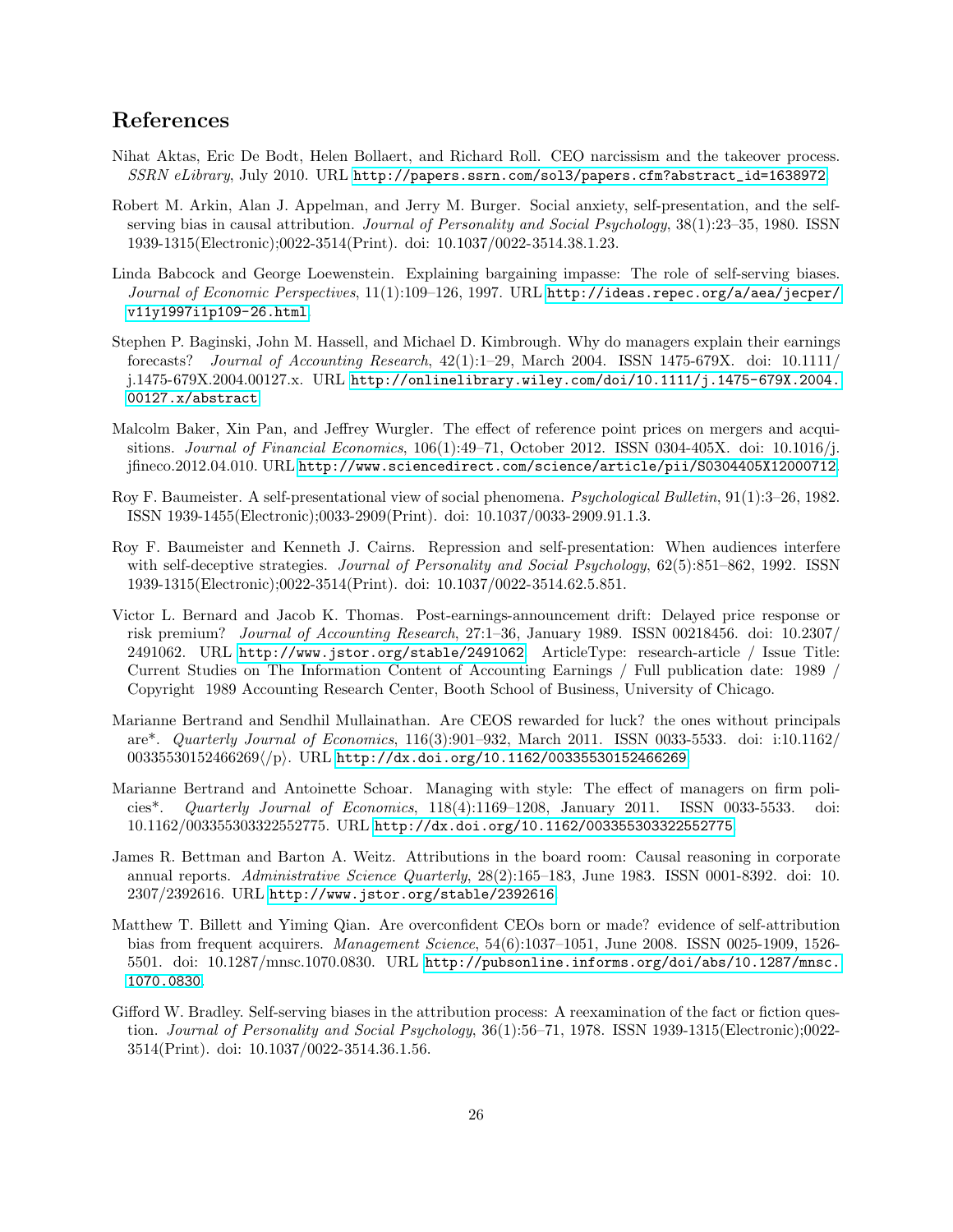- <span id="page-26-11"></span>Robert Bushman, Zhonglan Dai, and Xue Wang. Risk and CEO turnover. Journal of Financial Economics, 96(3):381-398, June 2010. ISSN 0304-405X. doi: 10.1016/j.jfineco.2010.03.001. URL [http:](http://www.sciencedirect.com/science/article/pii/S0304405X10000449) [//www.sciencedirect.com/science/article/pii/S0304405X10000449](http://www.sciencedirect.com/science/article/pii/S0304405X10000449).
- <span id="page-26-9"></span>Mark M. Carhart. On persistence in mutual fund performance. The Journal of Finance, 52(1):57–82, March 1997. ISSN 0022-1082. doi: 10.2307/2329556. URL <http://www.jstor.org/stable/2329556>. ArticleType: research-article / Full publication date: Mar., 1997 / Copyright 1997 American Finance Association.
- <span id="page-26-4"></span>Stephen E. Clapham and Charles R. Schwenk. Self-serving attributions, managerial cognition, and company performance. Strategic Management Journal, 12(3):219229, 1991. ISSN 1097-0266. doi: 10.1002/smj. 4250120305. URL <http://onlinelibrary.wiley.com/doi/10.1002/smj.4250120305/abstract>.
- <span id="page-26-1"></span>Lauren Cohen, Dong Lou, and Christopher Malloy. Playing favorites: How firms prevent the revelation of bad news. Technical report, National Bureau of Economic Research, 2013. URL [http://www.nber.org/](http://www.nber.org/papers/w19429) [papers/w19429](http://www.nber.org/papers/w19429).
- Terry Connolly, Hal R. Arkes, and Kenneth R. Hammond. Judgment and Decision Making: An Interdisciplinary Reader. Cambridge University Press, 2000. ISBN 9780521626026.
- <span id="page-26-8"></span>Stefano Dellavigna and Joshua M Pollet. Investor inattention and friday earnings announcements. The Journal of Finance, 64(2):709–749, March 2009. ISSN 1540-6261. doi: 10.1111/j.1540-6261.2009.01447. x. URL [http://onlinelibrary.wiley.com.proxy.library.emory.edu/doi/10.1111/j.1540-6261.](http://onlinelibrary.wiley.com.proxy.library.emory.edu/doi/10.1111/j.1540-6261.2009.01447.x/full) [2009.01447.x/full](http://onlinelibrary.wiley.com.proxy.library.emory.edu/doi/10.1111/j.1540-6261.2009.01447.x/full).
- Casey Dougal, Joseph Engelberg, Christopher A. Parsons, Van Wesep, and Edward Dickersin. The path dependence of borrowing costs. SSRN Scholarly Paper ID 1732559, Social Science Research Network, Rochester, NY, April 2012. URL <http://papers.ssrn.com/abstract=1732559>.
- <span id="page-26-0"></span>John A. Doukas and Dimitris Petmezas. Acquisitions, overconfident managers and self-attribution bias. European Financial Management, 13(3):531577, 2007. ISSN 1468-036X. doi: 10.1111/j.1468-036X.2007.00371. x. URL <http://onlinelibrary.wiley.com/doi/10.1111/j.1468-036X.2007.00371.x/abstract>.
- <span id="page-26-10"></span>Ran Duchin and Breno Schmidt. Riding the merger wave: Uncertainty, reduced monitoring, and bad acquisitions. Journal of Financial Economics,  $107(1)$ :69–88, January 2013. ISSN 0304-405X. doi: 10.1016/j. jfineco.2012.07.003. URL <http://www.sciencedirect.com/science/article/pii/S0304405X12001535>.
- <span id="page-26-2"></span>Joseph Engelberg. Costly information processing: Evidence from earnings announcements. SSRN eLibrary, 2008. URL <http://ssrn.com/paper=1107998>.
- <span id="page-26-3"></span>Joseph E. Engelberg and Christopher A. Parsons. The causal impact of media in financial markets. The Journal of Finance, 66(1):6797, 2011. ISSN 1540-6261. doi: 10.1111/j.1540-6261.2010.01626.x. URL <http://onlinelibrary.wiley.com/doi/10.1111/j.1540-6261.2010.01626.x/abstract>.
- <span id="page-26-5"></span>Eugene F. Fama and Kenneth R. French. Common risk factors in the returns on stocks and bonds. Journal of Financial Economics, 33(1):3–56, February 1993. ISSN 0304-405X. doi: 10.1016/ 0304-405X(93)90023-5. URL [http://www.sciencedirect.com/science/article/B6VBX-45910BK-J/2/](http://www.sciencedirect.com/science/article/B6VBX-45910BK-J/2/dffa339e2c932078a3211c860dbaf7ce) [dffa339e2c932078a3211c860dbaf7ce](http://www.sciencedirect.com/science/article/B6VBX-45910BK-J/2/dffa339e2c932078a3211c860dbaf7ce).
- <span id="page-26-6"></span>Eugene F. Fama and Kenneth R. French. Industry costs of equity. Journal of Financial Economics, 43 (2):153–193, February 1997. ISSN 0304-405X. doi: 10.1016/S0304-405X(96)00896-3. URL [http://www.](http://www.sciencedirect.com/science/article/pii/S0304405X96008963) [sciencedirect.com/science/article/pii/S0304405X96008963](http://www.sciencedirect.com/science/article/pii/S0304405X96008963).
- <span id="page-26-7"></span>Eugene F. Fama and James D. MacBeth. Risk, return, and equilibrium: Empirical tests. The Journal of Political Economy, 81(3):607–636, May 1973. ISSN 0022-3808. URL [http://www.jstor.org/stable/](http://www.jstor.org/stable/1831028) [1831028](http://www.jstor.org/stable/1831028). ArticleType: research-article / Full publication date: May - Jun., 1973 / Copyright 1973 The University of Chicago Press.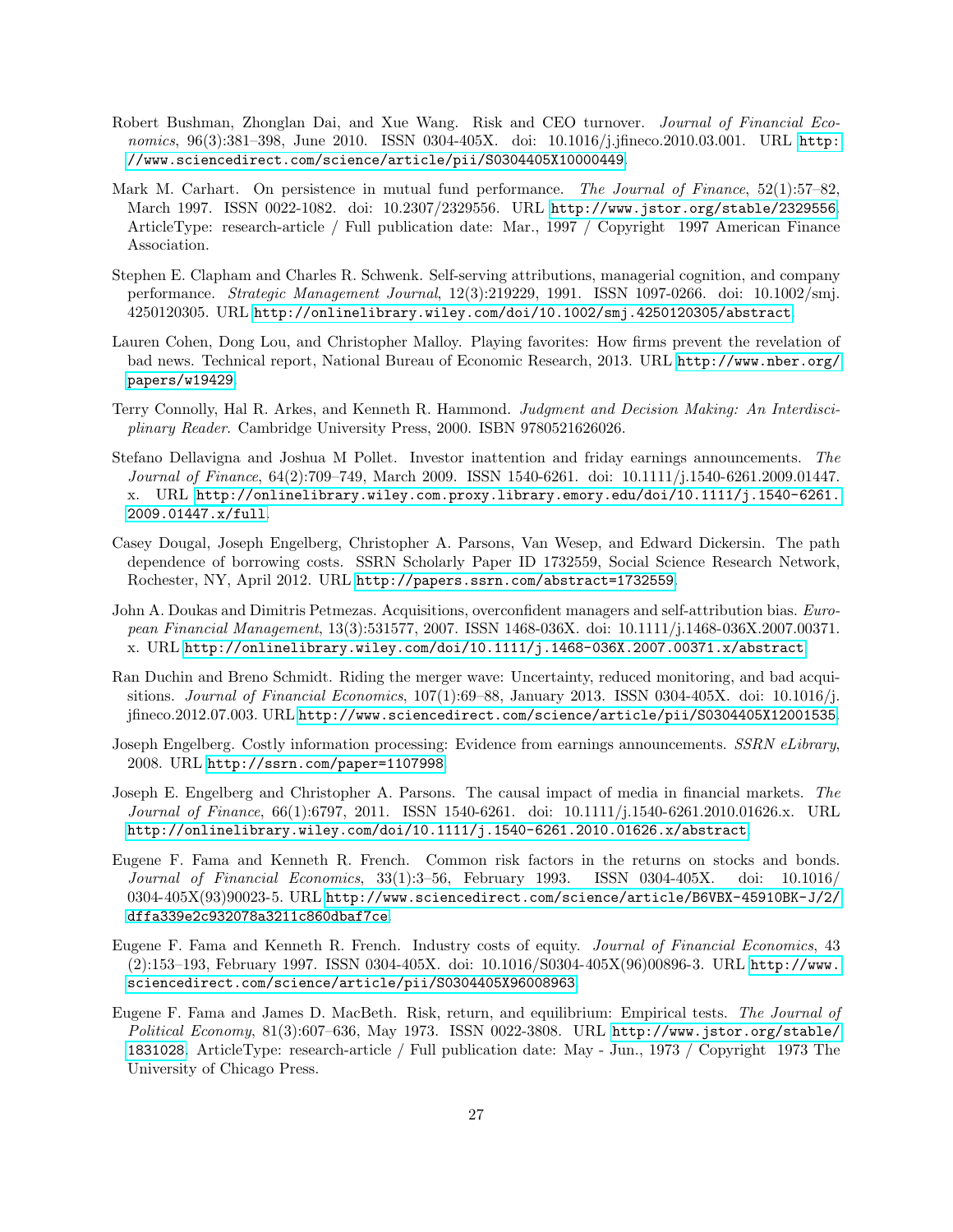- <span id="page-27-5"></span>Robert Gibbons and Kevin J. Murphy. Relative performance evaluation for chief executive officers. Industrial and Labor Relations Review, 43(3):30–51, 1990. URL [http://ideas.repec.org/a/ilr/articl/](http://ideas.repec.org/a/ilr/articl/v43y1990i3p30-51.html) [v43y1990i3p30-51.html](http://ideas.repec.org/a/ilr/articl/v43y1990i3p30-51.html).
- <span id="page-27-7"></span>James B. Heaton. Managerial optimism and corporate finance. Financial management, page 3345, 2002. URL <http://www.jstor.org/stable/3666221>.
- <span id="page-27-11"></span>David Hirshleifer, Sonya Seongyeon Lim, and Siew Hong Teoh. Driven to distraction: Extraneous events and underreaction to earnings news. The Journal of Finance, 64(5):2289–2325, October 2009. ISSN 1540- 6261. doi: 10.1111/j.1540-6261.2009.01501.x. URL [http://onlinelibrary.wiley.com.proxy.library.](http://onlinelibrary.wiley.com.proxy.library.emory.edu/doi/10.1111/j.1540-6261.2009.01501.x/full) [emory.edu/doi/10.1111/j.1540-6261.2009.01501.x/full](http://onlinelibrary.wiley.com.proxy.library.emory.edu/doi/10.1111/j.1540-6261.2009.01501.x/full).
- <span id="page-27-8"></span>Stephan Hollander, Maarten Pronk, and Erik Roelofsen. Does silence speak? an empirical analysis of disclosure choices during conference calls. *Journal of Accounting Research*, 48(3):531563, 2010. ISSN 1475-679X. doi: 10.1111/j.1475-679X.2010.00365.x. URL [http://onlinelibrary.wiley.com/doi/10.](http://onlinelibrary.wiley.com/doi/10.1111/j.1475-679X.2010.00365.x/abstract) [1111/j.1475-679X.2010.00365.x/abstract](http://onlinelibrary.wiley.com/doi/10.1111/j.1475-679X.2010.00365.x/abstract).
- <span id="page-27-1"></span>Vera Hoorens. Self-favoring biases, self-presentation, and the self-other asymmetry in social comparison. Journal of Personality, 63(4):793817, 1995. ISSN 1467-6494. doi: 10.1111/j.1467-6494.1995.tb00317.x. URL <http://onlinelibrary.wiley.com/doi/10.1111/j.1467-6494.1995.tb00317.x/abstract>.
- <span id="page-27-10"></span>Guido W. Imbens and Thomas Lemieux. Regression discontinuity designs: A guide to practice. Journal of Econometrics, 142(2):615–635, February 2008. ISSN 0304-4076. doi: 10.1016/j.jeconom.2007.05.001. URL <http://www.sciencedirect.com/science/article/pii/S0304407607001091>.
- <span id="page-27-4"></span>Irving L. Janis. Victims of groupthink: A psychological study of foreign-policy decisions and fiascoes. 1972. URL <http://doi.apa.org/psycinfo/1975-29417-000>.
- <span id="page-27-3"></span>Irving L. Janis and Leon Mann. Decision making: A psychological analysis of conflict, choice, and commitment. Free Press, 1977. URL <http://psycnet.apa.org/psycinfo/1978-00284-000>.
- <span id="page-27-2"></span>Irving Lester Janis. Crucial decisions: Leadership in policymaking and crisis management. Simon and Schuster, 1989. URL [http://books.google.com/books?hl=en&lr=&id=qzn2qgMxNZ4C&oi=fnd&pg=PR9&dq=](http://books.google.com/books?hl=en&lr=&id=qzn2qgMxNZ4C&oi=fnd&pg=PR9&dq=crucial+decisions+janis&ots=esz4WYmp2N&sig=OOUMHCV6cyrJFm1USWUuFWufPbg) [crucial+decisions+janis&ots=esz4WYmp2N&sig=OOUMHCV6cyrJFm1USWUuFWufPbg](http://books.google.com/books?hl=en&lr=&id=qzn2qgMxNZ4C&oi=fnd&pg=PR9&dq=crucial+decisions+janis&ots=esz4WYmp2N&sig=OOUMHCV6cyrJFm1USWUuFWufPbg).
- <span id="page-27-12"></span>Narasimhan Jegadeesh and Sheridan Titman. Returns to buying winners and selling losers: Implications for stock market efficiency. The Journal of Finance, 48(1):65–91, March 1993. ISSN 00221082. URL <http://www.jstor.org.proxy.library.emory.edu/stable/2328882>. ArticleType: research-article / Full publication date: Mar., 1993 / Copyright 1993 American Finance Association.
- <span id="page-27-9"></span>Narasimhan Jegadeesh and Di Wu. Word power: A new approach for content analysis. Journal of Financial Economics, 110(3):712–729, December 2013. ISSN 0304-405X. doi: 10.1016/j.jfineco.2013.08.018. URL <http://www.sciencedirect.com/science/article/pii/S0304405X13002328>.
- <span id="page-27-13"></span>Narasimhan Jegadeesh, Joonghyuk Kim, Susan D Krische, and Charles M. C Lee. Analyzing the analysts: When do recommendations add value? The Journal of Finance, 59(3):1083-1124, June 2004. ISSN 1540-6261. doi: 10.1111/j.1540-6261.2004.00657.x. URL [http://onlinelibrary.wiley.com/doi/10.1111/j.](http://onlinelibrary.wiley.com/doi/10.1111/j.1540-6261.2004.00657.x/abstract) [1540-6261.2004.00657.x/abstract](http://onlinelibrary.wiley.com/doi/10.1111/j.1540-6261.2004.00657.x/abstract).
- <span id="page-27-0"></span>Jerald M. Jellison and Jane Green. A self-presentation approach to the fundamental attribution error: The norm of internality. Journal of Personality and Social Psychology, 40(4):643–649, 1981. ISSN 1939-1315(Electronic);0022-3514(Print). doi: 10.1037/0022-3514.40.4.643.
- <span id="page-27-6"></span>Dirk Jenter and Fadi Kanaan. CEO turnover and relative performance evaluation. Working Paper 12068, National Bureau of Economic Research, March 2006. URL <http://www.nber.org/papers/w12068>.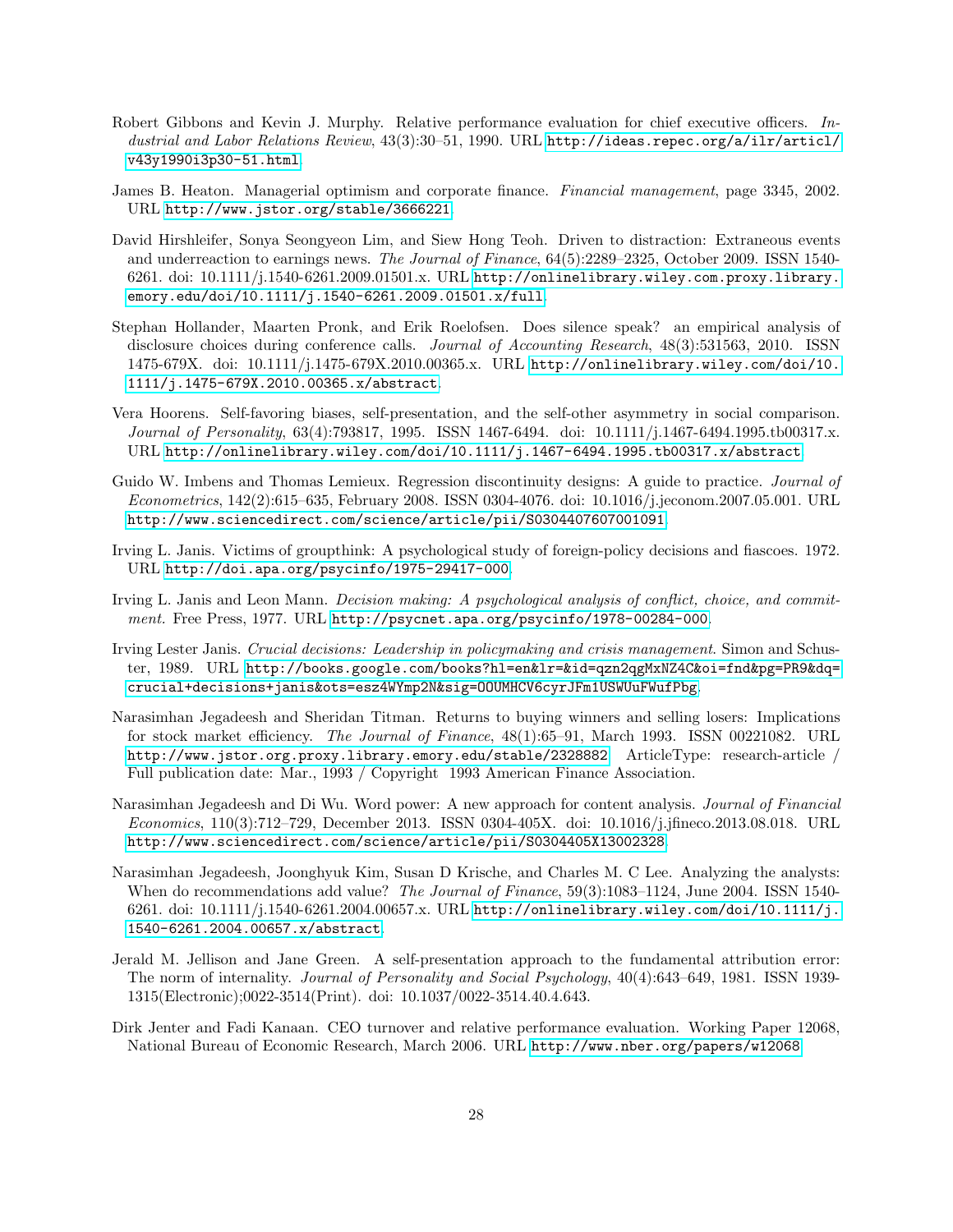- <span id="page-28-8"></span>Steven N. Kaplan and Bernadette Minton. How has CEO turnover changed? increasingly performance sensitive boards and increasingly uneasy CEOs. Working Paper 12465, National Bureau of Economic Research, August 2006. URL <http://www.nber.org/papers/w12465>.
- <span id="page-28-7"></span>David F. Larcker and Anastasia A. Zakolyukina. Detecting deceptive discussions in conference calls. SSRN eLibrary, July 2010. URL [http://papers.ssrn.com/sol3/Papers.cfm?abstract\\_id=1572705](http://papers.ssrn.com/sol3/Papers.cfm?abstract_id=1572705).
- Feng Li. The information content of forward-looking statements in corporate FilingsA nave bayesian machine learning approach. Journal of Accounting Research,  $48(5):10491102$ , 2010a. ISSN 1475-679X. doi: 10. 1111/j.1475-679X.2010.00382.x. URL [http://onlinelibrary.wiley.com/doi/10.1111/j.1475-679X.](http://onlinelibrary.wiley.com/doi/10.1111/j.1475-679X.2010.00382.x/abstract) [2010.00382.x/abstract](http://onlinelibrary.wiley.com/doi/10.1111/j.1475-679X.2010.00382.x/abstract).
- <span id="page-28-3"></span>Feng Li. Managers self-serving attribution bias and corporate financial policies. University of Michigan: working paper, 2010b. URL [http://www.mccombs.utexas.edu/~/media/Files/MSB/Departments/](http://www.mccombs.utexas.edu/~/media/Files/MSB/Departments/Accounting/Workshop%20Papers/Li_Feng.pdf) [Accounting/Workshop%20Papers/Li\\_Feng.pdf](http://www.mccombs.utexas.edu/~/media/Files/MSB/Departments/Accounting/Workshop%20Papers/Li_Feng.pdf).
- <span id="page-28-4"></span>Yuanzhi Li and David Yermack. Evasive shareholder meetings. SSRN Scholarly Paper ID 2409627, Social Science Research Network, Rochester, NY, March 2014. URL <http://papers.ssrn.com/abstract=2409627>.
- <span id="page-28-9"></span>Tim Loughran and Bill Mcdonald. When is a liability not a liability? textual analysis, dictionaries, and 10-ks. The Journal of Finance, 66(1):3565, 2011. ISSN 1540-6261. doi: 10.1111/j.1540-6261.2010.01625.x. URL <http://onlinelibrary.wiley.com/doi/10.1111/j.1540-6261.2010.01625.x/abstract>.
- <span id="page-28-11"></span>John D. Lyon, Brad M. Barber, and Chih-Ling Tsai. Improved methods for tests of long-run abnormal stock returns. The Journal of Finance, 54(1):165201, 1999. ISSN 1540-6261. doi: 10.1111/0022-1082.00101. URL <http://onlinelibrary.wiley.com/doi/10.1111/0022-1082.00101/abstract>.
- <span id="page-28-1"></span>Ulrike Malmendier and Geoffrey Tate. CEO overconfidence and corporate investment. The Journal of Finance, 60(6):2661–2700, December 2005. ISSN 0022-1082. doi: 10.1111/j.1540-6261.2005.00813.x. URL <http://onlinelibrary.wiley.com/doi/10.1111/j.1540-6261.2005.00813.x/full>.
- <span id="page-28-2"></span>Ulrike Malmendier and Geoffrey Tate. Who makes acquisitions? CEO overconfidence and the market's reaction. Journal of Financial Economics, 89(1):20–43, July 2008. ISSN 0304-405X. doi: 10.1016/ j.jfineco.2007.07.002. URL [http://www.sciencedirect.com/science/article/B6VBX-4S08JYM-1/2/](http://www.sciencedirect.com/science/article/B6VBX-4S08JYM-1/2/0814bb320afd6eb6ffe9523db110746a) [0814bb320afd6eb6ffe9523db110746a](http://www.sciencedirect.com/science/article/B6VBX-4S08JYM-1/2/0814bb320afd6eb6ffe9523db110746a).
- <span id="page-28-5"></span>Dawn Matsumoto, Maarten Pronk, and Erik Roelofsen. What makes conference calls useful? the information content of managers' presentations and analysts' discussion sessions. The Accounting Review, 86(4):1383– 1414, July 2011. ISSN 0001-4826, 1558-7967. doi: 10.2308/accr-10034. URL [http://aaajournals.org/](http://aaajournals.org/doi/abs/10.2308/accr-10034) [doi/abs/10.2308/accr-10034](http://aaajournals.org/doi/abs/10.2308/accr-10034).
- <span id="page-28-6"></span>William J. Mayew and Mohan Venkatachalam. The power of voice: Managerial affective states and future firm performance. The Journal of Finance,  $67(1)$ :143, 2012. ISSN 1540-6261. doi: 10.1111/ j.1540-6261.2011.01705.x. URL [http://onlinelibrary.wiley.com/doi/10.1111/j.1540-6261.2011.](http://onlinelibrary.wiley.com/doi/10.1111/j.1540-6261.2011.01705.x/abstract) [01705.x/abstract](http://onlinelibrary.wiley.com/doi/10.1111/j.1540-6261.2011.01705.x/abstract).
- <span id="page-28-0"></span>Dale T. Miller. What constitutes a self-serving attributional bias? a reply to bradley. Journal of Personality and Social Psychology, 36(11):1221–1223, 1978. ISSN 1939-1315(Electronic);0022-3514(Print). doi: 10. 1037/0022-3514.36.11.1221.
- <span id="page-28-10"></span>R. Charles Moyer, Robert E. Chatfield, and Phillip M. Sisneros. Security analyst monitoring activity: Agency costs and information demands. Journal of Financial and Quantitative Analysis, 24(04):503–512, 1989. doi: 10.2307/2330982.
- <span id="page-28-12"></span>Kevin J Murphy and Jerold L Zimmerman. Financial performance surrounding CEO turnover. Journal of Accounting and Economics, 16(13):273–315, January 1993. ISSN 0165-4101. doi: 10.1016/0165-4101(93) 90014-7. URL <http://www.sciencedirect.com/science/article/pii/0165410193900147>.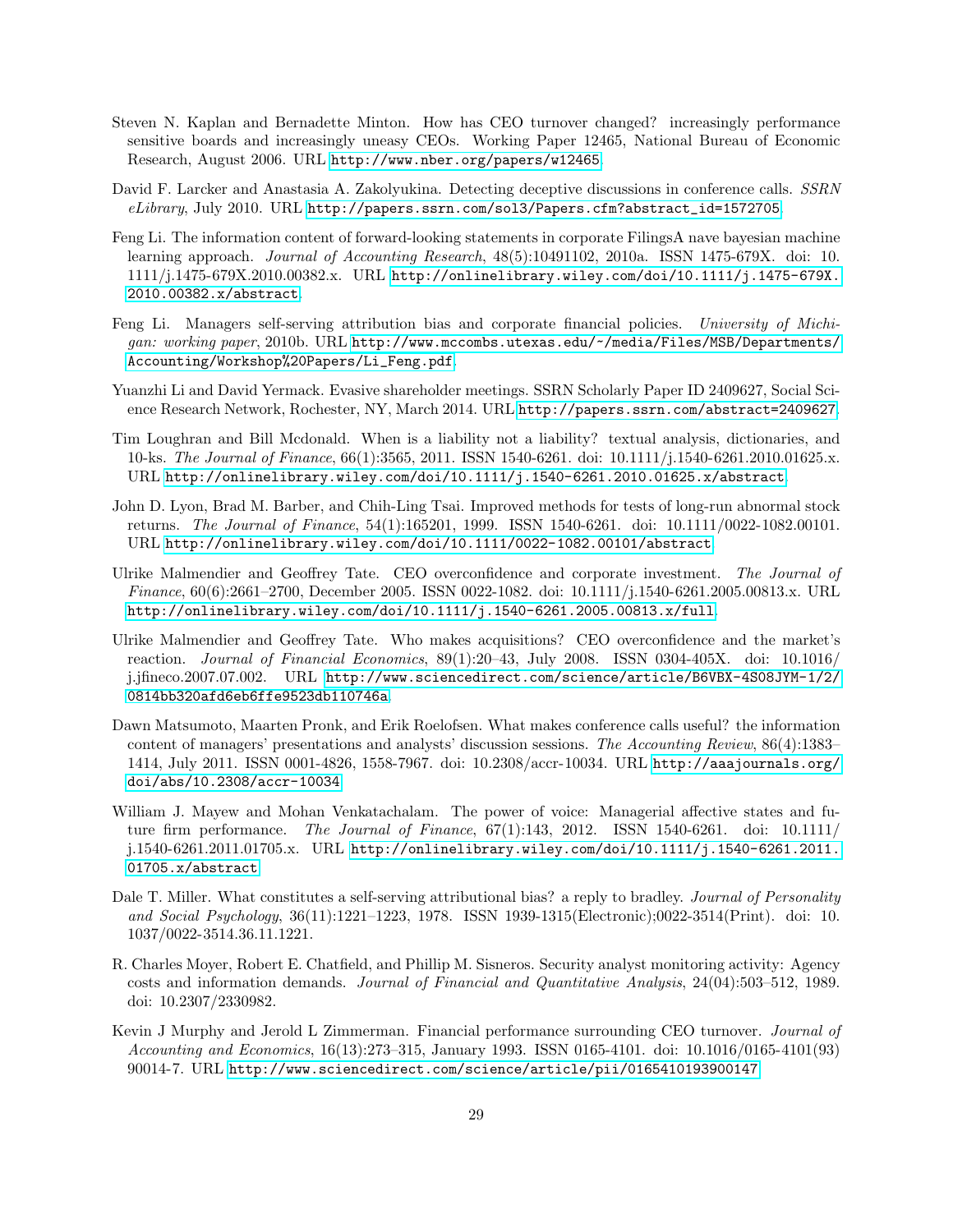- <span id="page-29-8"></span>Whitney K. Newey and Kenneth D. West. A simple, positive semi-definite, heteroskedasticity and autocorrelation consistent covariance matrix. Econometrica, 55(3):703–708, May 1987. ISSN 0012-9682. doi: 10.2307/1913610. URL <http://www.jstor.org/stable/1913610>. ArticleType: research-article / Full publication date: May, 1987 / Copyright 1987 The Econometric Society.
- Austin Nichols. RD: stata module for regression discontinuity estimation, June 2012. URL [http://ideas.](http://ideas.repec.org/c/boc/bocode/s456888.html) [repec.org/c/boc/bocode/s456888.html](http://ideas.repec.org/c/boc/bocode/s456888.html).
- Michael E. Porter. Competitive Strategy: Techniques for Analyzing Industries and Competitors. Simon and Schuster, June 2008. ISBN 9781416590354.
- <span id="page-29-9"></span>S. McKay Price, James S. Doran, David R. Peterson, and Barbara A. Bliss. Earnings conference calls and stock returns: The incremental informativeness of textual tone. Journal of Banking  $\mathcal{C}'$  Finance, 36(4):992–1011, April 2012. ISSN 0378-4266. doi: 10.1016/j.jbankfin.2011.10.013. URL [http://www.](http://www.sciencedirect.com/science/article/pii/S0378426611002901) [sciencedirect.com/science/article/pii/S0378426611002901](http://www.sciencedirect.com/science/article/pii/S0378426611002901).
- <span id="page-29-10"></span>Marc Riess, Paul Rosenfeld, Valerie Melburg, and James T. Tedeschi. Self-serving attributions: Biased private perceptions and distorted public descriptions. Journal of Personality and Social Psychology, 41 (2):224–231, 1981. ISSN 1939-1315(Electronic);0022-3514(Print). doi: 10.1037/0022-3514.41.2.224.
- <span id="page-29-2"></span>Richard Roll. The hubris hypothesis of corporate takeovers. The Journal of Business, 59(2):197–216, April 1986. ISSN 0021-9398. URL <http://www.jstor.org/stable/2353017>.
- <span id="page-29-7"></span>Richard Roll. R2. The Journal of Finance, 43(3):541–566, July 1988. ISSN 00221082. URL [http://www.](http://www.jstor.org/stable/2328183) [jstor.org/stable/2328183](http://www.jstor.org/stable/2328183). ArticleType: research-article / Issue Title: Papers and Proceedings of the Forty-Seventh Annual Meeting of the American Finance Association, Chicago, Illinois, December 28-30, 1987 / Full publication date: Jul., 1988 / Copyright 1988 American Finance Association.
- <span id="page-29-1"></span>Charles R. Schwenk. Illusions of management control? effects of self-serving attributions on resource commitments and confidence in management. Human Relations,  $43(4):333-347$ , April 1990. ISSN 0018-7267, 1741-282X. doi: 10.1177/001872679004300403. URL <http://hum.sagepub.com/content/43/4/333>.
- <span id="page-29-3"></span>David H. Solomon. Selective publicity and stock prices. The Journal of Finance, 67(2):599638, 2012. ISSN 1540-6261. doi: 10.1111/j.1540-6261.2012.01726.x. URL [http://onlinelibrary.wiley.com/doi/10.](http://onlinelibrary.wiley.com/doi/10.1111/j.1540-6261.2012.01726.x/abstract) [1111/j.1540-6261.2012.01726.x/abstract](http://onlinelibrary.wiley.com/doi/10.1111/j.1540-6261.2012.01726.x/abstract).
- <span id="page-29-0"></span>Barry M. Staw and Jerry Ross. Commitment to a policy decision: A multi-theoretical perspective. Administrative Science Quarterly, 23(1):40–64, March 1978. ISSN 00018392. URL [https://login.proxy.library.emory.edu/login?url=http://search.ebscohost.com/login.](https://login.proxy.library.emory.edu/login?url=http://search.ebscohost.com/login.aspx?direct=true&db=poh&AN=4018302&site=ehost-live) [aspx?direct=true&db=poh&AN=4018302&site=ehost-live](https://login.proxy.library.emory.edu/login?url=http://search.ebscohost.com/login.aspx?direct=true&db=poh&AN=4018302&site=ehost-live).
- <span id="page-29-6"></span>Barry M. Staw, Pamela I. McKechnie, and Sheila M. Puffer. The justification of organizational performance. Administrative Science Quarterly, 28(4):582–600, December 1983. ISSN 0001-8392. doi: 10.2307/2393010. URL <http://www.jstor.org/stable/2393010>.
- <span id="page-29-5"></span>Paul C. Tetlock. All the news that's fit to reprint: Do investors react to stale information? Review of Financial Studies, 24(5):1481–1512, May 2011. ISSN 0893-9454, 1465-7368. doi: 10.1093/rfs/hhq141. URL <http://rfs.oxfordjournals.org/content/24/5/1481>.
- <span id="page-29-4"></span>Paul C Tetlock, Maytal Saartsechansky, and Sofus Macskassy. More than words: Quantifying language to measure firms' fundamentals. The Journal of Finance,  $63(3):1437-1467$ , June 2008. ISSN 1540-6261. doi: 10.1111/j.1540-6261.2008.01362.x. URL [http://onlinelibrary.wiley.com.proxy.library.](http://onlinelibrary.wiley.com.proxy.library.emory.edu/doi/10.1111/j.1540-6261.2008.01362.x/full) [emory.edu/doi/10.1111/j.1540-6261.2008.01362.x/full](http://onlinelibrary.wiley.com.proxy.library.emory.edu/doi/10.1111/j.1540-6261.2008.01362.x/full).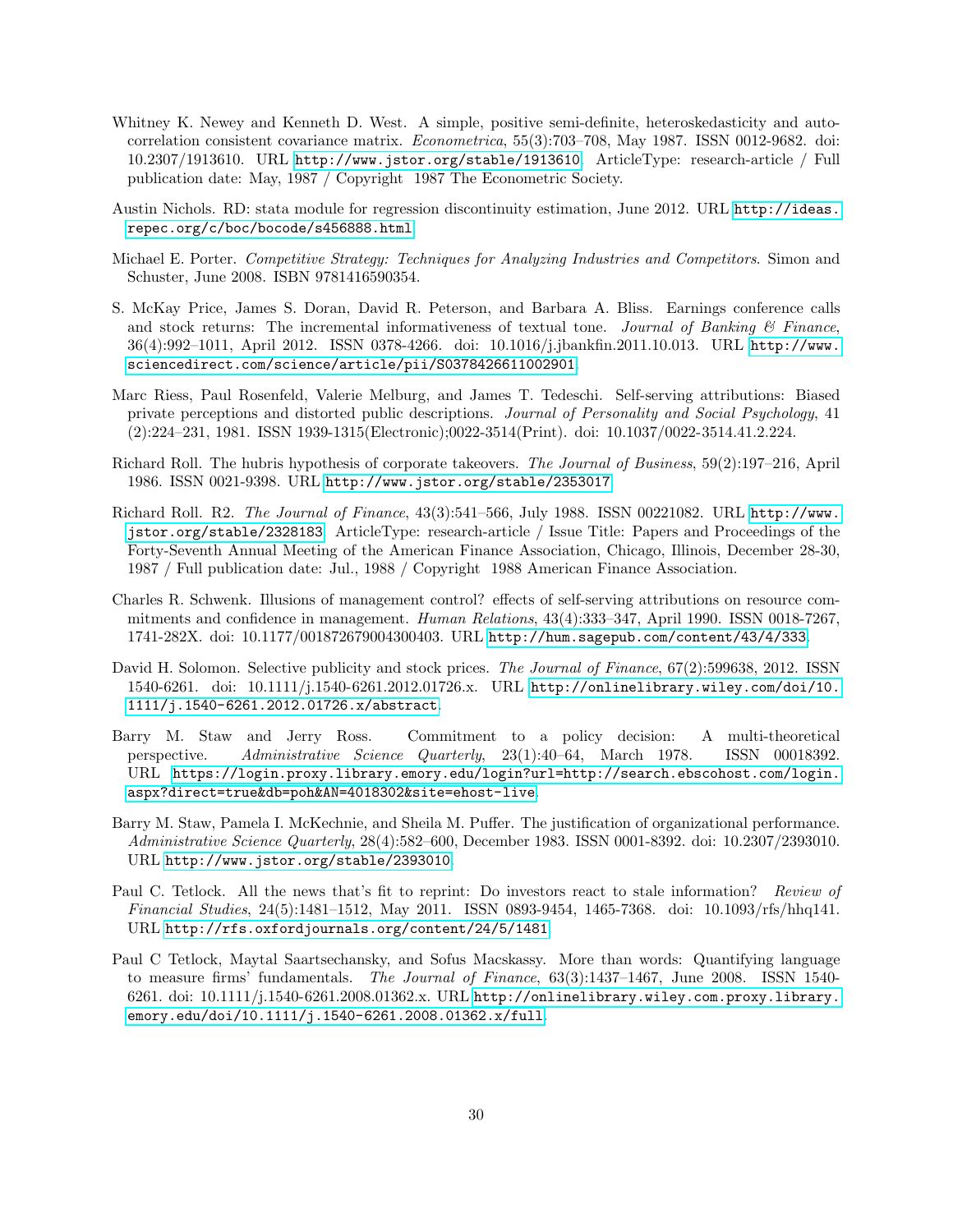<span id="page-30-0"></span>Philip E. Tetlock and Ariel Levi. Attribution bias: On the inconclusiveness of the cognition-motivation debate. Journal of Experimental Social Psychology, 18(1):68–88, January 1982. ISSN 0022-1031. doi: 10.1016/0022-1031(82)90082-8. URL [http://www.sciencedirect.com/science/article/pii/](http://www.sciencedirect.com/science/article/pii/0022103182900828) [0022103182900828](http://www.sciencedirect.com/science/article/pii/0022103182900828).

Bernard Weiner. "Spontaneous" causal thinking. Psychological Bulletin, 97(1):74–84, 1985. ISSN 1939- 1455(Electronic);0033-2909(Print). doi: 10.1037/0033-2909.97.1.74.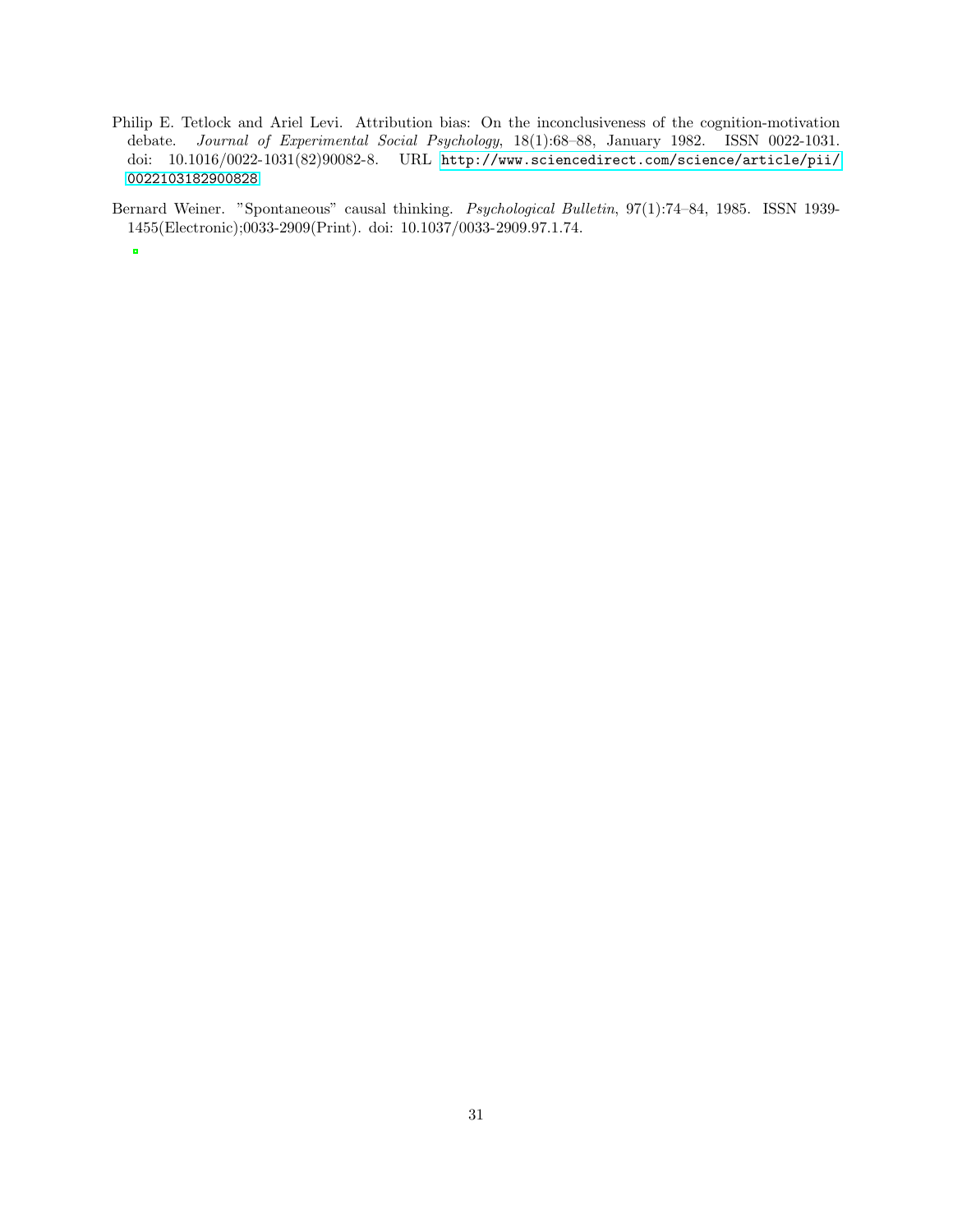# <span id="page-31-0"></span>Appendix

Table 1: Examples of Positive and Negative Description of Industry and the Economy

This table exhibits examples of positive and negative descriptions of industry and the economy. The first three examples are negative descriptions and are considered as executives playing the blame game. The first two involves executives blaming economy conditions. The third one demonstrates when executives blame the industry. The fourth example is a positive sentence about the economy. The last two examples are positive descriptions of industry captured by the program. Negative words are colored with red, positive words are colored with green and key words for economy and industry are marked with bold letters. Words in the square brackets are from the preceding sentence.

|                                 | Blaming the economy                                                                                                                                                                                                                |
|---------------------------------|------------------------------------------------------------------------------------------------------------------------------------------------------------------------------------------------------------------------------------|
| Watts Water Technologies 2009Q1 | Sales into Eastern Europe has remained depressed<br>due to poor <b>economy</b> conditions, customer credit<br>risk remain a major issue in Eastern Europe.                                                                         |
| Fuel Systems Solutions 2009Q2   | We continue to experience softness in our<br>aftermarket business.] We believe this reflects<br>mainly continued weakness in the global<br>economy.                                                                                |
|                                 | Blaming the industry                                                                                                                                                                                                               |
| Navigator 2011Q4                | We view this as an acceptable outcome given the<br>magnitude of the loss to the global insurance<br>industry.                                                                                                                      |
|                                 | Positive Economy Sentence                                                                                                                                                                                                          |
| Microsoft 2010Q1                | We should start to see that improve going forward<br>as we see the <b>economy</b> recover.                                                                                                                                         |
|                                 | Positive Industry Sentences                                                                                                                                                                                                        |
| Honeywell 2006Q4                | I think it's in a good space, the <b>industry</b> is doing<br>well, and we see it both with UOP and process<br>solutions that that industry should continue to do<br>well and I think it's a good part of Honeywell.               |
| <b>BEAM 2012Q1</b>              | Notably, that includes strong growth for our<br>industry-leading bourbon portfolio, which starts<br>with sustained growth for our core Jim Beam<br>White product and accelerates up the price ladder,<br>delivering favorable mix. |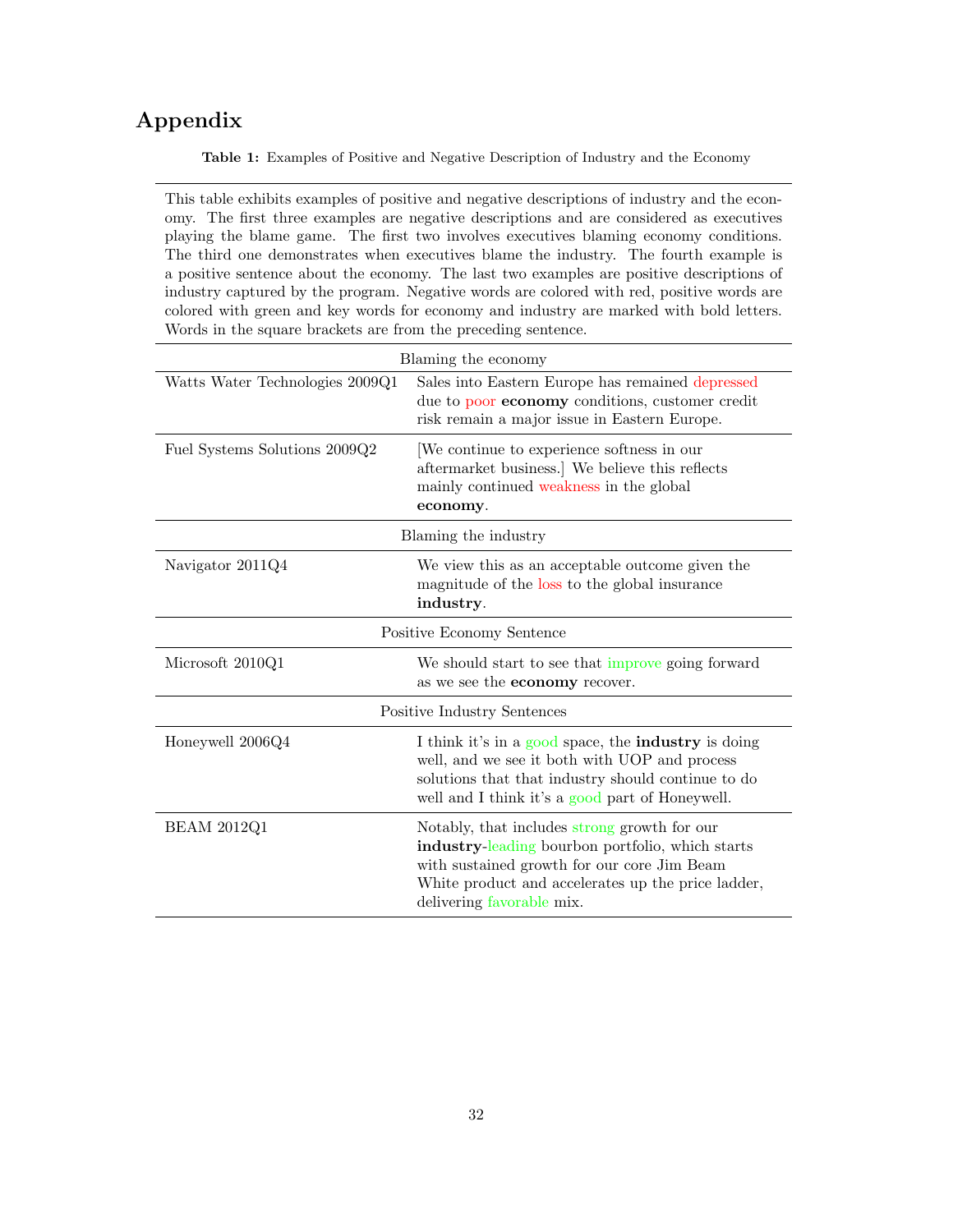#### Table 2: Summary Statistics

<span id="page-32-0"></span>This table reports summary statistics for variables used in the paper. Panel A reports the relevant variables from the revision analyses. Panel B reports the number of positive, negative and neutral industry and economy description sentences and total number of sentences in the conference call texts. CAR[2,60] and CAR[-1,1] are cumulative abnormal returns from trading day 2 to 60 and -1 to 1 relative to the date of the conference call. The cumulative abnormal return is calculated using Fam-French 3 factor model. BLAME is percentage sentences attributing negative performance to industry or economy. Accrual is the accrued earnings divided by total assets ((IBCY-OANCFY)/ AT). NEG is the percentage negative words in the text. NUMEST is the number of analysts covering the firm. SUE is standardized unexpected earnings. BM is log book-to-market ratio. MOM is the lag 12 month cumulative return. INSTOWN is institutional ownership. VOLATILITY is the annualized daily volatility calculated using the data from the month preceeding the conference call. TURN is the average share turnover in the month preceding the conference call. RSQ is the R-squared estimated using market and industry factors. N(POSIE), N(BLAME) and N(NEUIE) are number of sentences with positive, negative and neutral description on industry or economy. N(SENTENCE) is the total number of sentences from conference calls.

| Panel A: Variables in regresion analyses        |          |          |                |                |          |
|-------------------------------------------------|----------|----------|----------------|----------------|----------|
| Variable                                        | Mean     | Median   | <b>Std Dev</b> | Q1             | Q3       |
| CAR[2,60]                                       | 0.316    | 0.011    | 20.528         | $-9.296$       | 9.422    |
| $CAR[-1,1]$                                     | 0.347    | 0.249    | 10.115         | $-4.447$       | 5.239    |
| <b>BLAME</b>                                    | 0.201    | 0.000    | 0.329          | 0.000          | 0.293    |
| ACCRUAL                                         | 0.972    | 0.977    | 0.478          | 0.946          | 1.001    |
| MЕ                                              | 4996017  | 863327   | 19108962       | 312097         | 2666794  |
| NEG                                             | 1.092    | 1.046    | 0.315          | 0.872          | 1.262    |
| <b>NUMEST</b>                                   | 8.524    | 7        | 6.515          | $\overline{4}$ | 12       |
| SUE                                             | $-0.042$ | 0.052    | 1.577          | $-0.103$       | 0.243    |
| ΒM                                              | $-0.790$ | $-0.740$ | 0.852          | $-1.264$       | $-0.263$ |
| <b>MOM</b>                                      | 6.392    | 6.531    | 40.782         | $-11.215$      | 23.629   |
| TURN                                            | 0.211    | 0.155    | 0.220          | 0.092          | 0.260    |
| <b>INSTOWN</b>                                  | 0.721    | 0.771    | 0.206          | 0.606          | 0.879    |
| <b>VOLATILITY</b>                               | 0.297    | 0.194    | 0.490          | 0.107          | 0.355    |
| RSQ                                             | 0.417    | 0.410    | 0.243          | 0.215          | 0.602    |
| Panel B: Conference call descriptive statistics |          |          |                |                |          |
| Variable                                        | Mean     | Median   | <b>Std Dev</b> | O1             | $\Omega$ |

| Variable    | Mean    | Median | <b>Std Dev</b> | O1  | O3  |
|-------------|---------|--------|----------------|-----|-----|
| N(POSITIVE) | 1.505   |        | 2.004          |     |     |
| N(BLAME)    | 0.953   |        | 1.546          |     |     |
| N(NEUTRAL)  | 2.281   |        | 2.784          |     |     |
| N(SENTENCE) | 480.723 | 477    | 164.361        | 373 | 576 |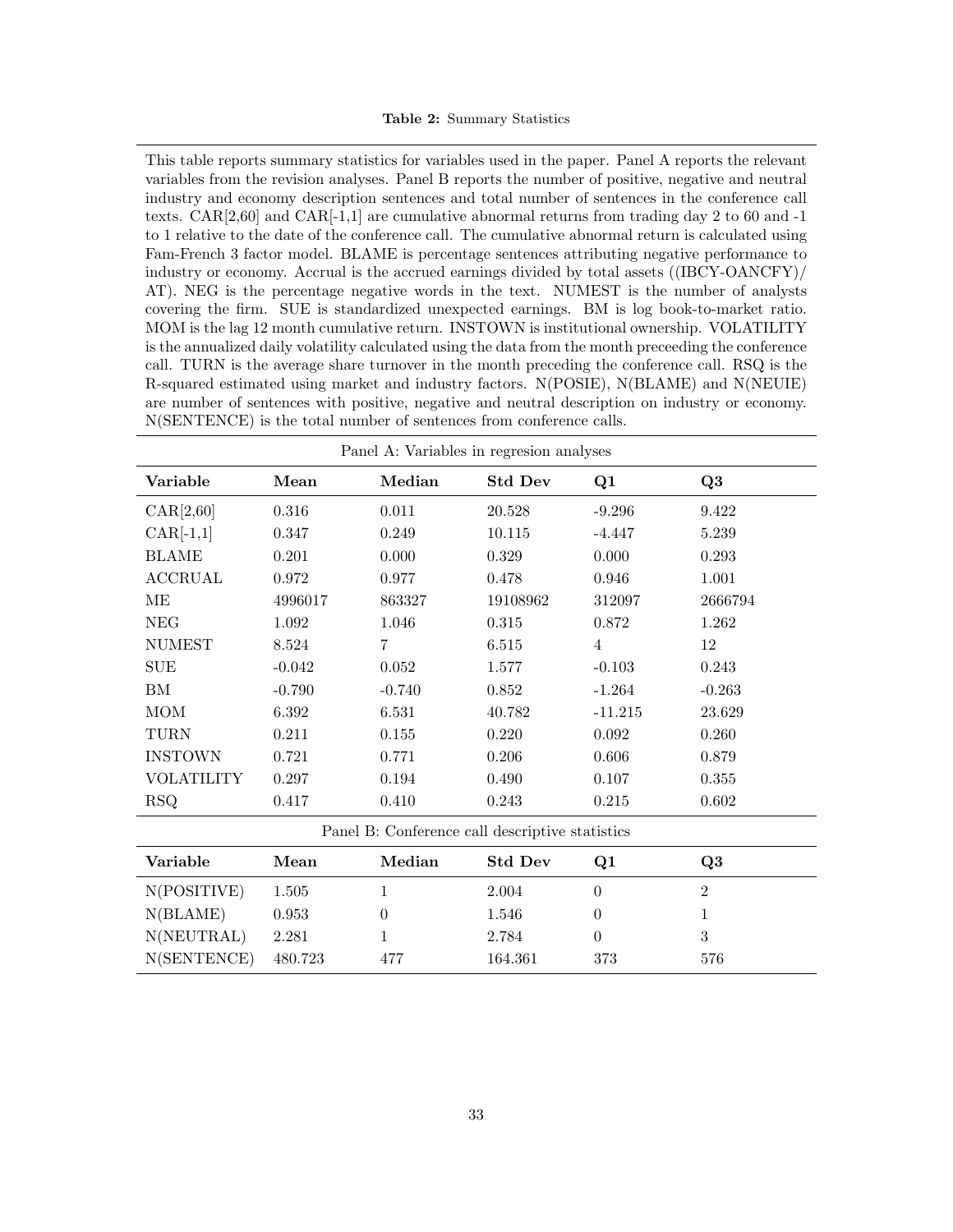<span id="page-33-0"></span>This table explores the determinants of BLAME measure. Panel A reports a tobit regression (censored at lower bound 0) with year-quarter dummies. The standard errors (reported in parenthesis) is clustered by quarter. Panel B reports the result from the Regression Discontinuity test. The outcome variable is BLAME and the assignment variable is SUE. BLAME is percentage sentences attributing negative performance to industry or economy. Accrual is the accrued earnings divided by total assets ((IBCY-OANCFY)/ AT). NEG is the percentage negative words in the text. NUMEST is the number of analysts covering the firm. SUE is standardized unexpected earnings. BM is log bookto-market ratio. MOM is the lag 12 month cumulative return. INSTOWN is institutional ownership. VOLATILITY is the annualized daily volatility calculated using the data from the month preceding the conference call. TURN is the average share turnover in the month preceding the conference call. RSQ is the r-squared estimated using market and industry factors. The first column reports the predicted sign. The second column predicts the results from the regression. Significance level: \*\*\*  $p < 0.01$ , \*\*  $p < 0.05$ , \*  $p < 0.1$ .

| Panel A: Tobit Regression |                                          |              |  |  |
|---------------------------|------------------------------------------|--------------|--|--|
| <b>VARIABLES</b>          | Predicted Sign                           | <b>BLAME</b> |  |  |
|                           |                                          |              |  |  |
| <b>SUE</b>                | $\overline{a}$                           | $-0.122***$  |  |  |
|                           |                                          | (0.0208)     |  |  |
| BM                        | $\boldsymbol{+}$                         | $0.446***$   |  |  |
|                           |                                          | (0.0400)     |  |  |
| Log(ME)                   | $\boldsymbol{+}$                         | $0.526***$   |  |  |
|                           |                                          | (0.0334)     |  |  |
| RET                       |                                          | $-0.174***$  |  |  |
|                           |                                          | (0.0422)     |  |  |
| $\operatorname{ACCRUAL}$  | $\! + \!$                                | $0.128***$   |  |  |
|                           |                                          | (0.0298)     |  |  |
| NEG                       | $\! + \!$                                | $1.358***$   |  |  |
|                           |                                          | (0.0711)     |  |  |
| <b>VOLATILITY</b>         | $\overline{\mathcal{L}}$                 | $-0.188***$  |  |  |
|                           |                                          | (0.0668)     |  |  |
| <b>INSTOWN</b>            |                                          | $0.0518**$   |  |  |
|                           |                                          | (0.0222)     |  |  |
| <b>NUMEST</b>             |                                          | $-0.154***$  |  |  |
|                           |                                          | (0.0410)     |  |  |
| TURN                      | $\ddot{?}$                               | $-0.0915***$ |  |  |
|                           |                                          | (0.0304)     |  |  |
| RSQ                       | $\! + \!$                                | $0.165***$   |  |  |
|                           |                                          | (0.0364)     |  |  |
| R-squared                 |                                          | $0.037\,$    |  |  |
|                           | Panel B: Regression Discontinuity Design |              |  |  |
| Discontinuity at          | $\overline{\phantom{m}}$                 | $-0.333***$  |  |  |
| $\mathrm{SUE}=0$          |                                          | (0.0707)     |  |  |
|                           |                                          |              |  |  |
| Observations              |                                          | 64,950       |  |  |
|                           |                                          |              |  |  |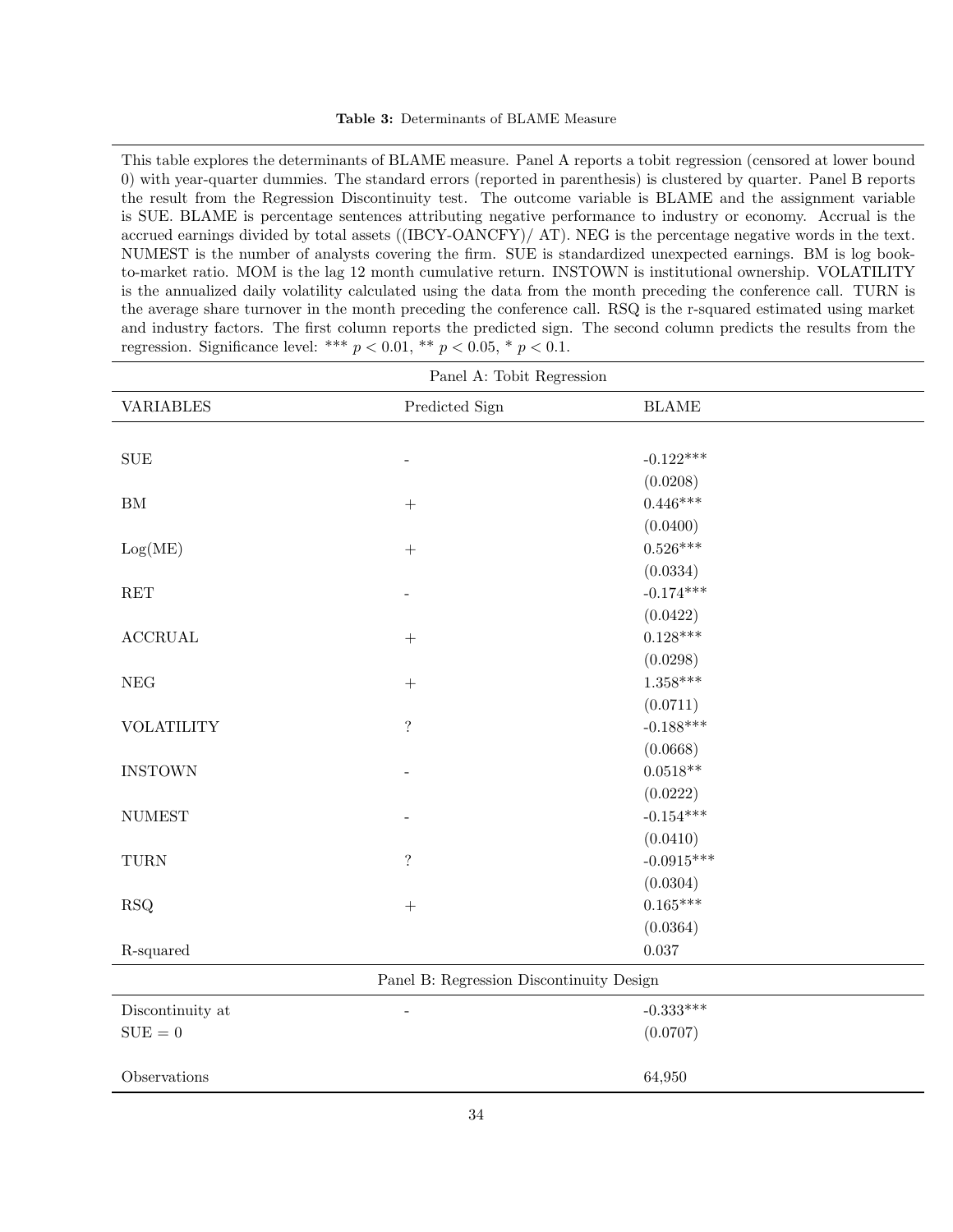<span id="page-34-0"></span>This table reports results from return predictability regressions. The dependent variable is the cumulative return from trading day 2 to trading day 60 following the conference call. BLAME is percentage sentences attributing negative performance to industry or economy. Accrual is the accrued earnings divided by total assets ((IBCY-OANCFY)/ AT). NEG is the percentage negative words in the text. LNUMEST is the log of one plus number of analysts covering the firm. SUE is standardized unexpected earnings. BM is log book-to-market ratio. MOM is the lag 12 month cumulative return. INSTOWN is institutional ownership. VOLATILITY is the annualized daily volatility calculated using the data from the month preceding the conference call. TURN is the average share turnover in the month preceeding the conference call. RSQ is the R-squared estimated using market and industry factors. The third regression regresses CAR[2,60] on two components of BLAME. P(BLAME) is the predicted values from cross-sectional regression with BLAME as dependent variable and  $Log(ME)$ , RSQ as independent variables. R(BLAME) is the residual from the same regression. Newey-West adjusted standard errors are reported in parenthesis. Significance level: \*\*\*  $p < 0.01$ , \*\*  $p < 0.05$ , \*  $p < 0.1$ .

| <b>VARIABLES</b>         | CAR[2,60]   | CAR[2,60]   | CAR[2,60]   |
|--------------------------|-------------|-------------|-------------|
|                          |             |             |             |
| $\operatorname{BLAME}$   | $-0.500***$ | $-0.432***$ |             |
|                          | (0.125)     | (0.103)     |             |
| P(BLAME)                 |             |             | $-0.618$    |
|                          |             |             | (3.198)     |
| R(BLAME)                 |             |             | $-0.586***$ |
|                          |             |             | (0.131)     |
| ${\rm SUE}$              |             | $0.634***$  |             |
|                          |             | (0.205)     |             |
| ${\rm BM}$               |             | $-0.0869$   |             |
|                          |             | (0.118)     |             |
| Log(ME)                  |             | $-0.0625$   |             |
|                          |             | (0.161)     |             |
| $\rm{MOM}$               |             | $-0.134$    |             |
|                          |             | (0.287)     |             |
| $\operatorname{ACCRUAL}$ |             | $-1.075***$ |             |
|                          |             | (0.173)     |             |
| $\rm{NEG}$               |             | $-0.108$    |             |
|                          |             | (0.140)     |             |
| <b>VOLATILITY</b>        |             | $-0.379$    |             |
|                          |             | (0.687)     |             |
| <b>INSTOWN</b>           |             | $-0.0253$   |             |
|                          |             | (0.107)     |             |
| <b>LNUMEST</b>           |             | $-0.449**$  |             |
|                          |             | (0.203)     |             |
| ${\rm TURN}$             |             | 0.0988      |             |
|                          |             | (0.195)     |             |
|                          |             |             |             |
| R-squared                | $0.003\,$   | $\,0.049\,$ | 0.008       |
| Number of groups         | $40\,$      | $40\,$      | $40\,$      |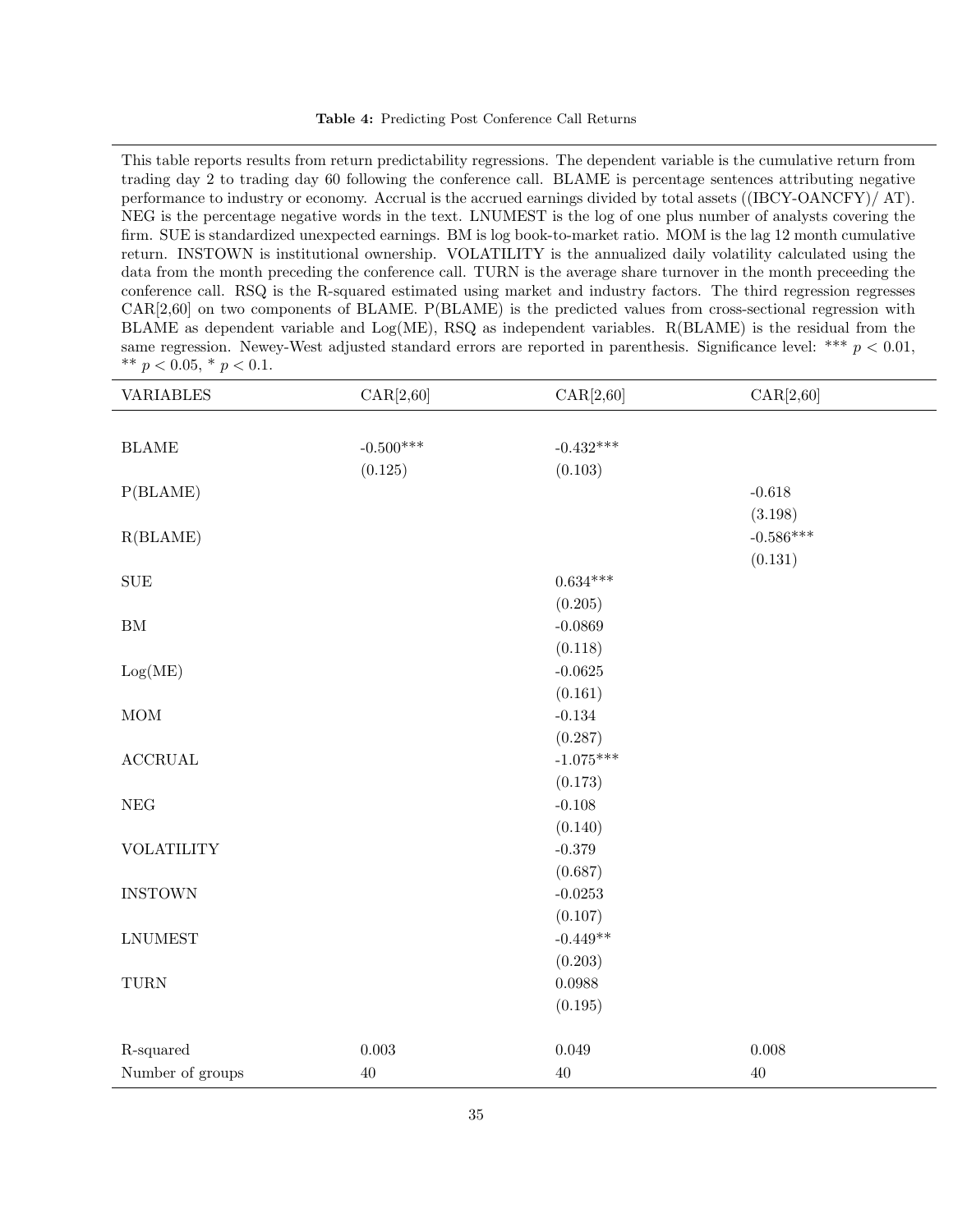#### Table 5: Calendar Time Portfolios

<span id="page-35-0"></span>This table presents various estimates of abnormal returns from portfolios sorted based on BLAME measure. The hold periods for these portfolios are trading day 2 to 60 after the date of conference calls. Panel A reports the hedged portfolio that takes long position in companies with BLAME equals to 0 and short positions in companies with BLAME greater than 80 percentile based on the previous quarter. Panel B reports the portfolio returns based on sorting independently on SUE and BLAME. Low SUE stocks are those with SUE below 30 percentile and high SUE stocks are those with SUE higher than 70 percentile. The intercepts reflect monthly returns. Significance level: \*\*\*  $p < 0.01$ , \*\*  $p < 0.05$ , \*  $p < 0.1$ .

| Panel A: Portfolio sorted by BLAME |                                          |                                            |             |            |  |
|------------------------------------|------------------------------------------|--------------------------------------------|-------------|------------|--|
| <b>ALPHA</b>                       | <b>MKTRF</b>                             | <b>SMB</b>                                 | <b>HML</b>  | <b>UMD</b> |  |
|                                    |                                          | Excess Return                              |             |            |  |
| $0.518***$                         |                                          |                                            |             |            |  |
| (0.193)                            |                                          |                                            |             |            |  |
|                                    |                                          | 3-Factor Model                             |             |            |  |
| $0.590***$                         | $-0.024***$                              | 0.010                                      | $-0.241***$ |            |  |
| (0.181)                            | (0.007)                                  | (0.015)                                    | (0.016)     |            |  |
|                                    |                                          | 4-Factor Model                             |             |            |  |
| $0.570***$                         | 0.003                                    | $-0.014$                                   | $-0.153***$ | $0.128***$ |  |
| (0.174)                            | (0.007)                                  | (0.014)                                    | (0.016)     | (0.009)    |  |
|                                    |                                          | Panel B: Portfolio sorted by SUE and BLAME |             |            |  |
| <b>ALPHA</b>                       | <b>MKTRF</b>                             | <b>SMB</b>                                 | <b>HML</b>  | <b>UMD</b> |  |
|                                    |                                          | Low BLAME High SUE - High BLAME High SUE   |             |            |  |
| $0.341*$                           | $-0.036***$                              | $-0.070***$                                | $-0.038***$ | $0.107***$ |  |
| (0.185)                            | (0.008)                                  | (0.015)                                    | (0.018)     | (0.010)    |  |
|                                    |                                          | Low BLAME Low SUE - High BLAME Low SUE     |             |            |  |
| $0.616***$                         | 0.009                                    | $-0.044***$                                | $-0.117***$ | $0.098***$ |  |
| (0.198)                            | (0.008)                                  | (0.016)                                    | (0.019)     | (0.011)    |  |
|                                    |                                          | Low BLAME High SUE - High BLAME High SUE   |             |            |  |
| $0.440***$                         | $0.040***$                               | $-0.038***$                                | $0.062***$  | $0.228***$ |  |
| (0.176)                            | (0.007)                                  | (0.014)                                    | (0.016)     | (0.009)    |  |
|                                    | High BLAME High SUE - High BLAME Low SUE |                                            |             |            |  |
| $0.792***$                         | $0.084***$                               | $-0.013$                                   | $-0.017$    | $0.219***$ |  |
| (0.220)                            | (0.009)                                  | (0.017)                                    | (0.020)     | (0.011)    |  |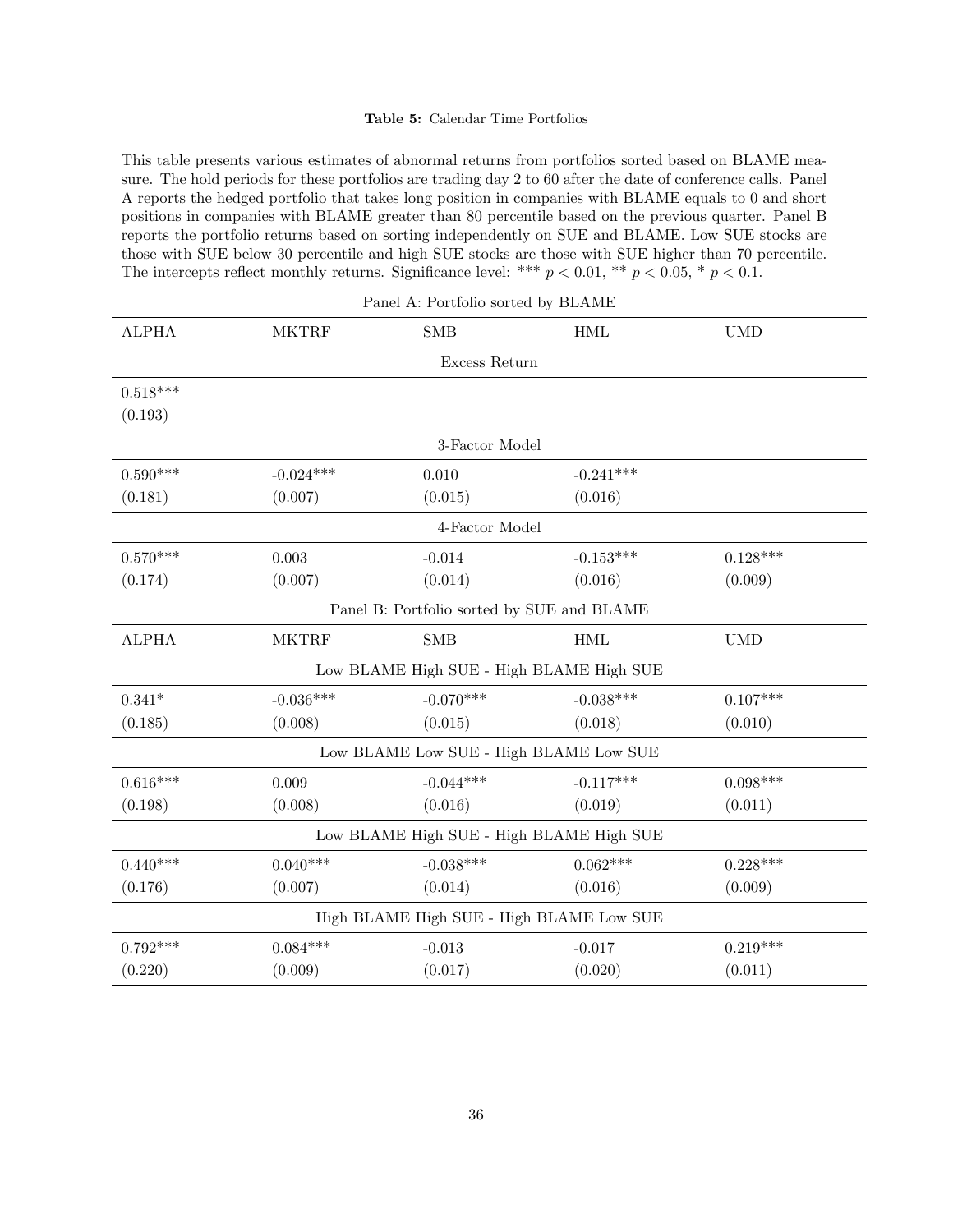| Table 6: Industry Adjusted Calendar Time Portfolio |  |
|----------------------------------------------------|--|
|----------------------------------------------------|--|

<span id="page-36-0"></span>This table presents various estimates of abnormal returns from industry adjusted portfolios sorted based on BLAME measure. The hold periods for these portfolios are trading day 2 to 60 after the date of conference calls. The hedged portfolio that takes long position in companies with BLAME equals to 0 and short positions in companies with BLAME greater than 80 percentile based on the previous quarter. The individual stock returns are adjusted by subtracting the matched value weighted Fama-French 48 industry returns. Significance level: \*\*\*  $p < 0.01$ , \*\*  $p < 0.05$ , \*  $p < 0.1$ .

| <b>ALPHA</b>   | <b>MKTRF</b> | <b>SMB</b>     | HML         | <b>UMD</b> |  |
|----------------|--------------|----------------|-------------|------------|--|
|                |              | Excess Return  |             |            |  |
| $0.408**$      |              |                |             |            |  |
| (0.165)        |              |                |             |            |  |
|                |              | 3-Factor Model |             |            |  |
| $0.460***$     | $-0.030***$  | 0.007          | $-0.133***$ |            |  |
| (0.159)        | (0.006)      | (0.013)        | (0.014)     |            |  |
| 4-Factor Model |              |                |             |            |  |
| $0.449***$     | $0.014**$    | $-0.008$       | $-0.080***$ | $0.078***$ |  |
| (0.157)        | (0.006)      | (0.013)        | (0.015)     | (0.008)    |  |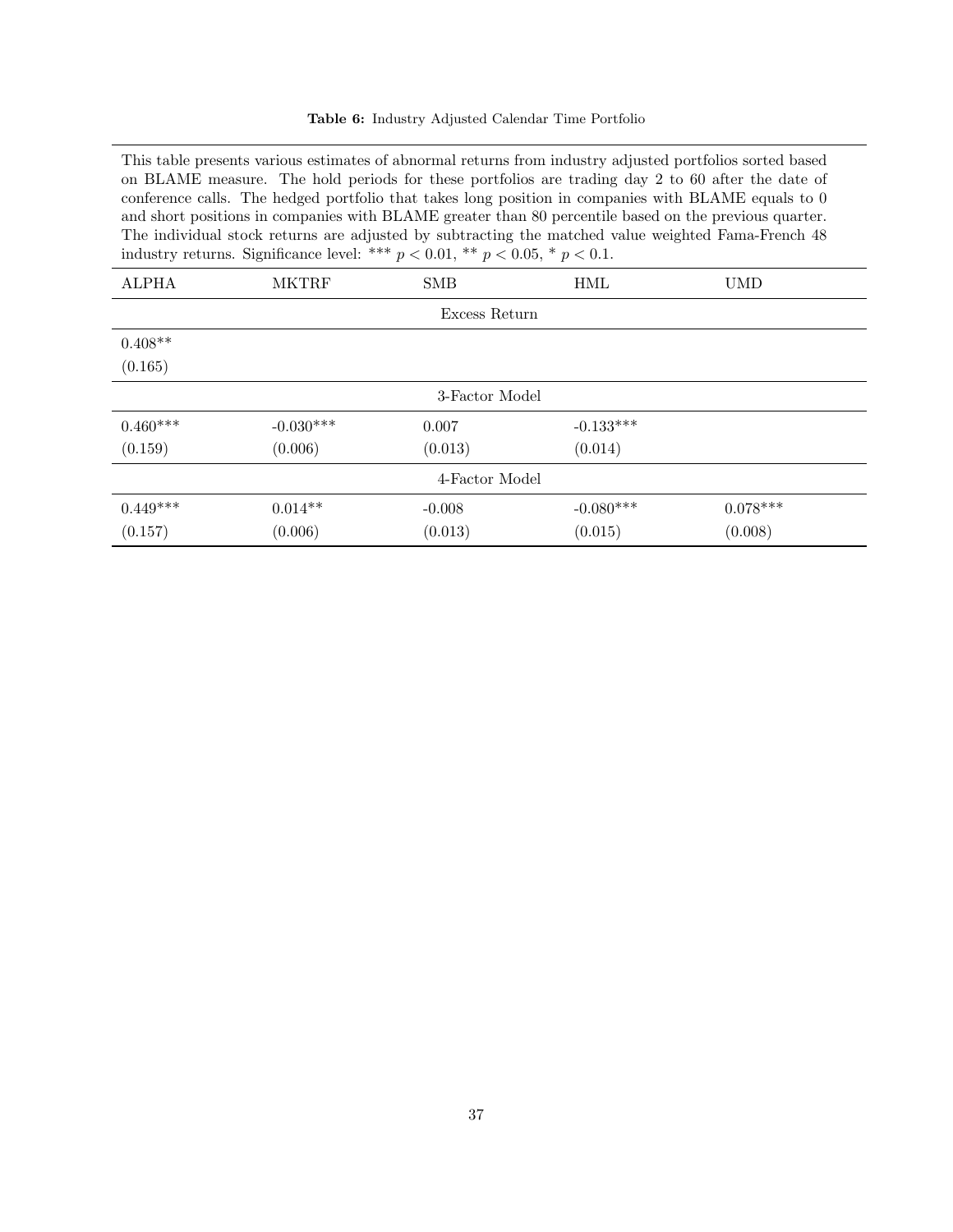#### Table 7: Predicting Future Earnings

<span id="page-37-0"></span>This table examines whether BLAME is associated with lower earnings in the following quarter. The dependent variable is standardized unexpected earnings (scaled up by 10000). BLAME is percentage sentences attributing negative performance to industry or economy. Accrual is the accrued earnings divided by total assets ((IBCY-OANCFY)/ AT). LNUMEST is the log of one plus number of analysts covering the firm. BM is log book-to-market ratio. MOM is the lag 12 month cumulative return. INSTOWN is institutional ownership. VOLATILITY is the annualized daily volatility calculated using the data from the month preceeding the conference call. TURN is the average share turnover in the month preceding the conference call. The specification of this regression is Fama-Macbeth regression. Newey West standard errors are reported in the parentheses. Significance level: \*\*\*  $p < 0.01$ , \*\*  $p < 0.05, * p < 0.1.$ 

| <b>VARIABLES</b> | <b>SUE</b>  | $\operatorname{SUE}$ |  |
|------------------|-------------|----------------------|--|
|                  |             |                      |  |
| <b>BLAME</b>     | $-4.219***$ | $-3.810***$          |  |
|                  | (0.940)     | (0.810)              |  |
| ΒM               |             | $-4.879***$          |  |
|                  |             | (1.798)              |  |
| Log(ME)          |             | $1.772*$             |  |
|                  |             | (0.894)              |  |
| MOM              |             | $7.381***$           |  |
|                  |             | (1.095)              |  |
| <b>ACCRUAL</b>   |             | $-1.564$             |  |
|                  |             | (1.289)              |  |
| <b>INSTOWN</b>   |             | $6.437***$           |  |
|                  |             | (1.535)              |  |
| <b>TURN</b>      |             | $-3.876***$          |  |
|                  |             | (1.377)              |  |
|                  |             |                      |  |
| R-squared        | $0.002\,$   | $\rm 0.02$           |  |
| Number of groups | $39\,$      | $39\,$               |  |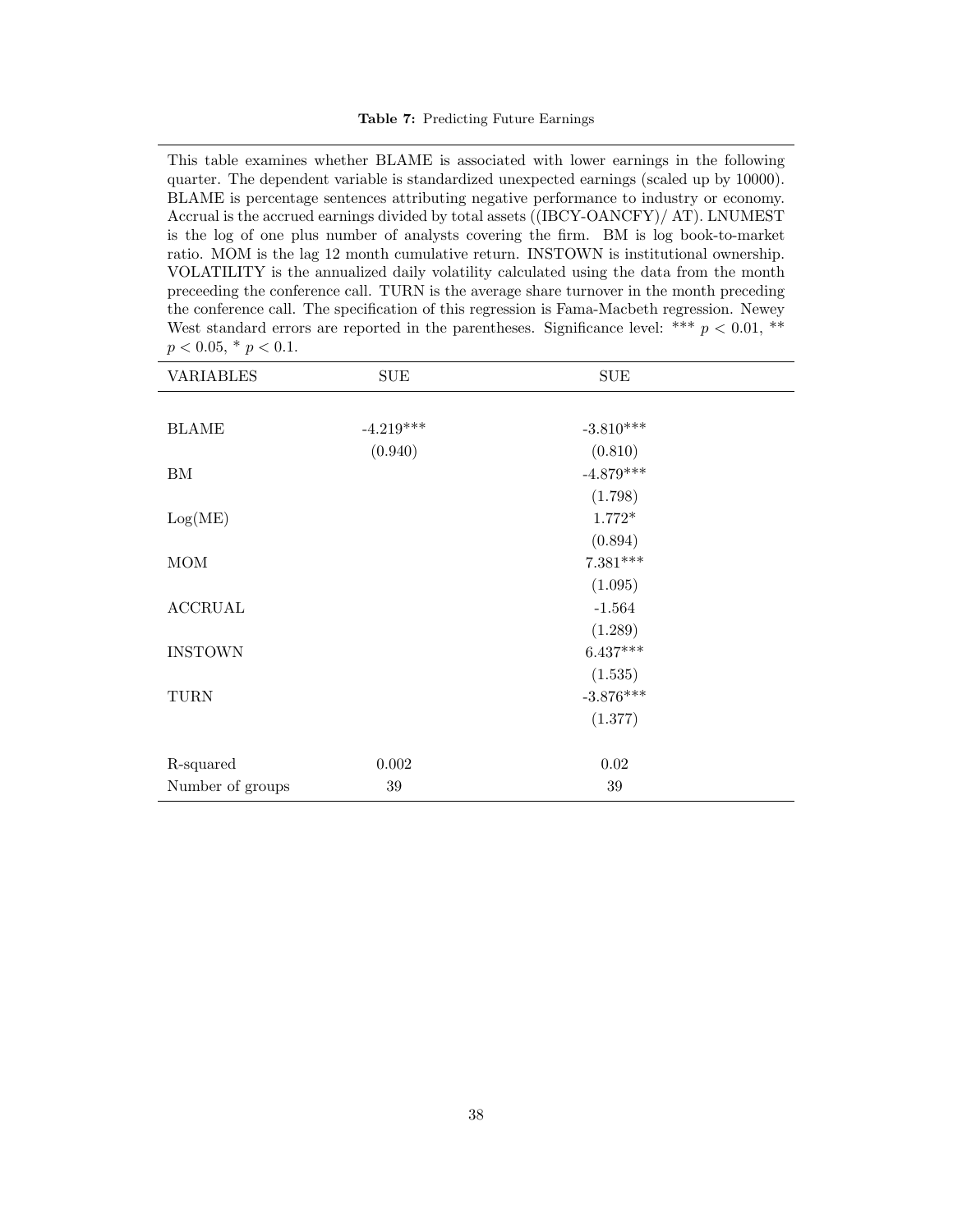<span id="page-38-0"></span>This table reports Fama-Macbeth regressions with mean recommendation change as dependent variable. The independent variable is the difference between consensus analyst recommencation at the end of the 3-month period after conference call and the consensus recommendation right after the conference call. Newey-West standard errors are reported in parenthesis. BLAME is percentage sentences attributing negative performance to industry or economy. NEG is the percentage negative words in the text. SUE is standardized unexpected earnings. BM is log book-to-market ratio. MOM is the lag 12 month cumulative return. INSTOWN is institutional ownership. TURN is the average share turnover in the month preceding the conference call. Significance level: \*\*\*  $p < 0.01$ , \*\*  $p < 0.05$ , \*  $p < 0.1$ .

| <b>VARIABLES</b> | MEANRECCHG  | MEANRECCHG   |  |
|------------------|-------------|--------------|--|
|                  |             |              |  |
| <b>BLAME</b>     | $-0.0205**$ | $-0.0236***$ |  |
|                  | (0.00772)   | (0.00727)    |  |
| <b>SUE</b>       |             | $0.0265**$   |  |
|                  |             | (0.0101)     |  |
| Log(ME)          |             | $0.0561***$  |  |
|                  |             | (0.00979)    |  |
| BM               |             | $0.0340***$  |  |
|                  |             | (0.0102)     |  |
| <b>MOM</b>       |             | $0.0572**$   |  |
|                  |             | (0.0229)     |  |
| TURN             |             | $-0.00330$   |  |
|                  |             | (0.00708)    |  |
| <b>INTOWN</b>    |             | 0.00984      |  |
|                  |             | (0.0237)     |  |
|                  |             |              |  |
| R-squared        | 0.001       | 0.0137       |  |
| Number of groups | 40          | 40           |  |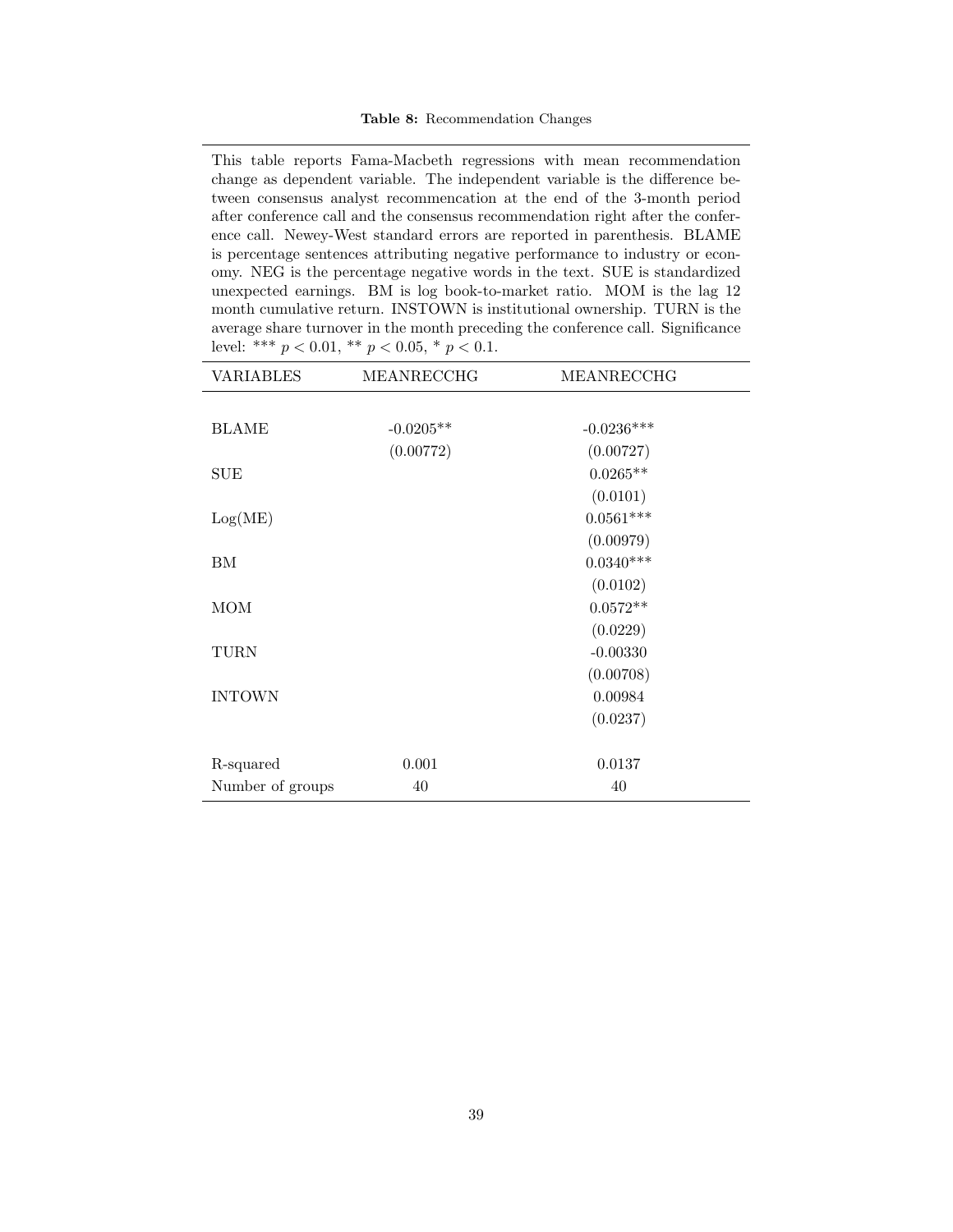This table reports results from contemporaneous returns regressions. The dependent variable is the cumulative return from trading day -1 to trading day 1 relative to the conference call. BLAME is percentage sentences attributing negative performance to industry or economy. Accrual is the accrued earnings divided by total assets ((IBCY-OANCFY)/ AT). NEG is the percentage negative words in the text. LNUMEST is the log of one plus number of analysts covering the firm. SUE is standardized unexpected earnings. BM is log book-to-market ratio. MOM is the lag 12 month cumulative return. INSTOWN is institutional ownership. VOLATILITY is the annualized daily volatility calculated using the data from the month preceding the conference call. TURN is the average share turnover in the month preceeding the conference call. Significance level: \*\*\*  $p < 0.01$ , \*\*  $p < 0.05$ , \*  $p < 0.1$ .

|                          | $CAR[-1,1]$ | $CAR[-1,1]$ |
|--------------------------|-------------|-------------|
| <b>BLAME</b>             | $-0.363***$ | $-0.105**$  |
|                          | (0.0429)    | (0.0404)    |
| <b>SUE</b>               |             | $2.049***$  |
|                          |             | (0.0930)    |
| ${\rm BM}$               |             | $0.131**$   |
|                          |             | (0.0614)    |
| Log(ME)                  |             | $-0.0219$   |
|                          |             | (0.0803)    |
| $\rm{MOM}$               |             | $-0.305***$ |
|                          |             | (0.0845)    |
| $\operatorname{ACCRUAL}$ |             | $-0.264***$ |
|                          |             | (0.0604)    |
| <b>NEG</b>               |             | $-1.009***$ |
|                          |             | (0.0725)    |
| <b>VOLATILITY</b>        |             | $-0.622***$ |
|                          |             | (0.219)     |
| <b>INSTOWN</b>           |             | 0.0536      |
|                          |             | (0.0554)    |
| <b>LNUMEST</b>           |             | $-0.132**$  |
|                          |             | (0.0609)    |
| <b>TURN</b>              |             | $-0.0466$   |
|                          |             | (0.0811)    |
|                          |             |             |
| R-squared                | 0.002       | 0.074       |
| Number of groups         | 40          | 40          |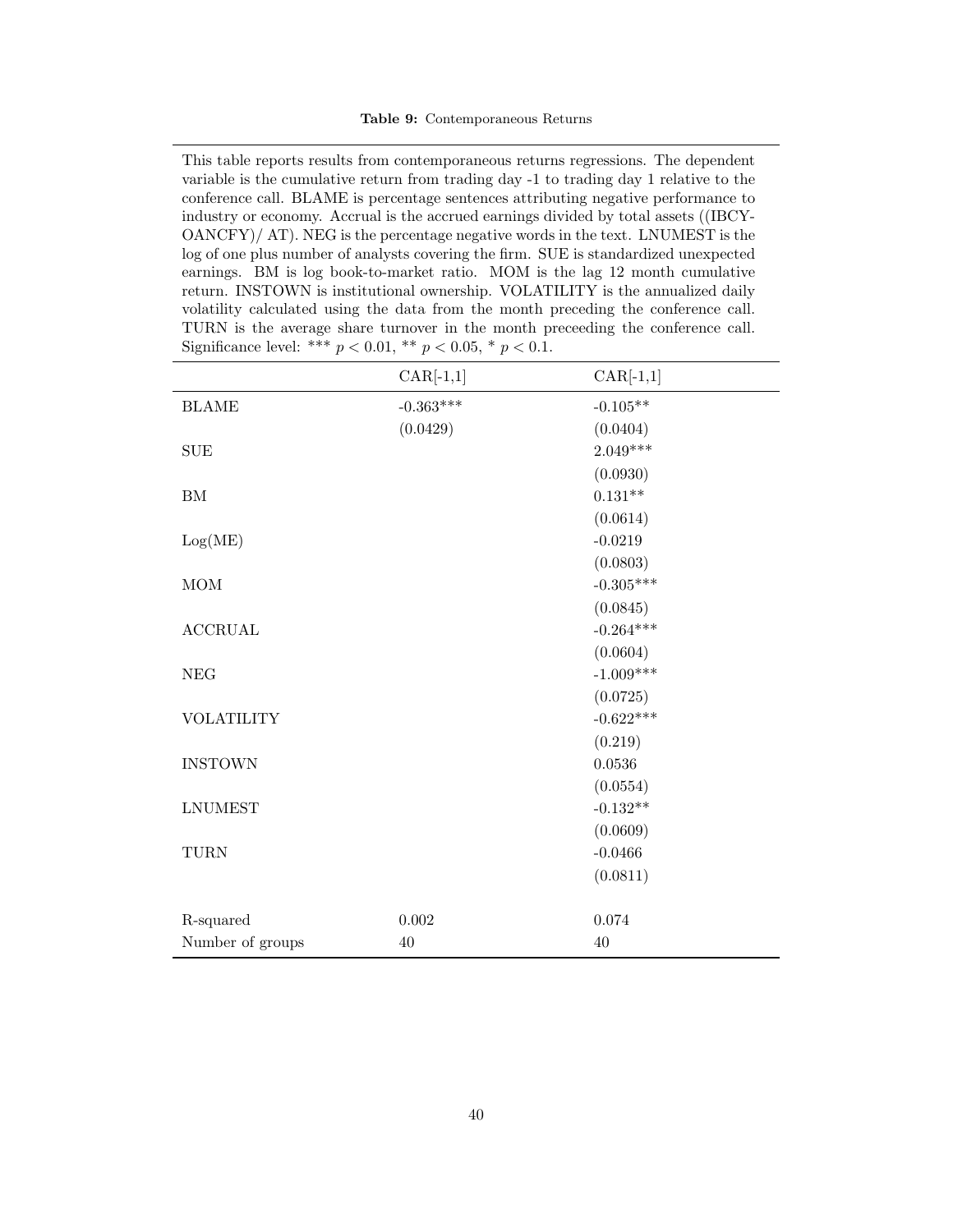Table 10: CEO Turnover

This table reports results from logit regression. The dependent variable is CEO turnover. The independent variables are BLAMEDUM (equals to 1 if BLAME is greater than 1 for one of the quarters in year t). LAGRET is identical to momentum, which is defined as past 12 month returns. INDRET is the matched Fama-French 48 industry returns. EXRET is the difference between LAGRET and INDRET. ROA is return on assets. CEO Age is the age of CEO reported on Execcomp. RETIRE is a dummy variable indicating that CEO is in the range of retirement age (equal or above 60). Additionally, year dummies are added as controls, but not reported in the table. Standard errors are clustered by Fama-French 48 industries. The odd columns besides the coefficient columns report the marginal effects from the coefficient estimates. Significance level: \*\*\*  $p < 0.01$ , \*\*  $p < 0.05$ , \*  $p < 0.1$ .

| <b>VARIABLES</b>  | CEO TURNOVER | Margins       | CEO TURNOVER | Margins           |
|-------------------|--------------|---------------|--------------|-------------------|
|                   |              |               |              |                   |
| NEGIEDUM          | $-0.0126$    | $-0.00104$    | $-0.00609$   | $-0.000988$       |
|                   | (0.0315)     | (0.00262)     | (0.0158)     | (0.00256)         |
| NEGIEDUM * LAGRET | $0.0852***$  | $0.00707***$  | $0.0426***$  | $0.00691^{***}\;$ |
|                   | (0.0319)     | (0.00261)     | (0.0151)     | (0.00242)         |
| <b>LAGRET</b>     | $-0.245***$  | $-0.0203***$  |              |                   |
|                   | (0.0288)     | (0.00273)     |              |                   |
| <b>INDRET</b>     |              |               | $-0.0995***$ | $-0.0161***$      |
|                   |              |               | (0.0127)     | (0.00226)         |
| <b>EXRET</b>      |              |               | $-0.101***$  | $-0.0164***$      |
|                   |              |               | (0.0307)     | (0.00528)         |
| ROA               | $-0.0753***$ | $-0.00625***$ | $-0.0393***$ | $-0.00637***$     |
|                   | (0.0246)     | (0.00212)     | (0.0133)     | (0.00223)         |
| CEO Age           | $0.210***$   | $0.0174***$   | $0.113***$   | $0.0183***$       |
|                   | (0.0480)     | (0.00380)     | (0.0253)     | (0.00392)         |
| <b>RETIRE</b>     | $0.321***$   |               | $0.162***$   |                   |
|                   | (0.0766)     |               | (0.0381)     |                   |
|                   |              |               |              |                   |
| Pseudo R-Squared  | 0.0272       |               | 0.0273       |                   |
| Observations      | 11,730       | 11,730        | 11,730       | 11,730            |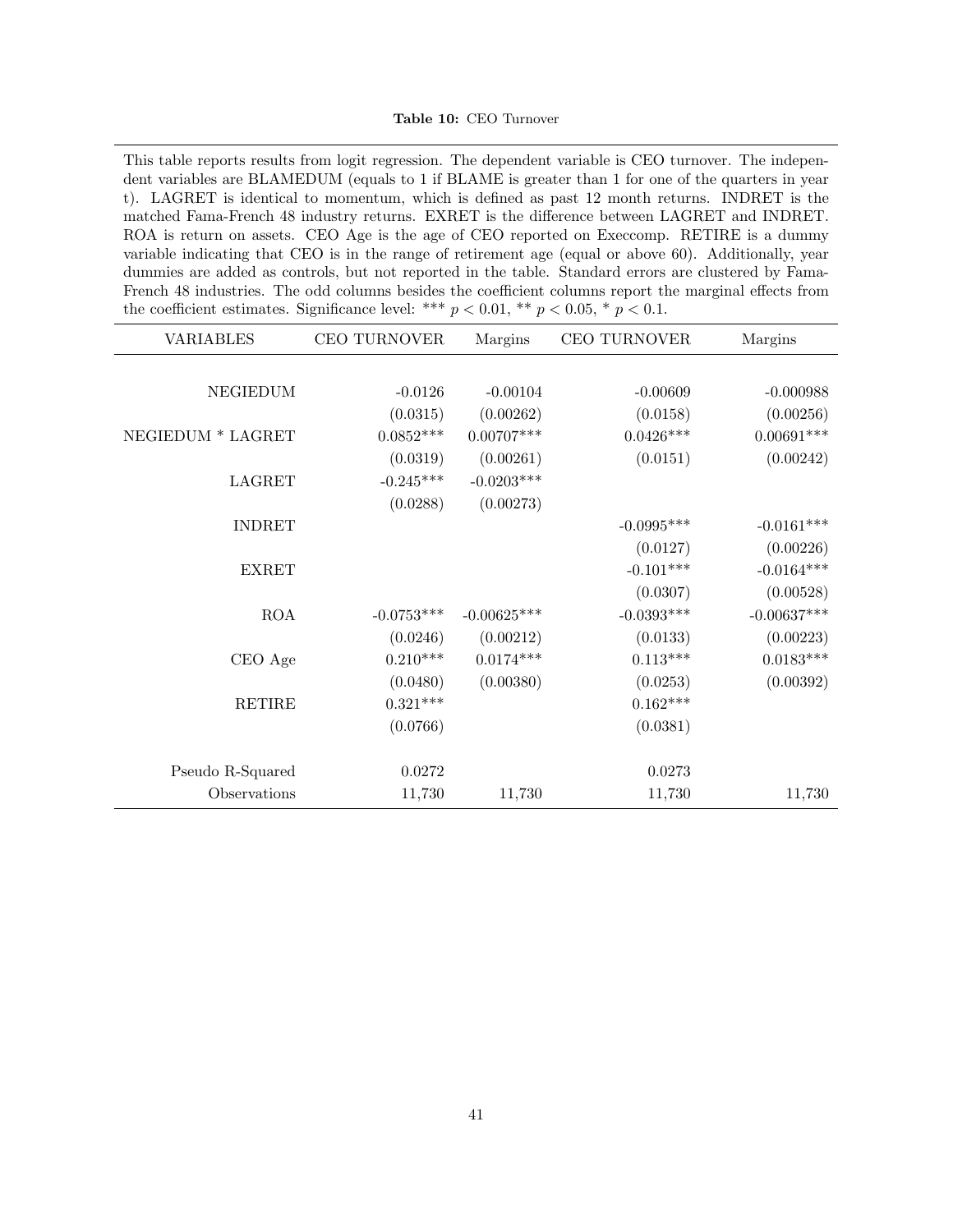<span id="page-41-0"></span>This table reports results from the panel regression. The dependent variable is total CEO Compensation (in million). The independent variables are BLAMEDUM (equals to 1 if BLAME is greater than 1 for one of the quarters in year t). LAGRET is identical to momentum, which is defined as past 12 month returns. INDRET is the matched Fama-French 48 industry returns. EXRET is the difference between LAGRET and INDRET. ROA is return on assets. CEO Age is the age of CEO reported on Execcomp. CEOCHM is a dummy that indicates whether CEO is also the company chairman. CEOOWN is the percentage shares owned by the company. Log(Asset) is the log of total assets. BM is log book-to-market ratio. TENURE is the number of years since the CEO took the post. VOLATILITY is the annualized daily return volatility. Additionally, year dummies are added as controls, but not reported in the table. Standard errors are clustered by Fama-French 48 industries. The odd columns besides the coefficient columns report the marginal effects from the coefficient estimates. Significance level: \*\*\*  $p < 0.01$ , \*\*  $p < 0.05$ , \*  $p < 0.1$ .

| <b>VARIABLES</b>         | Total Compensation | Total Compensation |
|--------------------------|--------------------|--------------------|
|                          |                    |                    |
| <b>BLAMEDUM</b>          | $-0.194$           | $-0.194$           |
|                          | (0.154)            | (0.154)            |
| <b>BLAMEDUM * LAGRET</b> | $-0.211*$          | $-0.223**$         |
|                          | (0.114)            | (0.113)            |
| <b>LAGRET</b>            | $0.238**$          |                    |
|                          | (0.114)            |                    |
| <b>INDRET</b>            |                    | $0.265**$          |
|                          |                    | (0.105)            |
| <b>EXRET</b>             |                    | $0.189*$           |
|                          |                    | (0.0976)           |
| <b>CEOCHM</b>            | 0.117              | 0.118              |
|                          | (0.233)            | (0.233)            |
| $\rm{ROA}$               | $0.237***$         | $0.239***$         |
|                          | (0.0800)           | (0.0800)           |
| Log(ASSET)               | $3.694***$         | $3.694***$         |
|                          | (0.200)            | (0.200)            |
| ${\rm BM}$               | $-0.472***$        | $-0.473***$        |
|                          | (0.171)            | (0.171)            |
| <b>TENURE</b>            | $0.245^{\ast}$     | $0.245*$           |
|                          | (0.136)            | (0.136)            |
| <b>VOLATILITY</b>        | $0.242***$         | $0.250***$         |
|                          | (0.0858)           | (0.0862)           |
| <b>CEOOWN</b>            | 0.0189             | 0.0190             |
|                          | (0.121)            | (0.121)            |
| Observations             | 11,235             | 11,235             |
| R-squared                | $0.337\,$          | 0.337              |